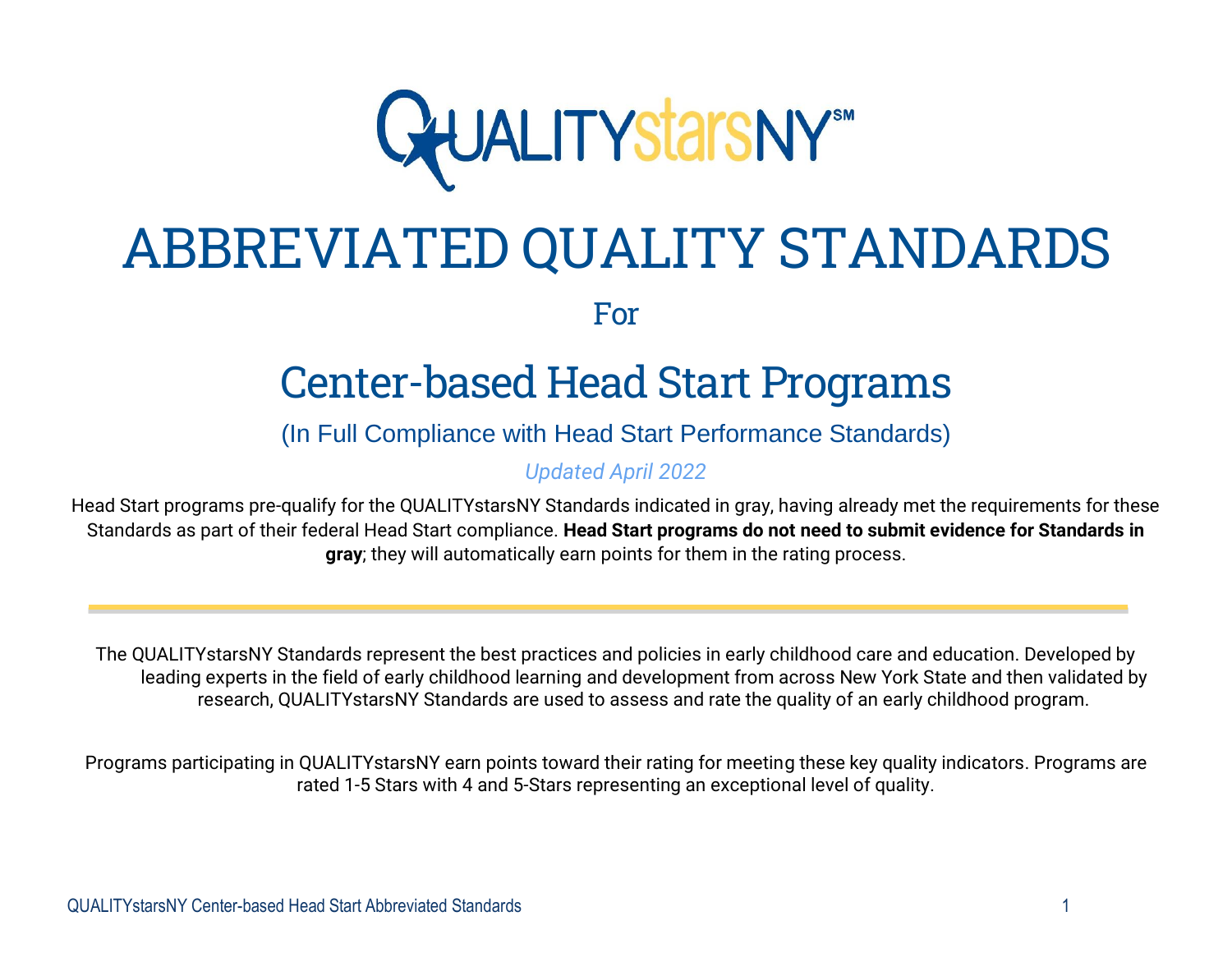## **LEARNING ENVIRONMENT**

*Research Rationale: There is substantial evidence that classroom environment features are central to program quality and some, though limited, research suggests that varied and appropriate classroom materials support children's development. Research shows that the quality of teacherchild interactions contributes to quality in early care and education settings and there is substantial evidence that children with involved and responsive caregivers fare better on a wide variety of child development measures. According to a significant body of evidence, the use of a developmentally appropriate curriculum is related to several measures of program quality and positive child outcomes. There is a moderate amount of evidence that developmentally-appropriate assessment is associated with improved child development outcomes.*

#### Classroom Environment (CE) - 60 points

| <b>CODE</b>     | <b>STANDARD</b>                                                                                                                                              | <b>INTENTION</b>                                                                                                                  |             | <b>DOCUMENTATION</b>                                                                                                                                                                                       |             | <b>MINIMUM REQUIREMENTS</b>                                                                                                                                                                                                                                                                                       | <b>POINTS</b>  |
|-----------------|--------------------------------------------------------------------------------------------------------------------------------------------------------------|-----------------------------------------------------------------------------------------------------------------------------------|-------------|------------------------------------------------------------------------------------------------------------------------------------------------------------------------------------------------------------|-------------|-------------------------------------------------------------------------------------------------------------------------------------------------------------------------------------------------------------------------------------------------------------------------------------------------------------------|----------------|
| CE <sub>1</sub> | Program administrative<br>staff attends training on the<br><b>Environment Rating Scales</b><br>(ERS).                                                        | Supervisors and<br>administrative staff are<br>versed in the ERS so they<br>can coach and support<br>teaching staff.              |             | Evidence in The Aspire<br>Registry that at least 1<br>administrator has attended<br>the relevant training within the<br>previous 15 months, verified<br>with training certificate                          | Q.          | Evidence in The Aspire<br>Registry that at least 1<br>administrator has attended the<br>relevant training within the<br>previous 15 months, verified<br>with training certificate                                                                                                                                 | $\overline{2}$ |
| CE <sub>2</sub> | Program completes an ERS<br>self-assessment using the<br>appropriate scale(s) and<br>writes an improvement plan<br>to address subscale scores<br>below 3.25. | Administrators and<br>teachers are familiar with<br>the ERS so they can go<br>through the scales and<br>identify ways to improve. | ❏<br>$\Box$ | One copy of a completed ERS<br>self-assessment report<br>(including overall and<br>subscale scores)<br>One copy of a written<br>improvement or action plan<br>for all subscales with a score<br>below 3.25 | $\Box$<br>❏ | <b>Completed ERS Score Sheet</b><br>including sub-scale average<br>scores. Score sheet must<br>show Date of Observation<br>(dated within the 15 months<br>prior to Standards Inventory<br>submission)<br>Written improvement plan,<br>with dates for completion for<br>all sub-scale average scores<br>below 3.25 | 8              |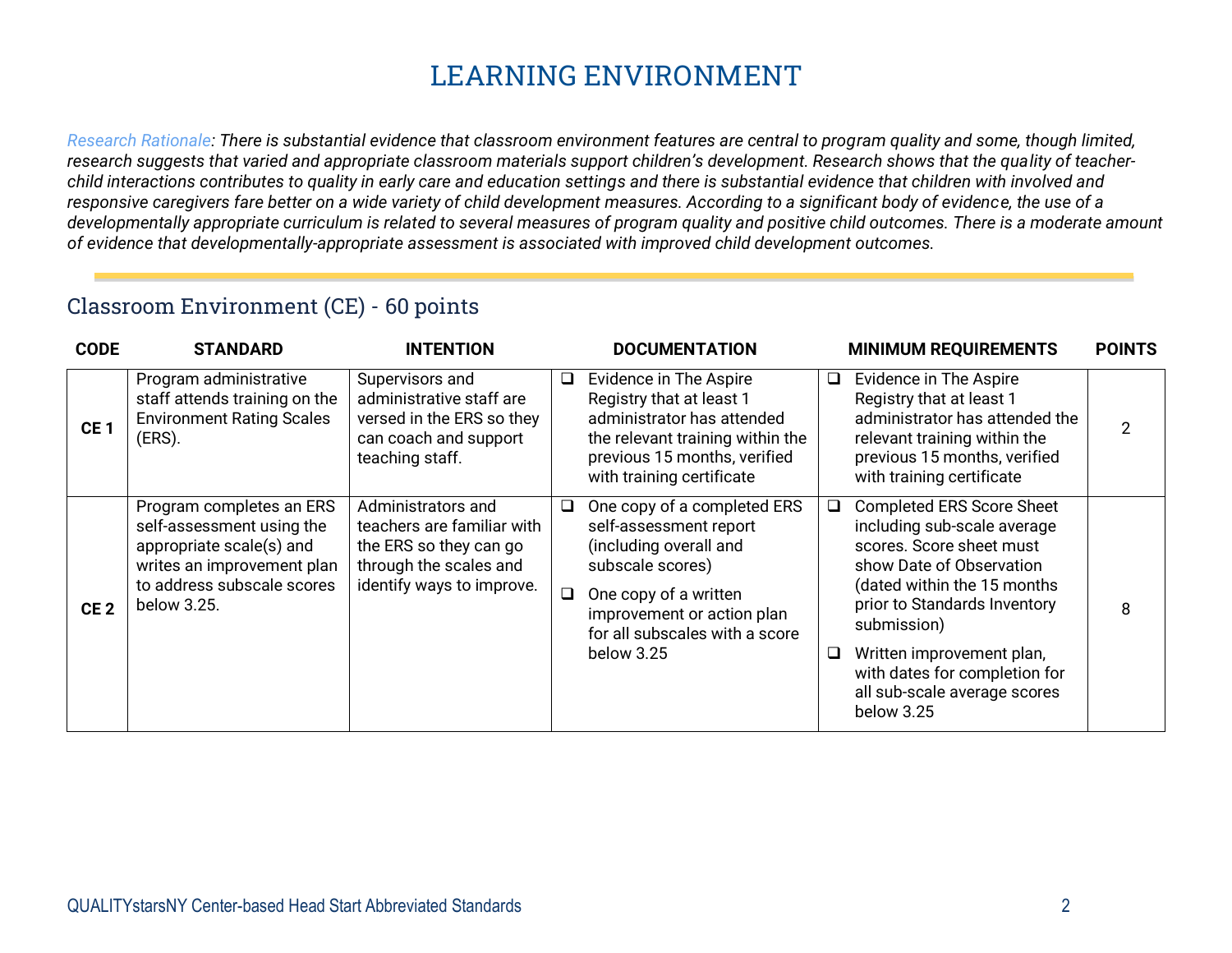| <b>CODE</b>     | <b>STANDARD</b>                                                                                                                    | <b>INTENTION</b>                                                                              | <b>DOCUMENTATION</b>                                                                                                                                                                                                                                                                                                                                                                                                                                               | <b>MINIMUM</b><br><b>REQUIREMENTS</b>                            | <b>POINTS</b> |
|-----------------|------------------------------------------------------------------------------------------------------------------------------------|-----------------------------------------------------------------------------------------------|--------------------------------------------------------------------------------------------------------------------------------------------------------------------------------------------------------------------------------------------------------------------------------------------------------------------------------------------------------------------------------------------------------------------------------------------------------------------|------------------------------------------------------------------|---------------|
|                 | score below 4.25 on their ERS assessment, they will automatically earn a 2 Star Active Rating.                                     |                                                                                               | Programs do not submit evidence for Standards CE 3 - CE 5. These Standards are only applicable after Standards Inventory submission for programs<br>that earn a Provisional Rating of 3-5 Stars. For eligible programs, an ERS assessment will be conducted by QUALITYstarsNY's independent assessment<br>team and the average scores will be used to determine the points that will be calculated into the program's Active Rating. If a program earns an average |                                                                  |               |
| CE <sub>3</sub> | Program has an independent ERS<br>assessment and achieves an<br>overall score of $4.25 - 4.99$ .                                   | An external observer can<br>provide an unbiased<br>assessment of the learning<br>environment. | Program does not submit evidence<br>for this Standard.<br>If applicable, completed ERS report(s)<br>is automatically sent to<br>QUALITYstarsNY from the<br>independent observer.                                                                                                                                                                                                                                                                                   | Program does not<br>submit evidence for this<br>Standard.        | 30            |
| CE <sub>4</sub> | Program has an independent ERS<br>assessment using the appropriate<br>scale(s) and achieves an overall<br>score of $5.00 - 5.49$ . | An external observer can<br>provide an unbiased<br>assessment of the learning<br>environment. | Program does not submit evidence<br>for this Standard.<br>If applicable, completed ERS report(s)<br>is automatically sent to<br><b>QUALITYstarsNY</b> from the<br>independent observer.                                                                                                                                                                                                                                                                            | <b>Program does not</b><br>submit evidence for this<br>Standard. | 40            |
| CE <sub>5</sub> | Program has an independent ERS<br>assessment using the appropriate<br>scale(s) and achieves an overall<br>score of 5.50 or higher. | An external observer can<br>provide an unbiased<br>assessment of the learning<br>environment. | Program does not submit evidence<br>for this Standard.<br>If applicable, completed ERS report(s)<br>is automatically sent to<br><b>QUALITYstarsNY</b> from the<br>independent observer.                                                                                                                                                                                                                                                                            | Program does not<br>submit evidence for this<br>Standard.        | 50            |

## Child Observation & Assessment (COA) - 20 points

| <b>CODE</b> | <b>STANDARD</b>                                                                                                                                                                                     | <b>INTENTION</b>                                                                                                                                                                                                                                                                  | <b>DOCUMENTATION</b>                                                                                                                                                                                                 | <b>MINIMUM REQUIREMENTS</b>                                                                                                                                                                               | <b>POINTS</b> |
|-------------|-----------------------------------------------------------------------------------------------------------------------------------------------------------------------------------------------------|-----------------------------------------------------------------------------------------------------------------------------------------------------------------------------------------------------------------------------------------------------------------------------------|----------------------------------------------------------------------------------------------------------------------------------------------------------------------------------------------------------------------|-----------------------------------------------------------------------------------------------------------------------------------------------------------------------------------------------------------|---------------|
| <b>COA</b>  | Program has in place a<br>child observation and<br>assessment policy that<br>includes the collection<br>and protection of<br>assessment results and<br>sharing assessment<br>results with families. | Program should have a written<br>policy about the collection of<br>observation and assessment<br>information in order to ensure<br>consistency throughout the<br>program. The policy should<br>include the rationale and<br>procedures for collecting and<br>sharing information. | Written policy or practice<br>statement (i.e. program<br>letterhead/logo is clearly visible<br>or it is clear that it is part of a<br>manual/handbook) that<br>references:<br>The type(s) of child data<br>collected | Written policy or practice<br>statement (i.e. program<br>letterhead/logo is clearly visible<br>or it is clear that it is part of a<br>manual/handbook).<br>Evidence must explain all of the<br>following: |               |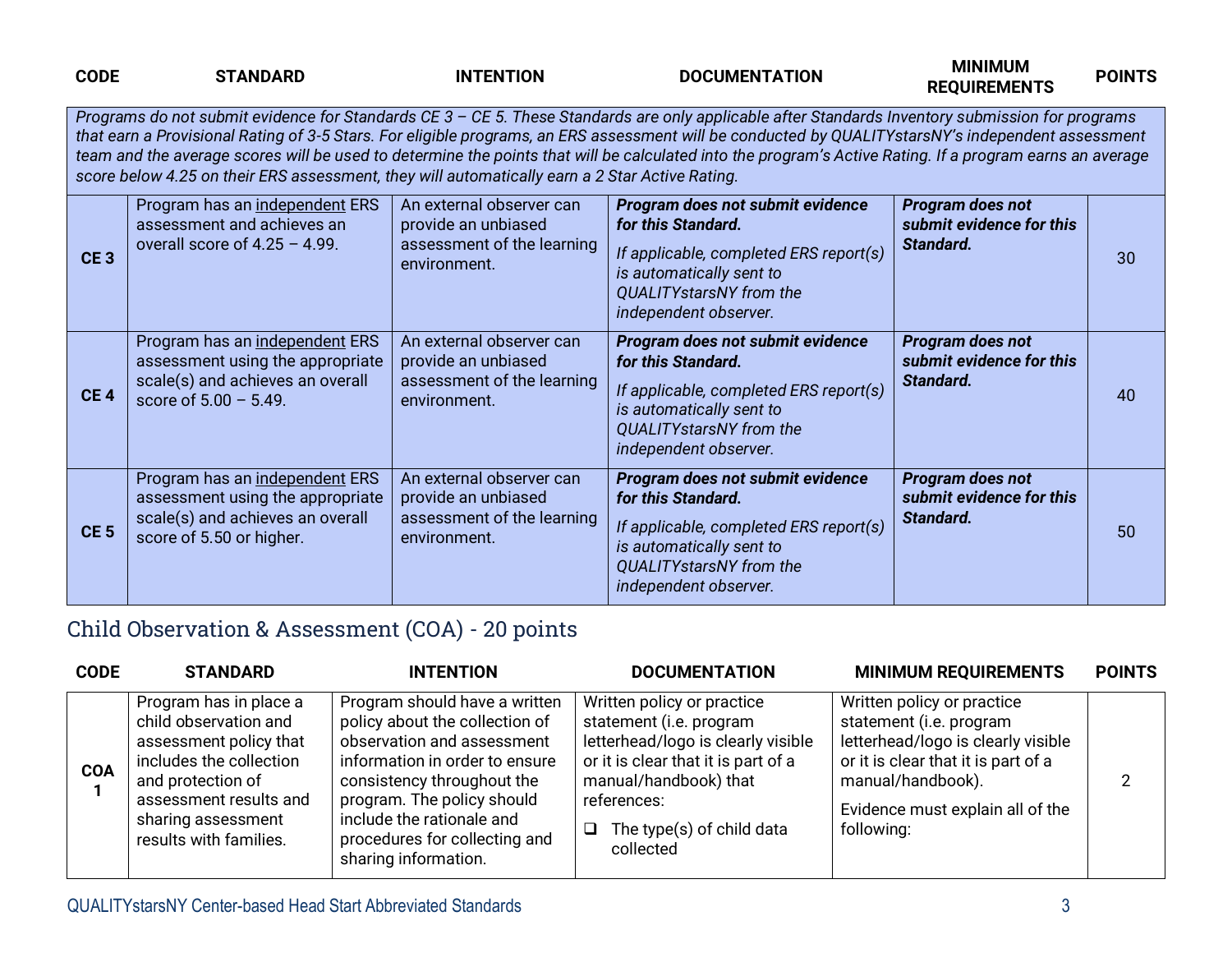| <b>CODE</b>                  | <b>STANDARD</b>                                                                                                  | <b>INTENTION</b>                                                                                                                                               |        | <b>DOCUMENTATION</b>                                                                                                                      |        | <b>MINIMUM REQUIREMENTS</b>                                                                                               | <b>POINTS</b>  |
|------------------------------|------------------------------------------------------------------------------------------------------------------|----------------------------------------------------------------------------------------------------------------------------------------------------------------|--------|-------------------------------------------------------------------------------------------------------------------------------------------|--------|---------------------------------------------------------------------------------------------------------------------------|----------------|
|                              |                                                                                                                  | Assessment information<br>should be kept confidential                                                                                                          | $\Box$ | How and when data are<br>collected                                                                                                        |        | $\Box$ The type(s) of child data that<br>are collected                                                                    |                |
|                              |                                                                                                                  | and only shared with those<br>who need to know it (i.e.,<br>teachers, families and                                                                             |        | $\Box$ How data are held<br>confidential                                                                                                  |        | $\Box$ How and when data are<br>collected                                                                                 |                |
|                              |                                                                                                                  | specialists).                                                                                                                                                  | O.     | How and when data are<br>shared with families                                                                                             |        | $\Box$ How data are held<br>confidential (so that those<br>who should not access it, do<br>not)                           |                |
|                              |                                                                                                                  |                                                                                                                                                                |        |                                                                                                                                           | $\Box$ | How and when data are<br>shared with families                                                                             |                |
|                              | Program collects<br>information at enrollment                                                                    | Programs should gather<br>information about each child                                                                                                         | $\Box$ | Copies of a completed<br>enrollment form for 3                                                                                            |        | Evidence must reference all of<br>the following:                                                                          |                |
|                              | on children's<br>development, including<br>social-emotional<br>concerns, home<br>language(s), preferences        | and family during enrollment,<br>in order to inform curriculum<br>planning, help guide children's<br>learning, and understand<br>family circumstances from day |        | different children, (with<br>identifying information<br>removed - label submitted<br>evidence as child 2, child 2,<br>child 3).           |        | $\Box$ 3 children (with identifying<br>information removed - label<br>submitted evidence as child<br>1, child 2, child 3) |                |
| <b>COA</b>                   | and any special needs.                                                                                           | one.<br>In addition to gathering                                                                                                                               |        | If information is collected on<br>multiple forms, include an                                                                              | $\Box$ | Child's physical<br>development                                                                                           |                |
| $\overline{2}$               |                                                                                                                  | information on any special<br>needs, general information on                                                                                                    |        | example of each completed form<br>for each child.                                                                                         | $\Box$ | Child's cognitive<br>development                                                                                          | $\overline{2}$ |
|                              |                                                                                                                  | children's preferences and<br>background should also be<br>collected.                                                                                          |        |                                                                                                                                           | $\Box$ | Child's social-emotional<br>development                                                                                   |                |
|                              |                                                                                                                  |                                                                                                                                                                |        |                                                                                                                                           | O      | Home language(s) of child                                                                                                 |                |
|                              |                                                                                                                  |                                                                                                                                                                |        |                                                                                                                                           | O      | Child's dietary needs and<br>preferences                                                                                  |                |
|                              |                                                                                                                  |                                                                                                                                                                |        |                                                                                                                                           | $\Box$ | Child's date of enrollment                                                                                                |                |
|                              | Program documents the<br>developmental status of                                                                 | Before or soon after starting a<br>program, a child should be                                                                                                  | $\Box$ | Copies of a completed<br>developmental screening                                                                                          |        | Evidence must reference all of<br>the following:                                                                          |                |
| <b>COA</b><br>$\overline{3}$ | each child within 45 days<br>of entering/starting the<br>program using a child<br>development screening<br>tool. | initially screened for basic<br>developmental levels in order<br>to help define individual<br>learning goals and identify any<br>potential special needs.      |        | form for 3 different children<br>(with identifying information<br>removed - label submitted<br>evidence as child 1, child 2,<br>child 3). |        | $\Box$ A completed screening<br>form(s) for 3 different<br>children (with identifying<br>information removed - label      | $\overline{2}$ |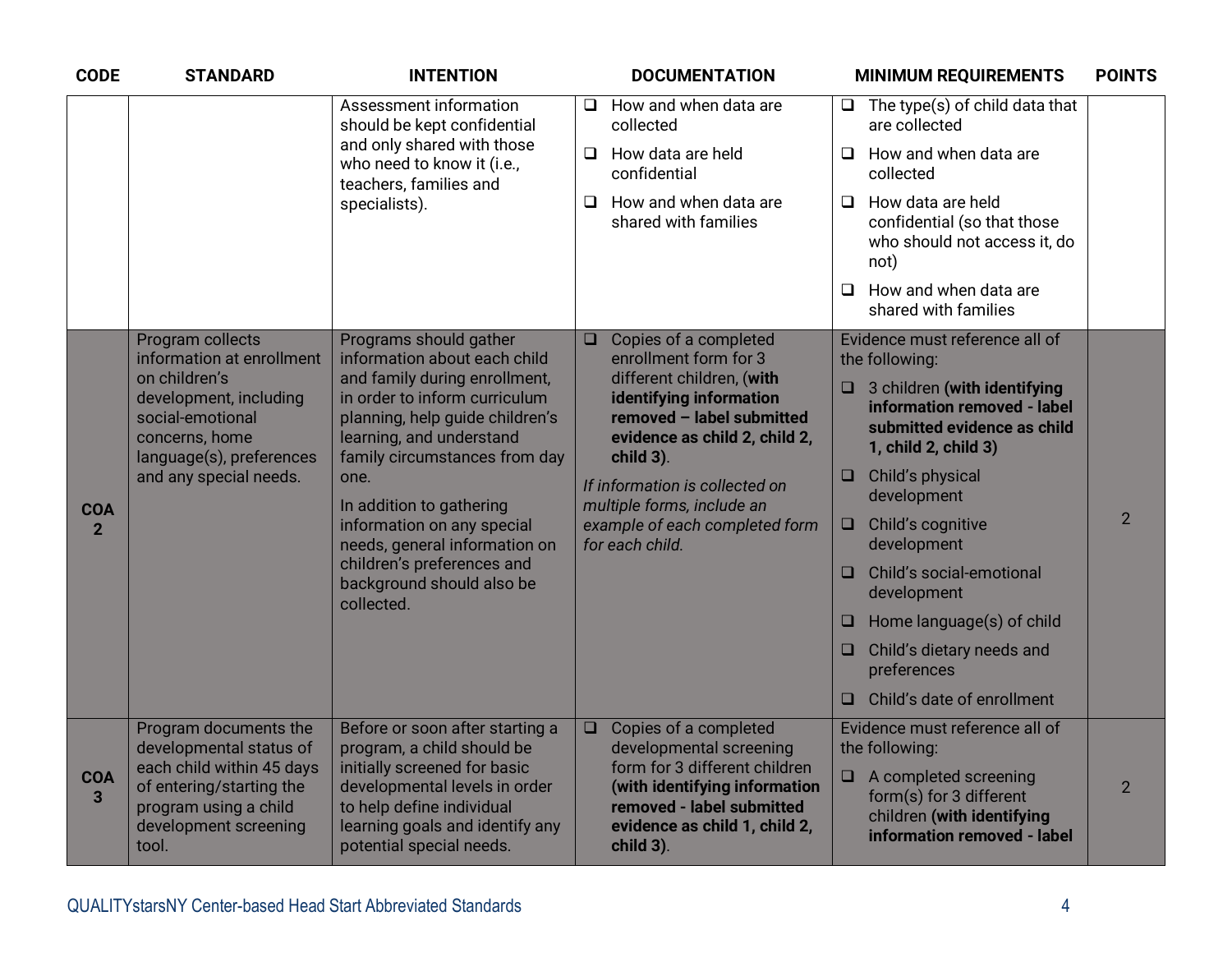| <b>CODE</b>                          | <b>STANDARD</b>                                                                  | <b>INTENTION</b>                                                                                                                                                                                                                                                                                                                                                                                                                                                                                                                                                                                                                                                          | <b>DOCUMENTATION</b>                                                                                                                                                                                                                                                                                                                                                                                                                                                                                                                                                                      | <b>MINIMUM REQUIREMENTS</b>                                                                                                                                                                                                                                                                                                                                                                                                                                                                                                                                                                                                       | <b>POINTS</b> |
|--------------------------------------|----------------------------------------------------------------------------------|---------------------------------------------------------------------------------------------------------------------------------------------------------------------------------------------------------------------------------------------------------------------------------------------------------------------------------------------------------------------------------------------------------------------------------------------------------------------------------------------------------------------------------------------------------------------------------------------------------------------------------------------------------------------------|-------------------------------------------------------------------------------------------------------------------------------------------------------------------------------------------------------------------------------------------------------------------------------------------------------------------------------------------------------------------------------------------------------------------------------------------------------------------------------------------------------------------------------------------------------------------------------------------|-----------------------------------------------------------------------------------------------------------------------------------------------------------------------------------------------------------------------------------------------------------------------------------------------------------------------------------------------------------------------------------------------------------------------------------------------------------------------------------------------------------------------------------------------------------------------------------------------------------------------------------|---------------|
|                                      |                                                                                  |                                                                                                                                                                                                                                                                                                                                                                                                                                                                                                                                                                                                                                                                           |                                                                                                                                                                                                                                                                                                                                                                                                                                                                                                                                                                                           | submitted evidence as child<br>1, child 2, child 3).                                                                                                                                                                                                                                                                                                                                                                                                                                                                                                                                                                              |               |
|                                      |                                                                                  |                                                                                                                                                                                                                                                                                                                                                                                                                                                                                                                                                                                                                                                                           |                                                                                                                                                                                                                                                                                                                                                                                                                                                                                                                                                                                           | $\Box$ Start date (this MUST be<br>added to the form if no<br>space exists)                                                                                                                                                                                                                                                                                                                                                                                                                                                                                                                                                       |               |
|                                      |                                                                                  |                                                                                                                                                                                                                                                                                                                                                                                                                                                                                                                                                                                                                                                                           |                                                                                                                                                                                                                                                                                                                                                                                                                                                                                                                                                                                           | $\Box$ Screening date occurs<br>before enrollment date OR<br>within 45 days of the<br>enrollment date                                                                                                                                                                                                                                                                                                                                                                                                                                                                                                                             |               |
|                                      |                                                                                  |                                                                                                                                                                                                                                                                                                                                                                                                                                                                                                                                                                                                                                                                           |                                                                                                                                                                                                                                                                                                                                                                                                                                                                                                                                                                                           | It is not necessary to submit the<br>entire tool. A few pages showing<br>completed information will<br>suffice.                                                                                                                                                                                                                                                                                                                                                                                                                                                                                                                   |               |
| <b>COA</b><br>$\boldsymbol{\Lambda}$ | Program uses a<br>developmental screening<br>tool that is valid and<br>reliable. | When programs use a<br>developmental screening tool<br>that has been researched,<br>tested and shown to measure<br>appropriate developmental<br>milestones, they are assured<br>that the results can be used for<br>curriculum planning, as well as<br>a basis to refer families for<br>special educational services.<br>Valid: A screening tool is valid<br>when it measures what we<br>want to measure and not<br>something else.<br>Reliable: A screening tool is<br>reliable when the screening<br>procedure is conducted<br>accurately and consistently<br>over time. The procedure<br>would yield similar results if<br>repeated or if done by different<br>people. | Copies of a completed<br>$\Box$<br>developmental screening<br>form(s) for 3 different<br>children (with identifying<br>information removed - label<br>submitted evidence as child<br>1, child 2, child 3) using a<br>valid a reliable tool listed<br>below.<br><b>Ages and Stages</b><br><b>Ouestionnaires</b><br><b>Ages and Stages</b><br><b>Questionnaires Social-</b><br>Emotional<br><b>Battelle Developmental</b><br><b>Inventory Screening Test</b><br><b>Bayley III Screening Test</b><br>$\bullet$<br><b>Bayley Infant</b><br>$\bullet$<br>Neurodevelopmental<br>Screener (BIDS) | Evidence must include all of the<br>following:<br>$\Box$ Name of developmental<br>screening tool<br>Completed developmental<br>$\Box$<br>screening form(s) for 3<br>different children (with<br>identifying information<br>removed - label submitted<br>evidence as child 1, child 2,<br>child 3)<br>It is not necessary to submit the<br>entire tool. A few pages showing<br>completed information will<br>suffice.<br>If "Other" is selected, all of the<br>following evidence must be<br>submitted in addition to the<br>items above:<br>$\Box$ The tool is designed for the<br>purpose of screening (not<br>child assessment) | $\mathbf{1}$  |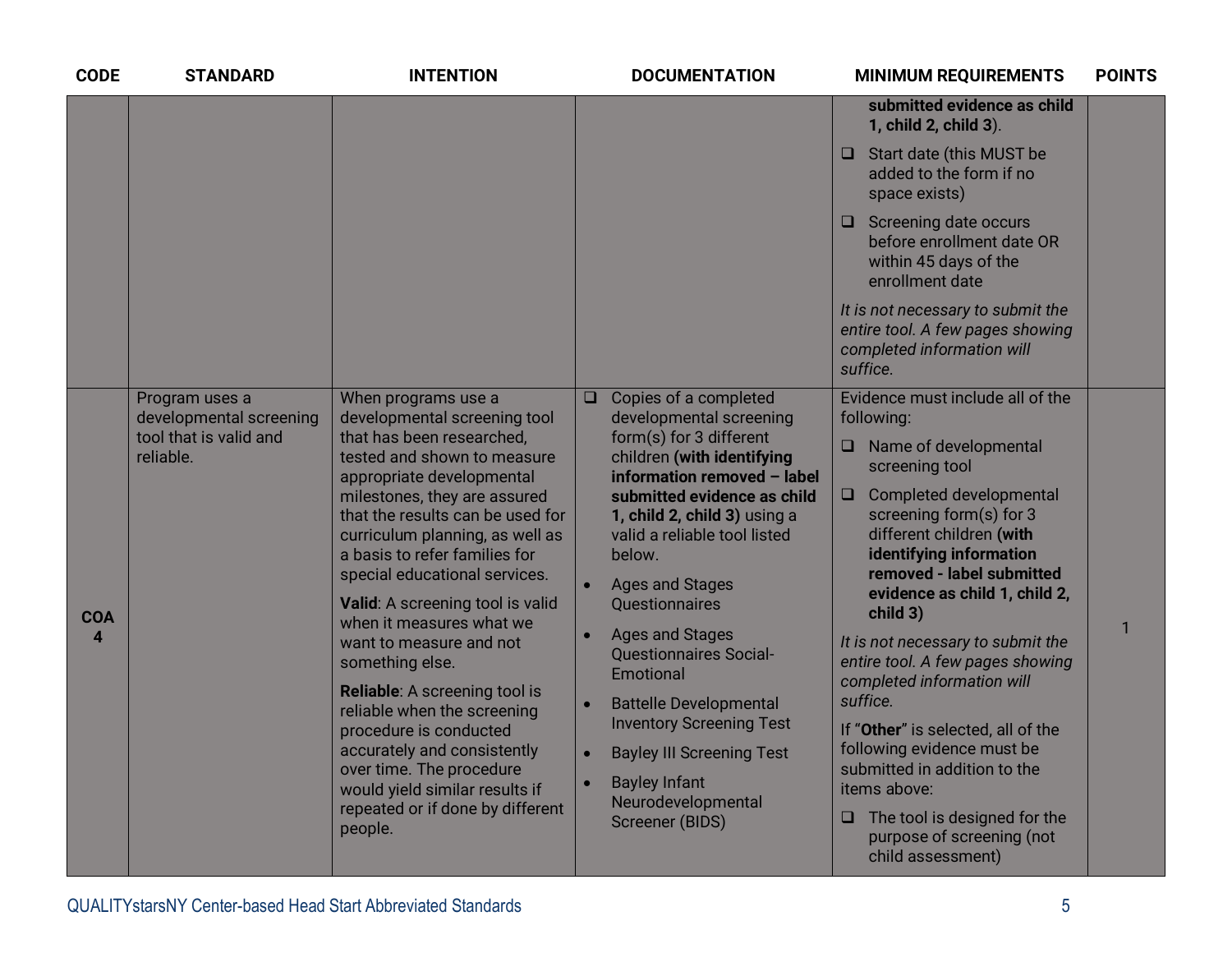| <b>CODE</b> | <b>STANDARD</b> | <b>INTENTION</b> |           | <b>DOCUMENTATION</b>                                                                                   |        | <b>MINIMUM REQUIREMENTS</b>                                          | <b>POINTS</b> |
|-------------|-----------------|------------------|-----------|--------------------------------------------------------------------------------------------------------|--------|----------------------------------------------------------------------|---------------|
|             |                 |                  | $\bullet$ | <b>Brigance Inventories System</b><br>Ш                                                                | $\Box$ | The screening tool is<br>appropriate for use with                    |               |
|             |                 |                  |           | <b>Brigance Self-Help and</b><br><b>Social-Emotional Scales</b>                                        |        | children between birth and<br>age five                               |               |
|             |                 |                  | $\bullet$ | <b>Child Development</b><br>Inventories (CDI)                                                          | $\Box$ | The screening tool covers<br>multiple developmental<br>domains (i.e. |               |
|             |                 |                  | $\bullet$ | <b>Denver Developmental</b><br><b>Screening Test (DDST)</b>                                            |        | physical/motor, cognitive,<br>linguistic, and social-                |               |
|             |                 |                  |           | Developmental Indicators for<br>the Assessment of Early<br>Learning (DIAL)                             |        | emotional)                                                           |               |
|             |                 |                  | $\bullet$ | <b>Early Screening Inventory</b>                                                                       |        |                                                                      |               |
|             |                 |                  | $\bullet$ | Infant-Toddler<br><b>Developmental Assessment</b>                                                      |        |                                                                      |               |
|             |                 |                  | $\bullet$ | <b>FirstSTEP Screening Test for</b><br><b>Evaluating Preschoolers</b>                                  |        |                                                                      |               |
|             |                 |                  | $\bullet$ | Kent Inventory of<br><b>Developmental Skills (KIDS)</b>                                                |        |                                                                      |               |
|             |                 |                  | $\bullet$ | <b>Learning Accomplishment</b><br><b>Profile-Diagnostic Screens</b>                                    |        |                                                                      |               |
|             |                 |                  |           | Parents' Evaluation of<br><b>Developmental Status</b><br>(PEDS)                                        |        |                                                                      |               |
|             |                 |                  |           | Parents' Evaluation of<br><b>Developmental Status-</b><br><b>Developmental Milestones</b><br>(PEDS:DM) |        |                                                                      |               |
|             |                 |                  | $\bullet$ | <b>Pediatric Symptom Checklist</b>                                                                     |        |                                                                      |               |
|             |                 |                  | $\bullet$ | Preschool and Kindergarten<br><b>Behavior Scales (PKBS)</b>                                            |        |                                                                      |               |
|             |                 |                  | $\bullet$ | The Ounce Scale                                                                                        |        |                                                                      |               |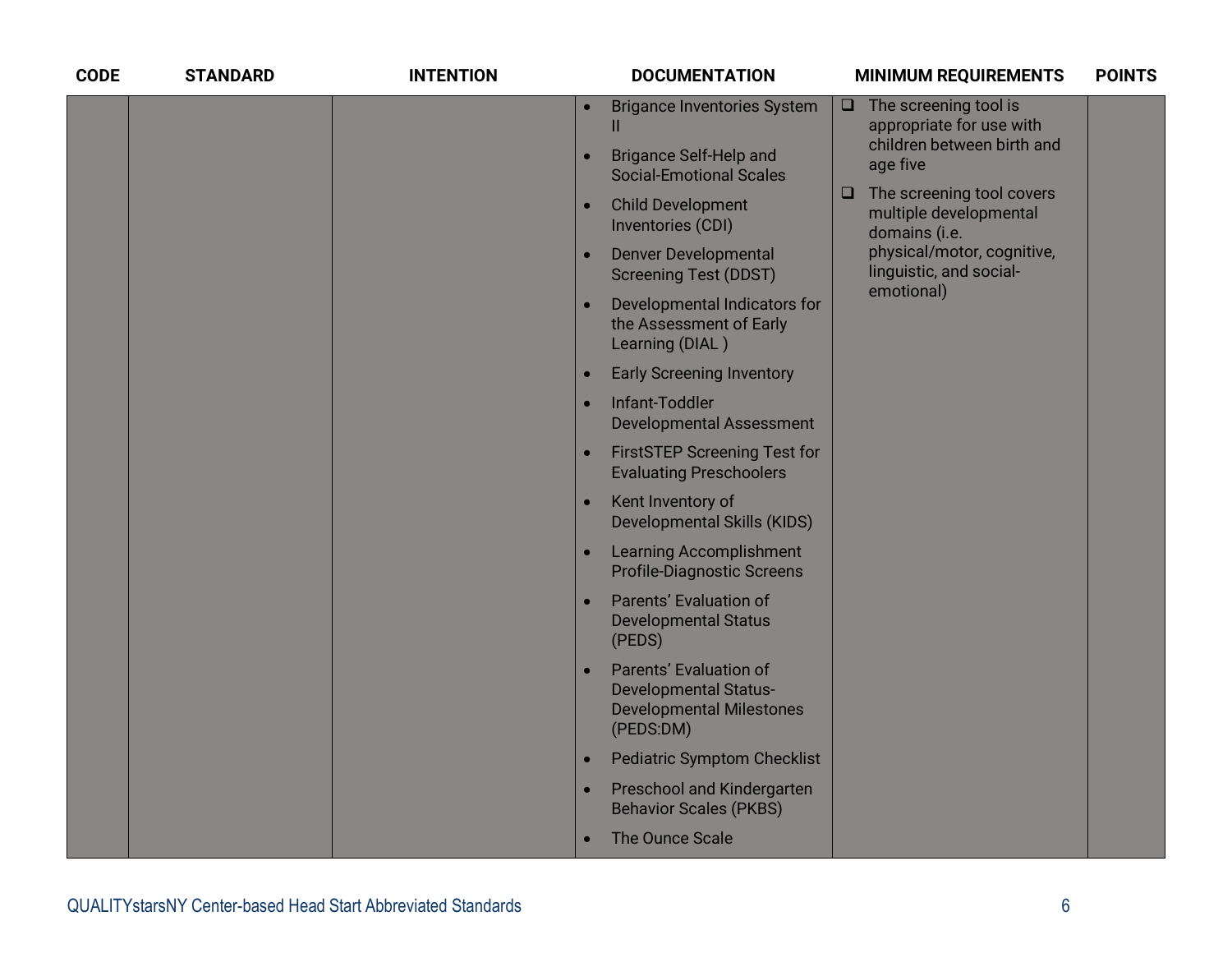| <b>CODE</b>     | <b>STANDARD</b>                                                                                                                            | <b>INTENTION</b>                                                                                                                                                                                                                                                                                                                                                                                                                                                                                                                                                                                                                                                                                                                                                                                                                                                |        | <b>DOCUMENTATION</b>                                                                                                                                                                                                                                                        | <b>MINIMUM REQUIREMENTS</b>                                                                                                                                                                                                                                                                                                                                                                                                                                                                                                                                                                                                                                                                                                                                                                                                                                                                                | <b>POINTS</b>  |
|-----------------|--------------------------------------------------------------------------------------------------------------------------------------------|-----------------------------------------------------------------------------------------------------------------------------------------------------------------------------------------------------------------------------------------------------------------------------------------------------------------------------------------------------------------------------------------------------------------------------------------------------------------------------------------------------------------------------------------------------------------------------------------------------------------------------------------------------------------------------------------------------------------------------------------------------------------------------------------------------------------------------------------------------------------|--------|-----------------------------------------------------------------------------------------------------------------------------------------------------------------------------------------------------------------------------------------------------------------------------|------------------------------------------------------------------------------------------------------------------------------------------------------------------------------------------------------------------------------------------------------------------------------------------------------------------------------------------------------------------------------------------------------------------------------------------------------------------------------------------------------------------------------------------------------------------------------------------------------------------------------------------------------------------------------------------------------------------------------------------------------------------------------------------------------------------------------------------------------------------------------------------------------------|----------------|
|                 |                                                                                                                                            |                                                                                                                                                                                                                                                                                                                                                                                                                                                                                                                                                                                                                                                                                                                                                                                                                                                                 |        | Other $-$ upload<br>documentation from a tool<br>that is not listed                                                                                                                                                                                                         |                                                                                                                                                                                                                                                                                                                                                                                                                                                                                                                                                                                                                                                                                                                                                                                                                                                                                                            |                |
| <b>COA</b><br>5 | Program documents the<br>developmental progress<br>of each child at least<br>quarterly using a child<br>development<br>assessment tool(s). | Authentic assessments are<br>done regularly throughout the<br>year, developmental progress<br>is tracked and learning goals<br>are adjusted. This is done for<br>all children in the program,<br>regardless of age, using an<br>age-appropriate tool.<br>Authentic assessment tools<br>can take many forms,<br>including:<br>Anecdotal records<br>α,<br><b>Observation notes</b><br>O<br><b>Checklists</b><br>❏<br><b>Developmental scales</b><br>❏<br>Standardized assessment<br>u.<br>forms<br><b>Work samples</b><br>u.<br>Child portfolios<br>ᆸ<br>In order to understand the<br>whole child, providers should<br>gather information about each<br>child's development within all<br>of the following domains:<br>Physical well-being, health,<br>⊔.<br>and motor development<br>Social and emotional<br>□.<br>development<br>$\Box$ Approaches to learning | $\Box$ | 3 completed assessment<br>forms for 1 child (with<br>identifying information<br>removed). Forms must<br>indicate that assessments<br>were conducted on 3<br>different dates, at least 3<br>months apart, within the 15<br>months prior to Standards<br>Inventory submission | Evidence must include all of the<br>following:<br>3 completed form(s)<br>ᄆ<br>For 1 child (with identifying<br>ᆸ<br>information removed)<br>Conducted on 3 different<br>$\Box$<br>dates, at most 3 months<br>apart, within the 15 months<br>prior to Standards Inventory<br>submission<br>At least one of the assessment<br>forms submitted must contain<br>data regarding the following<br>developmental domains;<br>Physical well-being, health,<br>Q.<br>and motor development<br>Social and emotional<br>O<br>development<br>Approaches to learning<br>O.<br><b>Cognition and general</b><br>⊔<br>knowledge<br>Language, communication,<br>❏<br>and literacy<br>If a program uses a variety of<br>assessment tools throughout<br>the period, a different form of<br>assessment may be submitted<br>for each timeframe. However<br>programs must submit 3 forms<br>of assessment for the same<br>child. | $\overline{2}$ |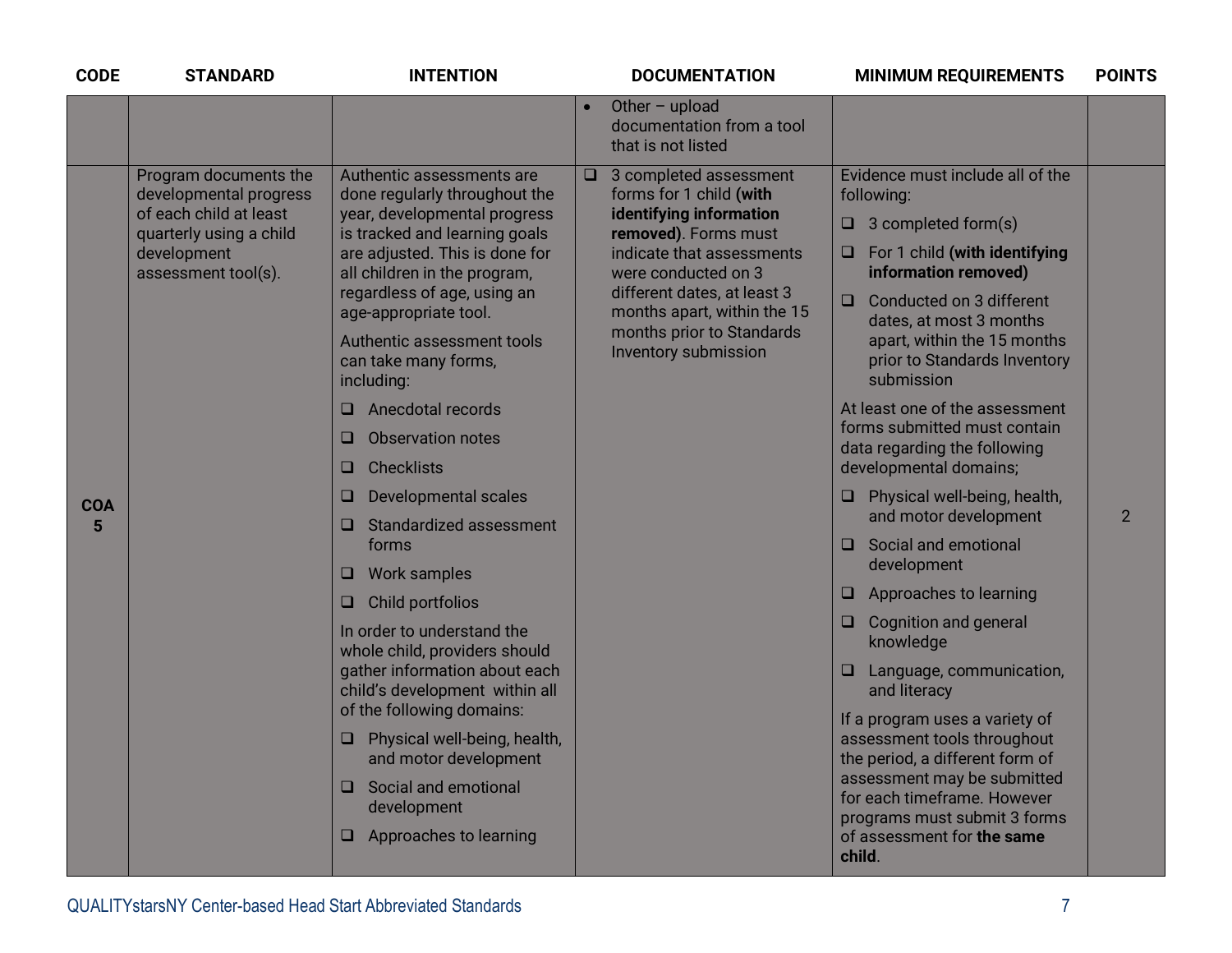| <b>CODE</b>     | <b>STANDARD</b>                                                                      | <b>INTENTION</b>                                                                                                                                                                                                                                                                                                                                                                                                                                                                                                                                 | <b>DOCUMENTATION</b>                                                                                                                                                                                                                                                                                                                                                                                                                                                                                                                                                                                                                                                                                                                                                                                          | <b>MINIMUM REQUIREMENTS</b>                                                                                                                                                                                                                                                                                                                                                                                                                                                                                                                                                                                                                                                           | <b>POINTS</b> |
|-----------------|--------------------------------------------------------------------------------------|--------------------------------------------------------------------------------------------------------------------------------------------------------------------------------------------------------------------------------------------------------------------------------------------------------------------------------------------------------------------------------------------------------------------------------------------------------------------------------------------------------------------------------------------------|---------------------------------------------------------------------------------------------------------------------------------------------------------------------------------------------------------------------------------------------------------------------------------------------------------------------------------------------------------------------------------------------------------------------------------------------------------------------------------------------------------------------------------------------------------------------------------------------------------------------------------------------------------------------------------------------------------------------------------------------------------------------------------------------------------------|---------------------------------------------------------------------------------------------------------------------------------------------------------------------------------------------------------------------------------------------------------------------------------------------------------------------------------------------------------------------------------------------------------------------------------------------------------------------------------------------------------------------------------------------------------------------------------------------------------------------------------------------------------------------------------------|---------------|
|                 |                                                                                      | <b>Cognition and general</b><br>u.<br>knowledge<br>Language, communication,<br>u<br>and literacy                                                                                                                                                                                                                                                                                                                                                                                                                                                 |                                                                                                                                                                                                                                                                                                                                                                                                                                                                                                                                                                                                                                                                                                                                                                                                               | The entire tool is not necessary.<br>A few pages showing completed<br>information are sufficient.                                                                                                                                                                                                                                                                                                                                                                                                                                                                                                                                                                                     |               |
| <b>COA</b><br>6 | Program uses a<br>developmental<br>assessment tool(s) that<br>is valid and reliable. | Valid and reliable assessment<br>tools have been shown to give<br>meaningful information on<br>child development and can<br>effectively help identify<br>developmental delays, if any<br>exist.<br>Valid: An assessment is valid<br>when it measures what we<br>want to measure and not<br>something else.<br><b>Reliable:</b> A sound assessment<br>is reliable when the<br>assessment is conducted<br>accurately and consistently<br>over time. The procedure<br>would yield similar results if<br>repeated or if done by different<br>people. | Copies of a completed<br>developmental assessment<br>form(s) for 3 children (with<br>identifying information removed<br>- label submitted evidence as<br>child 1, child 2, child 3) using a<br>valid and reliable assessment<br>tool listed below.<br><b>Creative Curriculum</b><br>O<br><b>Developmental Continuum</b><br><b>Assessment</b><br><b>Bayley Scale of Infant and</b><br>u<br><b>Toddler Development</b><br><b>Brigance Inventories</b><br>u<br><b>Galileo Preschool</b><br>$\Box$<br><b>Assessment Scales</b><br>$\Box$<br><b>High Scope Child</b><br><b>Observation Record (COR)</b><br><b>Learning Accomplishment</b><br>$\Box$<br>Profile-Diagnostic<br>(English or Spanish)<br><b>Mullen Scales of Early</b><br>u<br>Learning<br><b>Ounce Scale</b><br>□<br><b>Work Sampling System</b><br>□ | Evidence must include all of the<br>following:<br>Name of tool<br>$\Box$<br>Completed developmental<br>$\Box$<br>assessment form(s) for 3<br>different children (with<br>identifying information<br>removed - label submitted<br>evidence as child 1, child 2,<br>child 3).<br>It is not necessary to submit the<br>entire tool. A few pages showing<br>completed information will<br>suffice.<br>If Other is selected, copy of<br>u<br>tool is provided with<br>highlighted passages stating<br>that:<br>The tool is designed for<br>the purpose of<br>assessment (not<br>screening)<br>The assessment tool is<br>appropriate for use with<br>children between birth<br>and age five | 1             |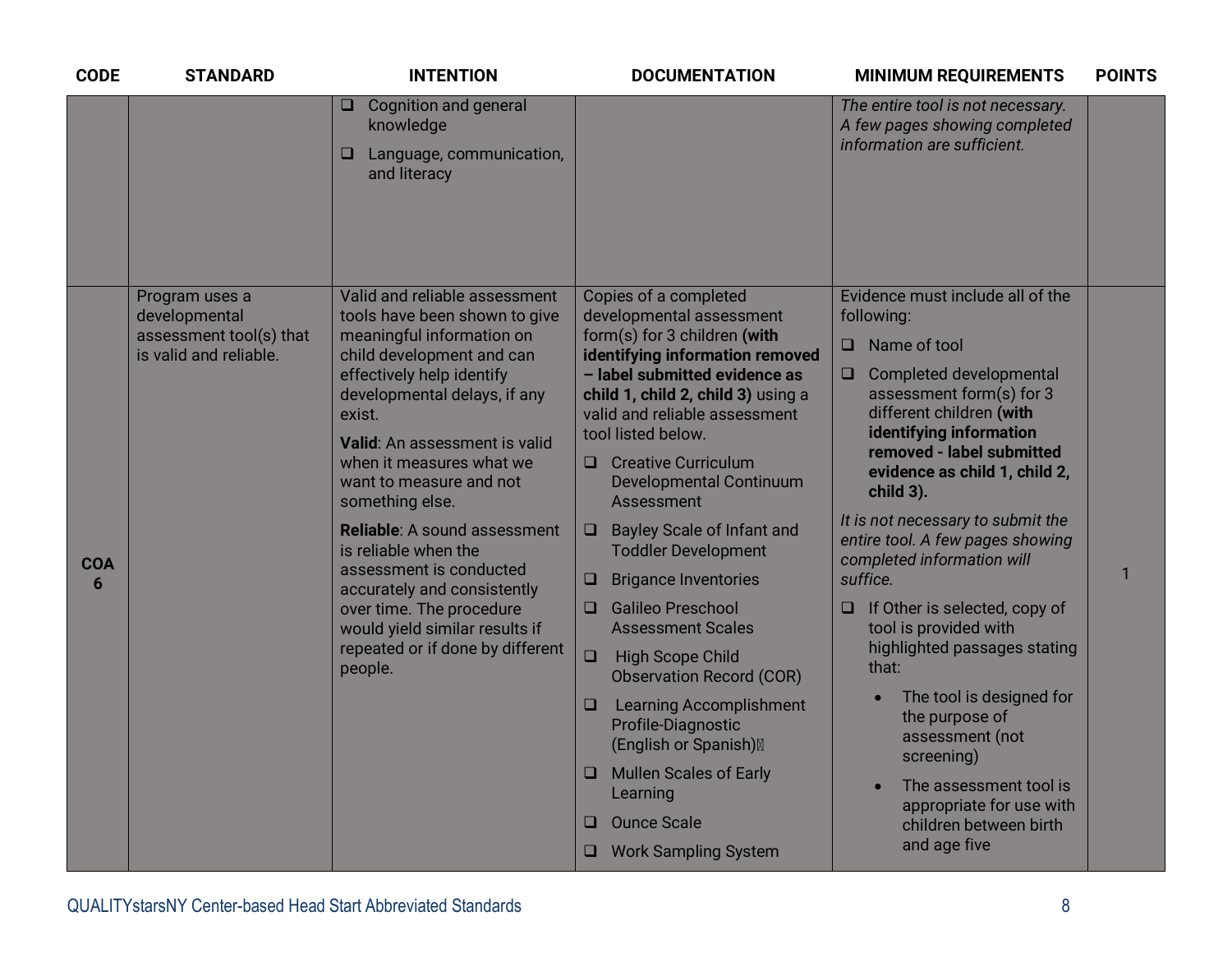| <b>CODE</b>                  | <b>STANDARD</b>                                                                                                                                                                                | <b>INTENTION</b>                                                                                                                                                                                                                                                                                                                                                                   | <b>DOCUMENTATION</b>                                                                                                                                                                                                                              |        | <b>MINIMUM REQUIREMENTS</b>                                                                                                                                                                                                                                                                                    | <b>POINTS</b>  |
|------------------------------|------------------------------------------------------------------------------------------------------------------------------------------------------------------------------------------------|------------------------------------------------------------------------------------------------------------------------------------------------------------------------------------------------------------------------------------------------------------------------------------------------------------------------------------------------------------------------------------|---------------------------------------------------------------------------------------------------------------------------------------------------------------------------------------------------------------------------------------------------|--------|----------------------------------------------------------------------------------------------------------------------------------------------------------------------------------------------------------------------------------------------------------------------------------------------------------------|----------------|
|                              |                                                                                                                                                                                                |                                                                                                                                                                                                                                                                                                                                                                                    | <b>Teaching Strategies GOLD</b><br>Other                                                                                                                                                                                                          |        | The assessment tool<br>covers multiple<br>developmental domains<br>(i.e. physical/motor,<br>cognitive, linguistic,<br>social-emotional)                                                                                                                                                                        |                |
|                              |                                                                                                                                                                                                |                                                                                                                                                                                                                                                                                                                                                                                    |                                                                                                                                                                                                                                                   |        | The assessment tool is<br>available for use by<br>early childhood<br>practitioners (e.g., early<br>education teachers,<br>child care providers,<br>primary care<br>practitioners, mental<br>health service providers,<br>home visitors, early<br>intervention providers,<br>$etc.$ )<br>The assessment tool is |                |
| <b>COA</b><br>$\overline{7}$ | Program has a plan to<br>ensure that child<br>screenings and<br>assessments are done in<br>a culturally and<br>linguistically appropriate<br>manner, including in the<br>appropriate language. | All young children, including<br>those from diverse cultural,<br>racial, ethnic, linguistic, and<br>ability backgrounds have the<br>right to benefit from<br>screenings and assessments<br>conducted in a linguistically<br>and culturally responsive<br>manner (i.e., that is informed<br>by children's specific cultural,<br>racial, ethnic, linguistic, and<br>ability groups). | Written policy/statement that<br>references accommodations<br>made to ensure child<br>screening and assessments<br>are done in a culturally and<br>linguistically appropriate<br>manner, including in their<br>home language (when<br>applicable) | $\Box$ | valid and reliable<br>Written policy or practice<br>statement (i.e. program<br>letterhead/logo is clearly<br>visible or it is clear that it is<br>part of a parent/family<br>handbook) that references<br>accommodations made to<br>both screen and assess<br>children in their home<br>language               | $\overline{2}$ |
| <b>COA</b><br>8              | All teaching staff<br>receives annual training<br>in child observation and<br>assessment that include<br>recognition of<br>developmental                                                       | Teaching staff should have<br>regular training that develops<br>and continuously refines all<br>aspects of child development,<br>child observation and<br>assessment, and integrating                                                                                                                                                                                              | Evidence in The Aspire<br>Registry must show that at<br>least 60% of teaching staff<br>have attended child<br>observation and assessment<br>training within the 15 months                                                                         | $\Box$ | Evidence in The Aspire<br>Registry must show that at<br>least 60% of teaching staff<br>have attended child<br>observation and assessment<br>training within the 15                                                                                                                                             | 3              |

QUALITYstarsNY Center-based Head Start Abbreviated Standards 9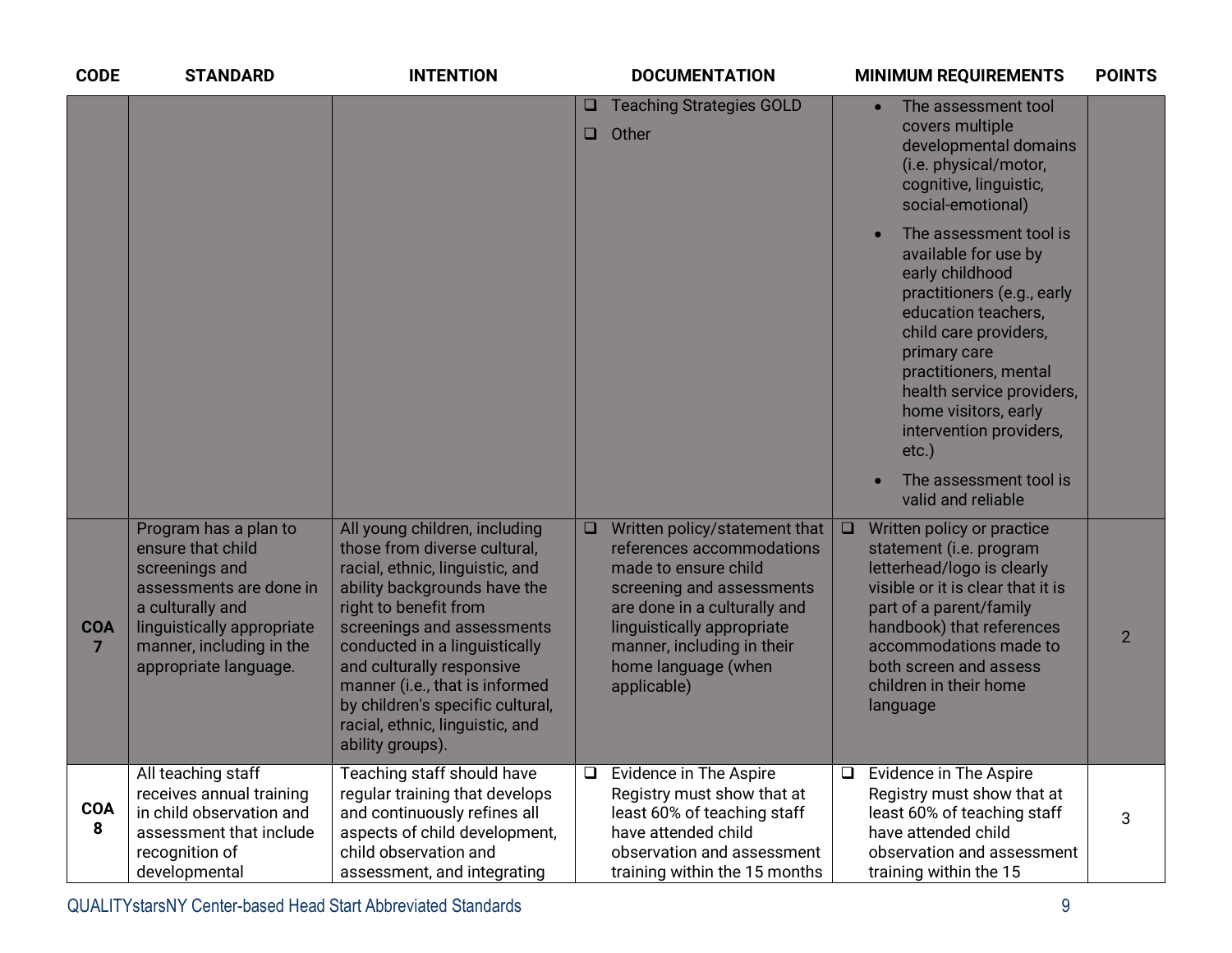| <b>CODE</b>     | <b>STANDARD</b>                                                                                                                                          | <b>INTENTION</b>                                                                                                                                                                                                                                                                                                                                                                                                                                                                                                                                                                                                                                                                                             | <b>DOCUMENTATION</b>                                                                                                                                                                                                                                                                                                                                                        | <b>MINIMUM REQUIREMENTS</b>                                                                                                                                                                                                                                                                                                                                                                                                                                                                                                                                                                                                                                                                                                                      | <b>POINTS</b> |
|-----------------|----------------------------------------------------------------------------------------------------------------------------------------------------------|--------------------------------------------------------------------------------------------------------------------------------------------------------------------------------------------------------------------------------------------------------------------------------------------------------------------------------------------------------------------------------------------------------------------------------------------------------------------------------------------------------------------------------------------------------------------------------------------------------------------------------------------------------------------------------------------------------------|-----------------------------------------------------------------------------------------------------------------------------------------------------------------------------------------------------------------------------------------------------------------------------------------------------------------------------------------------------------------------------|--------------------------------------------------------------------------------------------------------------------------------------------------------------------------------------------------------------------------------------------------------------------------------------------------------------------------------------------------------------------------------------------------------------------------------------------------------------------------------------------------------------------------------------------------------------------------------------------------------------------------------------------------------------------------------------------------------------------------------------------------|---------------|
|                 | milestones and<br>identifying possible<br>developmental delays<br>and linking child<br>observation and<br>assessment to<br>curriculum<br>implementation. | assessment results into<br>curriculum/learning goals, in<br>order to be knowledgeable of<br>and able to implement the<br>latest recommended practices.                                                                                                                                                                                                                                                                                                                                                                                                                                                                                                                                                       | prior to Standards Inventory<br>submission, verified with<br>training certificate                                                                                                                                                                                                                                                                                           | months prior to Standards<br>Inventory submission,<br>verified with training<br>certificate                                                                                                                                                                                                                                                                                                                                                                                                                                                                                                                                                                                                                                                      |               |
| <b>COA</b><br>9 | Program can document<br>that assessment results<br>are used to inform<br>instruction that<br>addresses the needs of<br>individual children.              | Observation and assessment<br>results are used to guide<br>instruction to support each<br>child in reaching<br>developmental milestones and<br>adapting to special needs.<br>There should be a concrete<br>connection between the child's<br>needs and the learning<br>opportunity.<br><b>Evidence of assessment</b><br>results may include:<br>conclusions drawn from<br>observations, work samples,<br>checklists, such as:<br>During an observation, teacher<br>noticed 4 year old child shows<br>interest in using scissors, but<br>holds incorrectly and rips<br>paper. The lesson plan would<br>then indicate the individual<br>child's learning goal and<br>opportunity for cutting with<br>scissors. | Provide ALL of the following:<br>A child's assessment results<br>□<br><b>AND</b><br>Evidence of instruction is<br>$\Box$<br>tailored to address<br>assessment results (e.g.,<br>IEPs or lesson plans with<br>modifications for individual<br>children)<br><b>AND</b><br>Statement of how program<br>$\Box$<br>uses assessment results to<br>make appropriate<br>adaptations | Evidence must contain ALL of<br>the following:<br>Assessment results for 1<br><b>□</b><br>child (with identifying<br>information removed)<br><b>AND</b><br>Written evidence of having<br>u<br>tailored instruction to<br>address assessment results<br>(e.g., lesson plan showing<br>modifications for child)<br><b>AND</b><br>Written policy (i.e. program<br><b>u</b><br>letterhead/logo is clearly<br>visible or it is clear that it is<br>part of a parent/family<br>handbook) referencing how<br>instruction is tailored to<br>address assessment results<br>(e.g., IEPs or lesson plans<br>with modifications for<br>individual children)<br>Policy must reference:<br>Observations and<br>■ 1<br>assessments<br>$\Box$ Assessment results | 3             |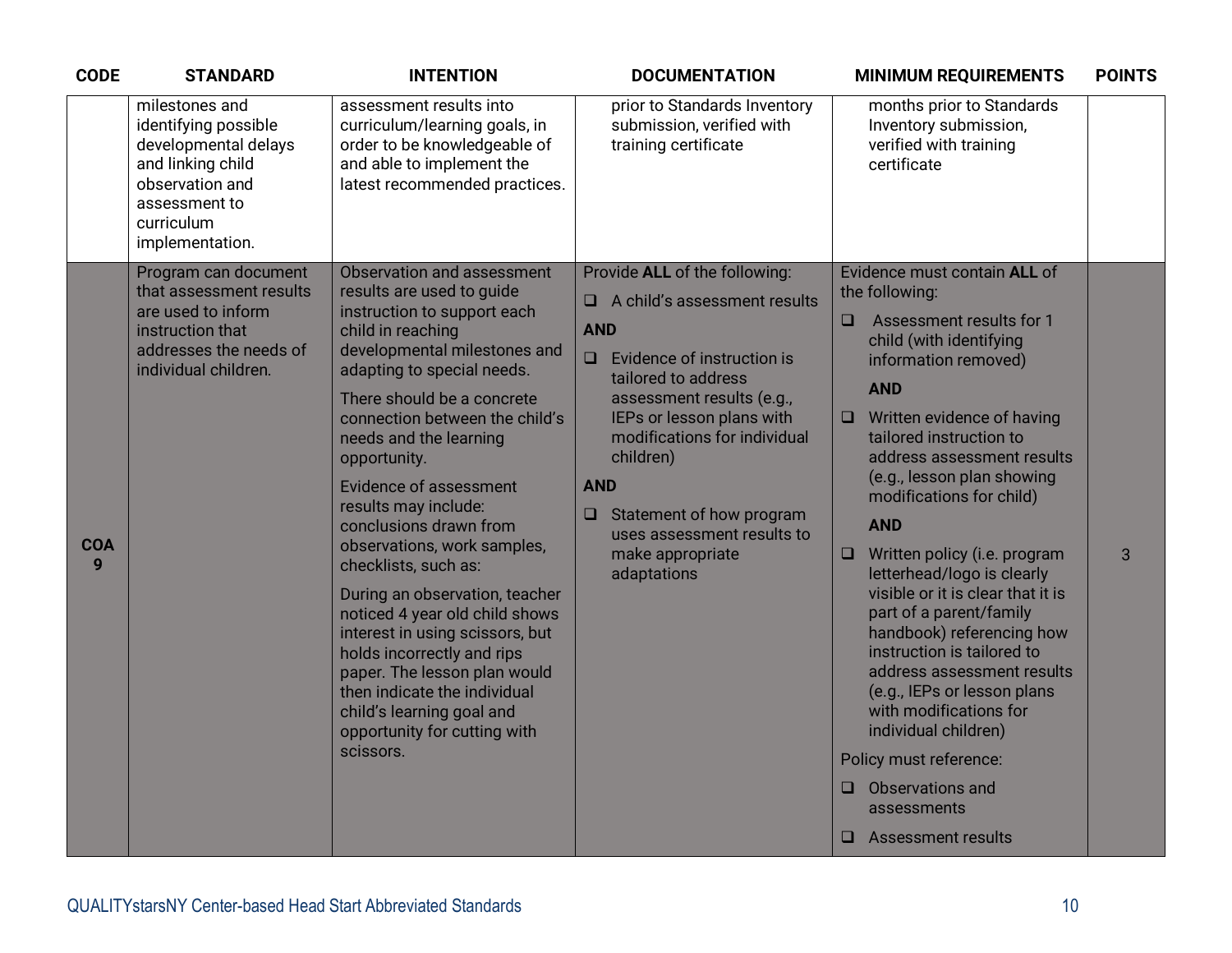| <b>CODE</b>      | <b>STANDARD</b>                                                                                                | <b>INTENTION</b>                                                                                                                                                                                                                                                        | <b>DOCUMENTATION</b>                                                                                                                                                                                        | <b>MINIMUM REQUIREMENTS</b>                                                                                                                                                                                                                                                                                                                                                           | <b>POINTS</b> |
|------------------|----------------------------------------------------------------------------------------------------------------|-------------------------------------------------------------------------------------------------------------------------------------------------------------------------------------------------------------------------------------------------------------------------|-------------------------------------------------------------------------------------------------------------------------------------------------------------------------------------------------------------|---------------------------------------------------------------------------------------------------------------------------------------------------------------------------------------------------------------------------------------------------------------------------------------------------------------------------------------------------------------------------------------|---------------|
|                  |                                                                                                                |                                                                                                                                                                                                                                                                         |                                                                                                                                                                                                             | Individual child's learning<br>u.<br>goals                                                                                                                                                                                                                                                                                                                                            |               |
| <b>COA</b><br>10 | Program can document<br>that aggregated<br>assessment results are<br>used to inform program-<br>wide practice. | Regular reviews that tabulate<br>and average across all of the<br>children's assessment results<br>will help the program<br>understand its strengths and<br>opportunities for improving the<br>learning environment and<br>supports for children and their<br>families. | Provide ALL of the following:<br>Aggregated data report(s)<br>$\Box$<br><b>AND</b><br>$\Box$<br>Statement or improvement<br>plan of how program uses<br>assessment data to inform<br>program-wide practices | Evidence must include<br>information regarding:<br>Data report(s) showing how<br>O<br>developmental assessments<br>are aggregated and analyzed<br><b>AND</b><br>Statement or improvement<br>u.<br>plan of how program uses<br>assessment data to inform<br>program-wide practices<br>Examples of use include:<br><b>Teacher training</b><br>Policy changes<br><b>Parent education</b> |               |

## Curriculum Planning & Implementation (CPI) – 20 points

| <b>CODE</b>      | <b>STANDARD</b>                                                                                               | <b>INTENTION</b>                                                                                                                | <b>DOCUMENTATION</b>                                                                                                                                                                                                         | <b>MINIMUM REQUIREMENTS</b>                                                                                                                                                                                                        | <b>POINTS</b> |
|------------------|---------------------------------------------------------------------------------------------------------------|---------------------------------------------------------------------------------------------------------------------------------|------------------------------------------------------------------------------------------------------------------------------------------------------------------------------------------------------------------------------|------------------------------------------------------------------------------------------------------------------------------------------------------------------------------------------------------------------------------------|---------------|
| CPI <sub>1</sub> | Program has a written<br>education philosophy or<br>statement.                                                | The program has a set<br>understanding or theory<br>about children's learning<br>and how it supports this<br>effort.            | Education philosophy or<br>$\Box$<br>statement, self-written by the<br>program, referencing the<br>program's beliefs about how<br>children learn and ways in<br>which the program supports<br>children's learning and needs. | One copy of a written policy or<br>statement (or excerpt thereof)<br>referencing:<br>$\Box$<br>Program's beliefs about how<br>children learn<br>Ways in which the program<br><b>□</b><br>supports children's learning<br>and needs | $\mathcal{P}$ |
| CPI <sub>2</sub> | Program uses a written<br>curriculum or curriculum<br>framework that is<br>developmentally<br>appropriate and | The program's curriculum<br>or curriculum framework is<br>written, organized and<br>references the five key<br>domains of child | Curriculum or curriculum<br>$\Box$<br>framework that references all<br>key domains of child<br>development                                                                                                                   | Curriculum/curriculum framework<br>must reference all key domains of<br>child development:<br><b>Physical development</b><br>O.                                                                                                    | 3             |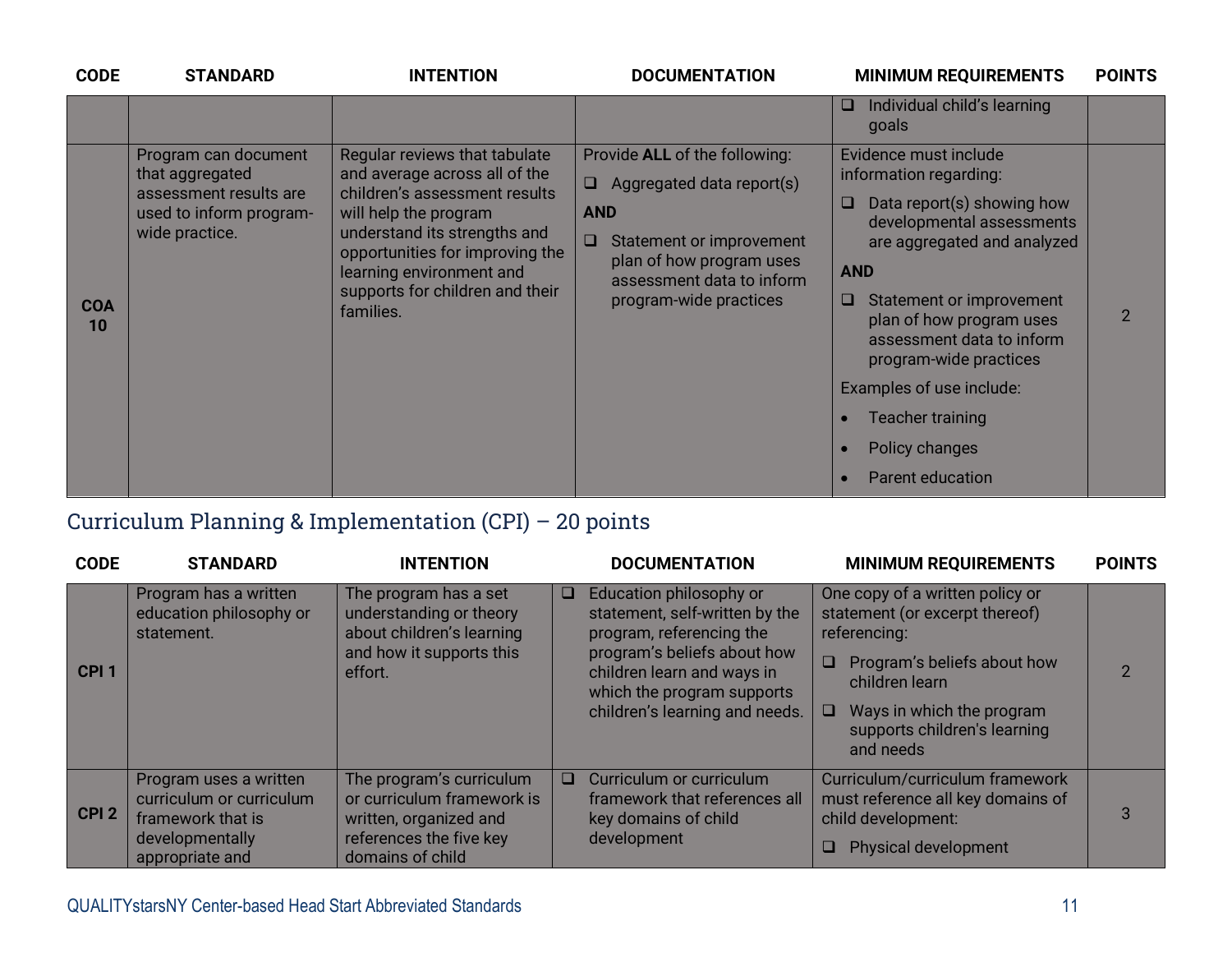| <b>CODE</b>      | <b>STANDARD</b>                                                                                                                                                                                                          | <b>INTENTION</b>                                                                                                                                                                                                                                      | <b>DOCUMENTATION</b>                                                                                                                                                                                                              | <b>MINIMUM REQUIREMENTS</b>                                                                                                                                                                                                                                                                                                                                                                                                                                                                                                                                                                                                                                                                                                                          | <b>POINTS</b> |
|------------------|--------------------------------------------------------------------------------------------------------------------------------------------------------------------------------------------------------------------------|-------------------------------------------------------------------------------------------------------------------------------------------------------------------------------------------------------------------------------------------------------|-----------------------------------------------------------------------------------------------------------------------------------------------------------------------------------------------------------------------------------|------------------------------------------------------------------------------------------------------------------------------------------------------------------------------------------------------------------------------------------------------------------------------------------------------------------------------------------------------------------------------------------------------------------------------------------------------------------------------------------------------------------------------------------------------------------------------------------------------------------------------------------------------------------------------------------------------------------------------------------------------|---------------|
|                  | addresses the key<br>domains of child<br>development.                                                                                                                                                                    | development in order to<br>promote optimal child<br>development.                                                                                                                                                                                      | <b>AND</b><br>Evidence of program's use of<br>$\Box$<br>curriculum or curriculum<br>framework                                                                                                                                     | Social-emotional development<br>O.<br>Approaches to learning<br>❏<br>Cognition<br>□<br>Language, communication and<br>□<br>literacy<br><b>AND</b><br>1 source of evidence of<br>◻<br>program's use of curriculum<br>must be submitted.<br>Acceptable examples include:<br>Lesson Plan(s)<br>$\bullet$<br>Schedule(s) and/or explicit<br>statement of how curriculum is<br>appropriately used in lesson<br>plans or schedule<br>Any submitted evidence must be<br>completed and include references<br>to the curriculum so that one can<br>tell it is based on the curriculum.<br>For example, if coding is used, a<br>legend is noted.<br>An explicit statement on how<br>curriculum is appropriately<br>transferred to lesson plans is<br>expected. |               |
| CPI <sub>3</sub> | Program uses a written<br>curriculum or curriculum<br>framework that is<br>evidence-based, meaning<br>research has been<br>conducted regarding the<br>relationship between the<br>curriculum and children's<br>learning. | Using a curriculum or<br>curriculum framework this<br>is evidence-based, gives<br>the program and families<br>assurance that learning<br>experiences that are<br>guided by the curriculum<br>will effectively support<br>children's learning for each | Cover page of an evidence-based<br>curriculum from list below:<br><b>Before ABCs: Promoting</b><br>$\Box$<br><b>School Readiness in Infants</b><br>and Toddlers<br>Caring for Infants and<br>$\Box$<br><b>Toddlers in Groups:</b> | Evidence must reference:<br>Cover page of the curriculum,<br>❏<br>including title (if applicable).<br>If Other is selected, program MUST<br>also include evidence of the<br>research basis for the curriculum<br>components.                                                                                                                                                                                                                                                                                                                                                                                                                                                                                                                         | 3             |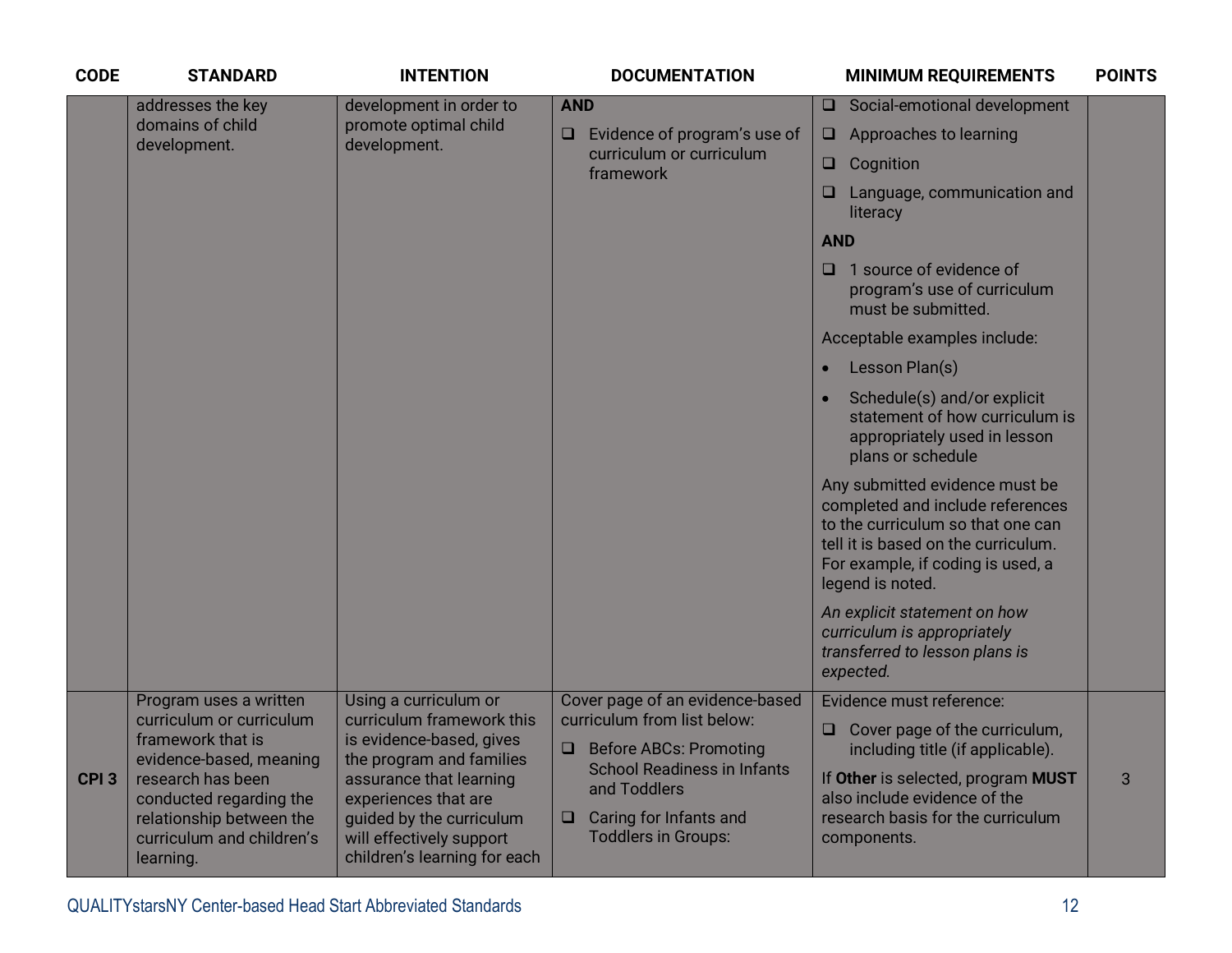| <b>CODE</b>      | <b>STANDARD</b>                                                                                                                                                                                                                                       | <b>INTENTION</b>                                                               |                                                                     | <b>DOCUMENTATION</b>                                                                                                                                                                                                                                                                        |        | <b>MINIMUM REQUIREMENTS</b>                                                                                                                                                                                                                                                                                                                             | <b>POINTS</b> |
|------------------|-------------------------------------------------------------------------------------------------------------------------------------------------------------------------------------------------------------------------------------------------------|--------------------------------------------------------------------------------|---------------------------------------------------------------------|---------------------------------------------------------------------------------------------------------------------------------------------------------------------------------------------------------------------------------------------------------------------------------------------|--------|---------------------------------------------------------------------------------------------------------------------------------------------------------------------------------------------------------------------------------------------------------------------------------------------------------------------------------------------------------|---------------|
|                  |                                                                                                                                                                                                                                                       | key domain of child<br>development.                                            |                                                                     | <b>Developmentally Appropriate</b><br><b>Practice</b>                                                                                                                                                                                                                                       |        | Reference(s) to applicable studies<br>and research is encouraged.                                                                                                                                                                                                                                                                                       |               |
|                  |                                                                                                                                                                                                                                                       | Evidence-based means the                                                       | $\Box$                                                              | <b>Creative Curriculum</b>                                                                                                                                                                                                                                                                  |        |                                                                                                                                                                                                                                                                                                                                                         |               |
|                  | relationship between the<br>curriculum and child<br>outcomes has been proven                                                                                                                                                                          | $\Box$                                                                         | <b>Create Curriculum for Infants,</b><br><b>Toddlers, and Two's</b> |                                                                                                                                                                                                                                                                                             |        |                                                                                                                                                                                                                                                                                                                                                         |               |
|                  |                                                                                                                                                                                                                                                       | effective through                                                              | □                                                                   | <b>High Scope Curriculum</b>                                                                                                                                                                                                                                                                |        |                                                                                                                                                                                                                                                                                                                                                         |               |
|                  |                                                                                                                                                                                                                                                       | published, scientifically-<br>o<br>based studies.                              | The Montessori Method                                               |                                                                                                                                                                                                                                                                                             |        |                                                                                                                                                                                                                                                                                                                                                         |               |
|                  |                                                                                                                                                                                                                                                       |                                                                                | □                                                                   | The Carolina Curriculum                                                                                                                                                                                                                                                                     |        |                                                                                                                                                                                                                                                                                                                                                         |               |
|                  |                                                                                                                                                                                                                                                       |                                                                                | <b>u</b>                                                            | <b>Zero to Three Cradling</b><br>Literacy                                                                                                                                                                                                                                                   |        |                                                                                                                                                                                                                                                                                                                                                         |               |
|                  |                                                                                                                                                                                                                                                       |                                                                                | <b>u</b>                                                            | Other - program MUST also<br>include evidence of the<br>research basis for the<br>curriculum components.<br>Reference(s) to applicable<br>studies and research is<br>encouraged.                                                                                                            |        |                                                                                                                                                                                                                                                                                                                                                         |               |
|                  | Program uses a written<br>curriculum or curriculum                                                                                                                                                                                                    | The written curriculum is                                                      |                                                                     | Provide ALL of the following:                                                                                                                                                                                                                                                               |        | Evidence must include ALL of the                                                                                                                                                                                                                                                                                                                        |               |
|                  | framework that addresses<br>the child development                                                                                                                                                                                                     | aligned to major state<br>initiatives that reference<br>children's development | $\Box$                                                              | One copy of a curriculum<br>cover page or curriculum<br>framework                                                                                                                                                                                                                           | $\Box$ | following:<br>Cover page of curriculum or<br>curriculum framework                                                                                                                                                                                                                                                                                       |               |
|                  | areas of learning outlined<br>in State or Federal                                                                                                                                                                                                     | and learning needs.                                                            | <b>AND</b>                                                          |                                                                                                                                                                                                                                                                                             |        | <b>AND</b>                                                                                                                                                                                                                                                                                                                                              |               |
| CPI <sub>4</sub> | guidance resources: the<br><b>NYS Early Learning</b><br>Guidelines (2020) and/or<br>The NYS PreKindergarten<br><b>Learning Standards</b><br>(2019) and/or the Head<br><b>Start Early Learning</b><br><b>Outcomes Framework:</b><br>Ages Birth to Five |                                                                                | $\Box$                                                              | One copy of a completed<br>curriculum crosswalk,<br>statement, or chart<br>demonstrating alignment<br>between the<br>curriculum/curriculum<br>framework and every child<br>development area of learning<br>outlined in the chosen State<br>or Federal guidance resource<br>from list below. | $\Box$ | Curriculum/curriculum<br>framework crosswalk<br>completed for ALL child<br>development areas of learning<br>for the chosen State or Federal<br>quidance resource. If written<br>statement or chart is submitted<br>as evidence of alignment, it<br>clearly notes how<br>curriculum/framework aligns<br>with ALL child development<br>areas of learning. | 4             |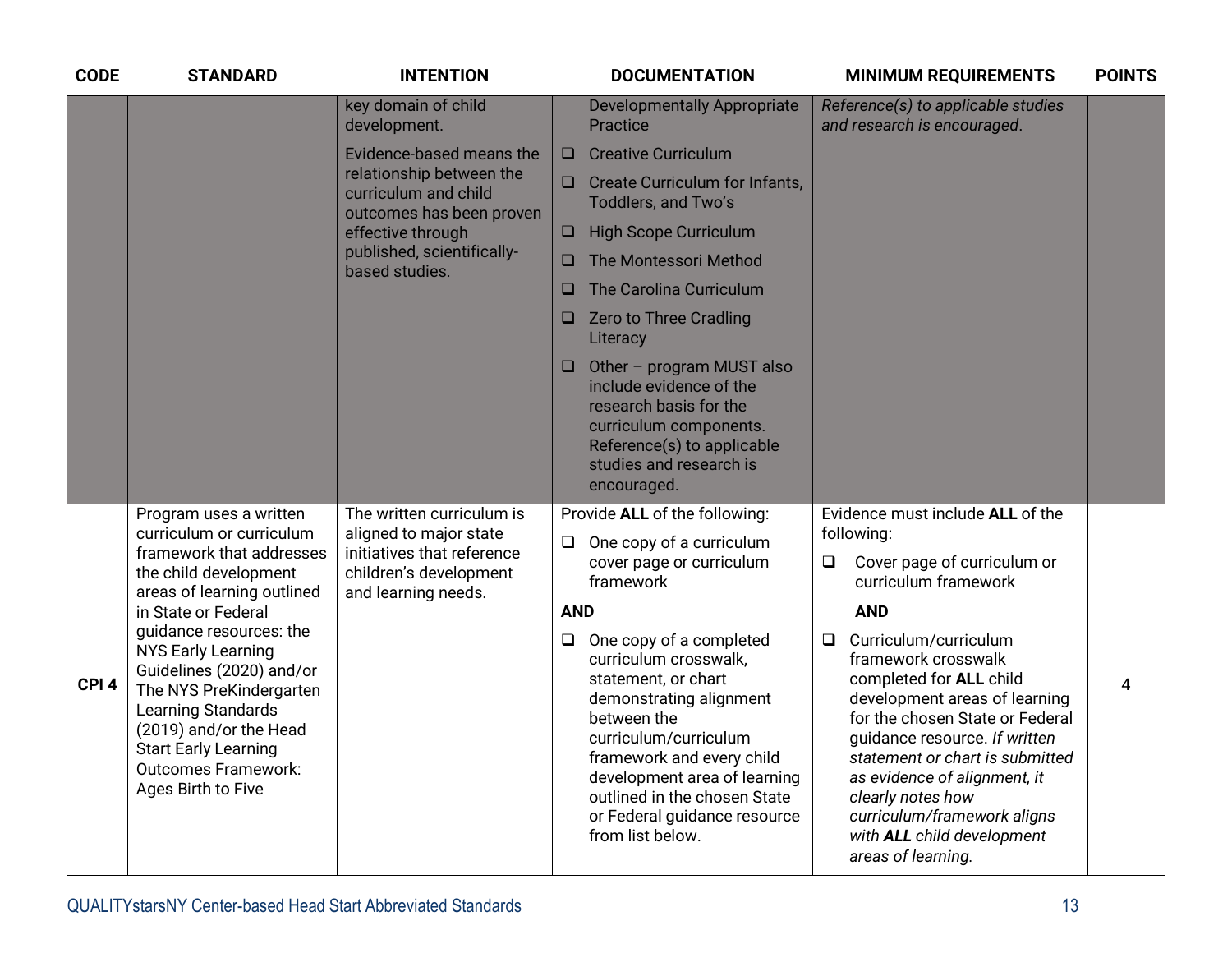| <b>CODE</b>      | <b>STANDARD</b>                                                                                                                                                                                                            | <b>INTENTION</b>                                                                                                                                                                                                                                                                                                  |        | <b>DOCUMENTATION</b>                                                                                                                                                                                                                                                      |                     | <b>MINIMUM REQUIREMENTS</b>                                                                                                                                                                                                                                                                                                                                                         | <b>POINTS</b>  |
|------------------|----------------------------------------------------------------------------------------------------------------------------------------------------------------------------------------------------------------------------|-------------------------------------------------------------------------------------------------------------------------------------------------------------------------------------------------------------------------------------------------------------------------------------------------------------------|--------|---------------------------------------------------------------------------------------------------------------------------------------------------------------------------------------------------------------------------------------------------------------------------|---------------------|-------------------------------------------------------------------------------------------------------------------------------------------------------------------------------------------------------------------------------------------------------------------------------------------------------------------------------------------------------------------------------------|----------------|
|                  |                                                                                                                                                                                                                            |                                                                                                                                                                                                                                                                                                                   |        | <b>NYS Early Learning</b><br>$\bullet$<br>Guidelines (2020)                                                                                                                                                                                                               |                     |                                                                                                                                                                                                                                                                                                                                                                                     |                |
|                  |                                                                                                                                                                                                                            |                                                                                                                                                                                                                                                                                                                   |        | NYS PreKindergarten<br><b>Learning Standards</b><br>(2019)                                                                                                                                                                                                                |                     |                                                                                                                                                                                                                                                                                                                                                                                     |                |
|                  |                                                                                                                                                                                                                            |                                                                                                                                                                                                                                                                                                                   |        | <b>Head Start Early Learning</b><br><b>Outcomes Framework:</b><br>Ages Birth to Five                                                                                                                                                                                      |                     |                                                                                                                                                                                                                                                                                                                                                                                     |                |
| CPI <sub>5</sub> | Program uses a written<br>curriculum or curriculum<br>framework that is adapted<br>to be culturally competent<br>by incorporating into the<br>classroom curriculum<br>culturally sensitive, books,<br>themes and projects. | Written curriculum<br>recognizes the diversity of<br>cultures, linguistic abilities,<br>family units, disabilities,<br>and religions that exist<br>within the classroom and<br>throughout the world and<br>fosters a sense of<br>awareness, empathy,<br>understanding, and<br>acceptance of these<br>differences. | $\Box$ | Copies of 3 different<br>activity/lesson plans<br>indicating use of culturally<br>sensitive books, themes or<br>projects                                                                                                                                                  | $\Box$<br>$\bullet$ | 3 different activity/lesson<br>plans. Each activity/lesson<br>plan references the use of<br>culturally sensitive books,<br>themes, or projects<br>Examples:<br>Curriculum guides teachers in<br>planning and implementing<br>learning experiences related to<br>diverse cultures<br>Diverse elements of the world<br>are incorporated into<br>classroom and learning<br>experiences | $\overline{2}$ |
|                  |                                                                                                                                                                                                                            |                                                                                                                                                                                                                                                                                                                   |        |                                                                                                                                                                                                                                                                           | $\bullet$           | Curriculum provides<br>opportunities for children to<br>confront biases                                                                                                                                                                                                                                                                                                             |                |
| CPI <sub>6</sub> | All teaching staff receives<br>annual training to<br>implement the curriculum<br>and supervision support is<br>provided to staff to assist<br>with curriculum<br>implementation.                                           | Ongoing training is needed<br>to develop and<br>continuously refine<br>teachers' abilities to<br>effectively implement<br>curricula activities.                                                                                                                                                                   | $\Box$ | <b>Evidence in in The Aspire</b><br>Registry must show that at<br>least 60% of teaching staff<br>have attended curriculum<br>implementation training<br>within the 15 months prior to<br><b>Standards Inventory</b><br>submission, verified with<br>training certificate. | $\Box$              | <b>Evidence in The Aspire Registry</b><br>must show that at least 60% of<br>teaching staff have attended<br>curriculum implementation<br>training within the 15 months<br>prior to Standards Inventory<br>submission, verified with<br>training certificate                                                                                                                         | 3              |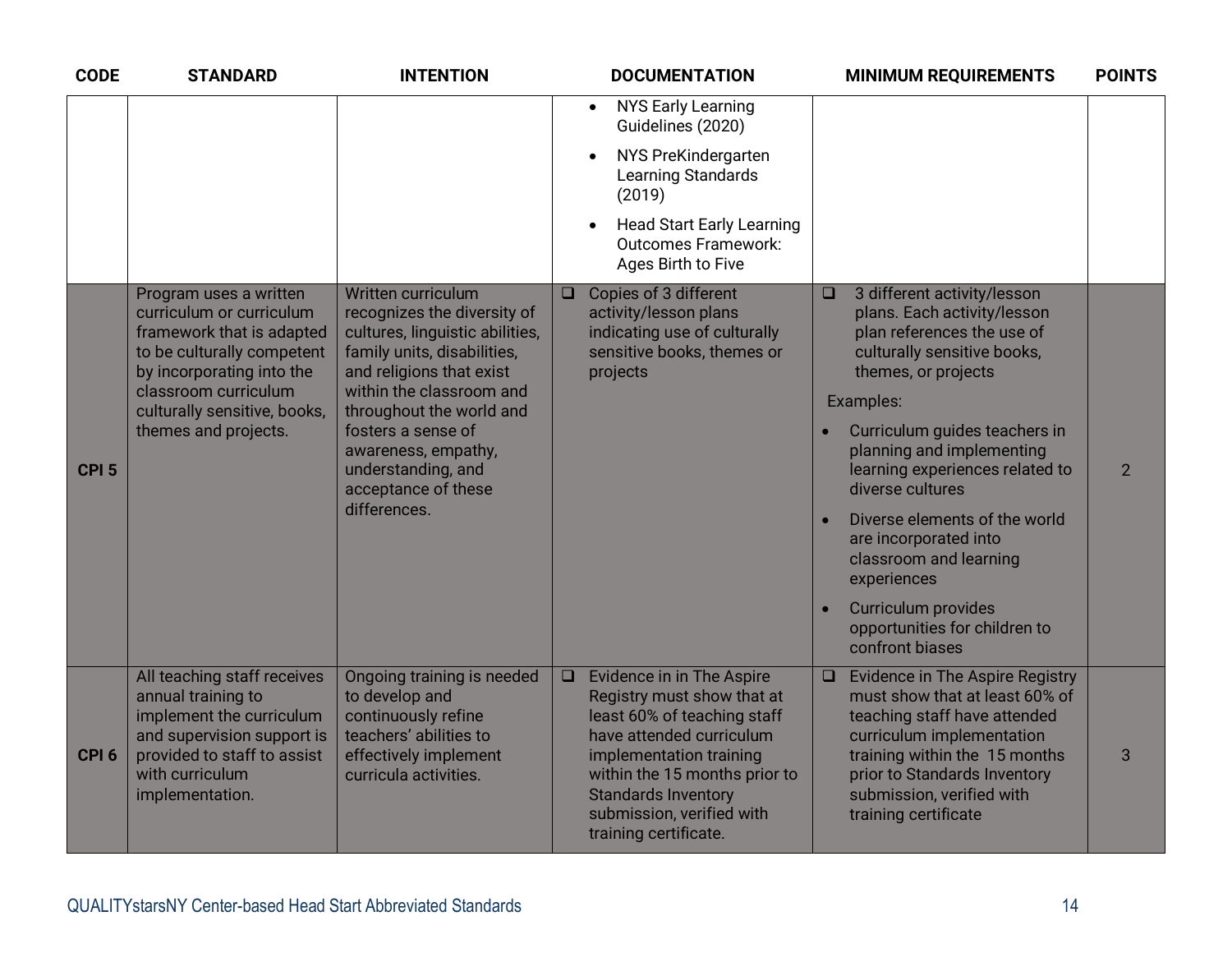| <b>CODE</b>      | <b>STANDARD</b>                                                                                                                                                                                                            | <b>INTENTION</b>                                                                                                                                                                                                                                                                                                                                                                                                                                                | <b>DOCUMENTATION</b>                                                                                                                                                                                                                               | <b>MINIMUM REQUIREMENTS</b>                                                                                                                                                                                                                                                                                                                                                                                   | <b>POINTS</b> |
|------------------|----------------------------------------------------------------------------------------------------------------------------------------------------------------------------------------------------------------------------|-----------------------------------------------------------------------------------------------------------------------------------------------------------------------------------------------------------------------------------------------------------------------------------------------------------------------------------------------------------------------------------------------------------------------------------------------------------------|----------------------------------------------------------------------------------------------------------------------------------------------------------------------------------------------------------------------------------------------------|---------------------------------------------------------------------------------------------------------------------------------------------------------------------------------------------------------------------------------------------------------------------------------------------------------------------------------------------------------------------------------------------------------------|---------------|
|                  | Program has currently enrolled children with IFSPs or IEPs                                                                                                                                                                 |                                                                                                                                                                                                                                                                                                                                                                                                                                                                 | $\Box$ If yes, continue                                                                                                                                                                                                                            | □ If no, go to Physical Well-being & Health                                                                                                                                                                                                                                                                                                                                                                   |               |
| CPI <sub>7</sub> | Program implements<br>appropriate modifications<br>and provides additional<br>supports to enable<br>children with IFSPs or<br><b>IEPs more effective</b><br>inclusion in the full range<br>of the program's<br>activities. | When working with<br>children with special<br>needs, it is important that<br>they are evaluated by a<br>professional and receive<br>an IFSP/IEP specifying<br>what is needed for the<br>child's learning and early<br>childhood education<br>experience. It is also<br>important that the<br>evaluation is followed to<br>support the individual<br>child's development and<br>that the child is included in<br>the classroom/group as an<br>equal participant. | One copy of a written statement<br>referencing:<br>1 currently enrolled child with<br>O<br>an IFSP or IEP (with<br>identifying information<br>removed)<br>Modifications made by<br>$\Box$<br>program to accommodate<br>child and/or child's family | Written statement that meets all of<br>the following criteria:<br>$\Box$ Self-written by program<br>References at least 1 currently<br>$\Box$<br>enrolled child (with identifying<br>information removed) with an<br><b>IFSP/IEP</b><br>References modifications<br>$\Box$<br>made for the child and/or<br>family by the program<br>The specific IEP/IFSP with the<br>child's name should not be<br>included. | 3             |

## Physical Well-being and Health (PH) - 8 points

| <b>CODE</b> | <b>STANDARD</b>                                                                                                                                                                 | <b>INTENTION</b>                                                                                     | <b>DOCUMENTATION</b>                                                                                                                                                                                                                                                                      | <b>MINIMUM REQUIREMENTS</b>                                                                                                                                                                                                            | <b>POINT</b><br>S |
|-------------|---------------------------------------------------------------------------------------------------------------------------------------------------------------------------------|------------------------------------------------------------------------------------------------------|-------------------------------------------------------------------------------------------------------------------------------------------------------------------------------------------------------------------------------------------------------------------------------------------|----------------------------------------------------------------------------------------------------------------------------------------------------------------------------------------------------------------------------------------|-------------------|
|             | Program has currently enrolled children under 12 months of age                                                                                                                  |                                                                                                      | $\Box$ If yes, continue<br>$\Box$ If no, go to PH 2                                                                                                                                                                                                                                       |                                                                                                                                                                                                                                        |                   |
| <b>PH1</b>  | Program provides infants<br>daily opportunities to move<br>freely under adult supervision<br>to explore indoor and outdoor<br>environments, including<br>tummy time when awake. | Infants need freedom of<br>movement, including tummy<br>time, to build strength and<br>motor skills. | Evidence must reference daily,<br>supervised<br>exercise/movement<br>opportunities that include free<br>movement on the stomach<br>while awake and alert, and<br>other movement indoors and<br>outdoors (weather<br>permitting).<br>Acceptable types of evidence<br>include reference in: | Evidence must show<br>exercise/movement<br>opportunities, including all of<br>the following:<br>$\Box$<br>Daily<br>$\Box$<br>Free movement on<br>stomach while awake and<br>alert<br>Under supervision<br>⊔<br>Indoor and outdoor<br>□ |                   |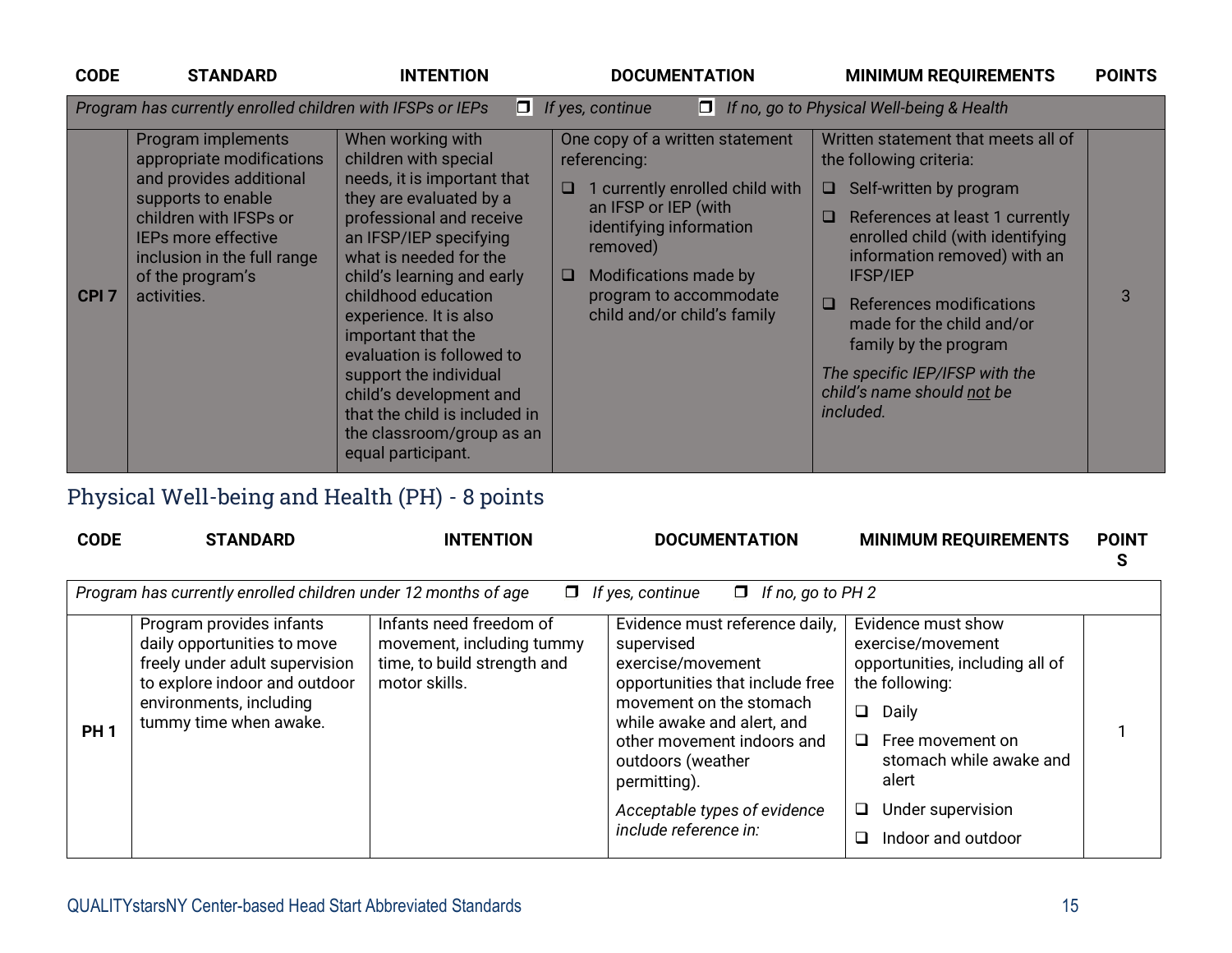| <b>CODE</b>     | <b>STANDARD</b>                                                                                                                                                                                                                                                                                                                                                                                                                           | <b>INTENTION</b>                                                                                                                                                                                                                                               | <b>DOCUMENTATION</b>                                                                                                                                                                                                                                                                                                                                                                                                                                                                                          | <b>MINIMUM REQUIREMENTS</b>                                                                                                                                                                                                                                                                                                                                                                                                                                                                                                                                                        | <b>POINT</b><br>S |
|-----------------|-------------------------------------------------------------------------------------------------------------------------------------------------------------------------------------------------------------------------------------------------------------------------------------------------------------------------------------------------------------------------------------------------------------------------------------------|----------------------------------------------------------------------------------------------------------------------------------------------------------------------------------------------------------------------------------------------------------------|---------------------------------------------------------------------------------------------------------------------------------------------------------------------------------------------------------------------------------------------------------------------------------------------------------------------------------------------------------------------------------------------------------------------------------------------------------------------------------------------------------------|------------------------------------------------------------------------------------------------------------------------------------------------------------------------------------------------------------------------------------------------------------------------------------------------------------------------------------------------------------------------------------------------------------------------------------------------------------------------------------------------------------------------------------------------------------------------------------|-------------------|
|                 |                                                                                                                                                                                                                                                                                                                                                                                                                                           |                                                                                                                                                                                                                                                                | Parent/family handbook<br>$\Box$<br>excerpt                                                                                                                                                                                                                                                                                                                                                                                                                                                                   |                                                                                                                                                                                                                                                                                                                                                                                                                                                                                                                                                                                    |                   |
|                 |                                                                                                                                                                                                                                                                                                                                                                                                                                           |                                                                                                                                                                                                                                                                | <b>OR</b>                                                                                                                                                                                                                                                                                                                                                                                                                                                                                                     |                                                                                                                                                                                                                                                                                                                                                                                                                                                                                                                                                                                    |                   |
|                 |                                                                                                                                                                                                                                                                                                                                                                                                                                           |                                                                                                                                                                                                                                                                | Curriculum<br>Q.                                                                                                                                                                                                                                                                                                                                                                                                                                                                                              |                                                                                                                                                                                                                                                                                                                                                                                                                                                                                                                                                                                    |                   |
|                 |                                                                                                                                                                                                                                                                                                                                                                                                                                           |                                                                                                                                                                                                                                                                | <b>OR</b>                                                                                                                                                                                                                                                                                                                                                                                                                                                                                                     |                                                                                                                                                                                                                                                                                                                                                                                                                                                                                                                                                                                    |                   |
|                 |                                                                                                                                                                                                                                                                                                                                                                                                                                           |                                                                                                                                                                                                                                                                | Daily schedules<br>$\Box$                                                                                                                                                                                                                                                                                                                                                                                                                                                                                     |                                                                                                                                                                                                                                                                                                                                                                                                                                                                                                                                                                                    |                   |
|                 |                                                                                                                                                                                                                                                                                                                                                                                                                                           |                                                                                                                                                                                                                                                                | <b>OR</b>                                                                                                                                                                                                                                                                                                                                                                                                                                                                                                     |                                                                                                                                                                                                                                                                                                                                                                                                                                                                                                                                                                                    |                   |
|                 |                                                                                                                                                                                                                                                                                                                                                                                                                                           |                                                                                                                                                                                                                                                                | $\Box$ Lesson plans or goal<br>statements                                                                                                                                                                                                                                                                                                                                                                                                                                                                     |                                                                                                                                                                                                                                                                                                                                                                                                                                                                                                                                                                                    |                   |
|                 | Program has currently enrolled children 12 months of age and older <b>N</b> Yes, continue <b>N</b> No, go to PH3                                                                                                                                                                                                                                                                                                                          |                                                                                                                                                                                                                                                                |                                                                                                                                                                                                                                                                                                                                                                                                                                                                                                               |                                                                                                                                                                                                                                                                                                                                                                                                                                                                                                                                                                                    |                   |
| PH <sub>2</sub> | Program provides<br>opportunities for toddlers<br>and/or preschoolers to have<br>at least 15 minutes of<br>developmentally appropriate,<br>structured and unstructured,<br>moderate to vigorous physical<br>activity (both inside and<br>outside) for every hour they<br>are in care. For example, in a 3<br>hour program, children should<br>have at least 45 minutes of<br>physical activity in total, not<br>necessarily continuously. | Program should support the<br>social-emotional, health,<br>physical, and fine and gross<br>motor development of<br>children through active play.<br>Multiple daily opportunities<br>should be offered for<br>structured and unstructured<br>physical activity. | Documentation that<br>references and specifically<br>names the opportunities for<br>structured and unstructured<br>physical activities provided,<br>and demonstrates that these<br>activities occur both inside<br>and outside.<br>Acceptable types of evidence<br>include:<br>$\Box$ Parent/family handbook<br>excerpt or policy<br>statement (i.e. program<br>letterhead/logo is clearly<br>visible or it is clear that it<br>is part of a<br>manual/handbook)<br><b>OR</b><br>Daily schedule or plan<br>Q. | Evidence must reference and<br>specifically name<br>opportunities for ALL of the<br>following:<br>$\Box$ Structured physical<br>activity (name the specific<br>structured activity or<br>activities)<br>Unstructured/free play<br>$\Box$<br>Indoor play<br>$\Box$<br>Outdoor play (weather<br>$\Box$<br>permitting)<br>Note: To meet the Standard,<br>program provides at least 15<br>minutes of developmentally<br>appropriate, structured and<br>unstructured, moderate to<br>vigorous physical activity<br>(both inside and outside) for<br>every hour children are in<br>care. |                   |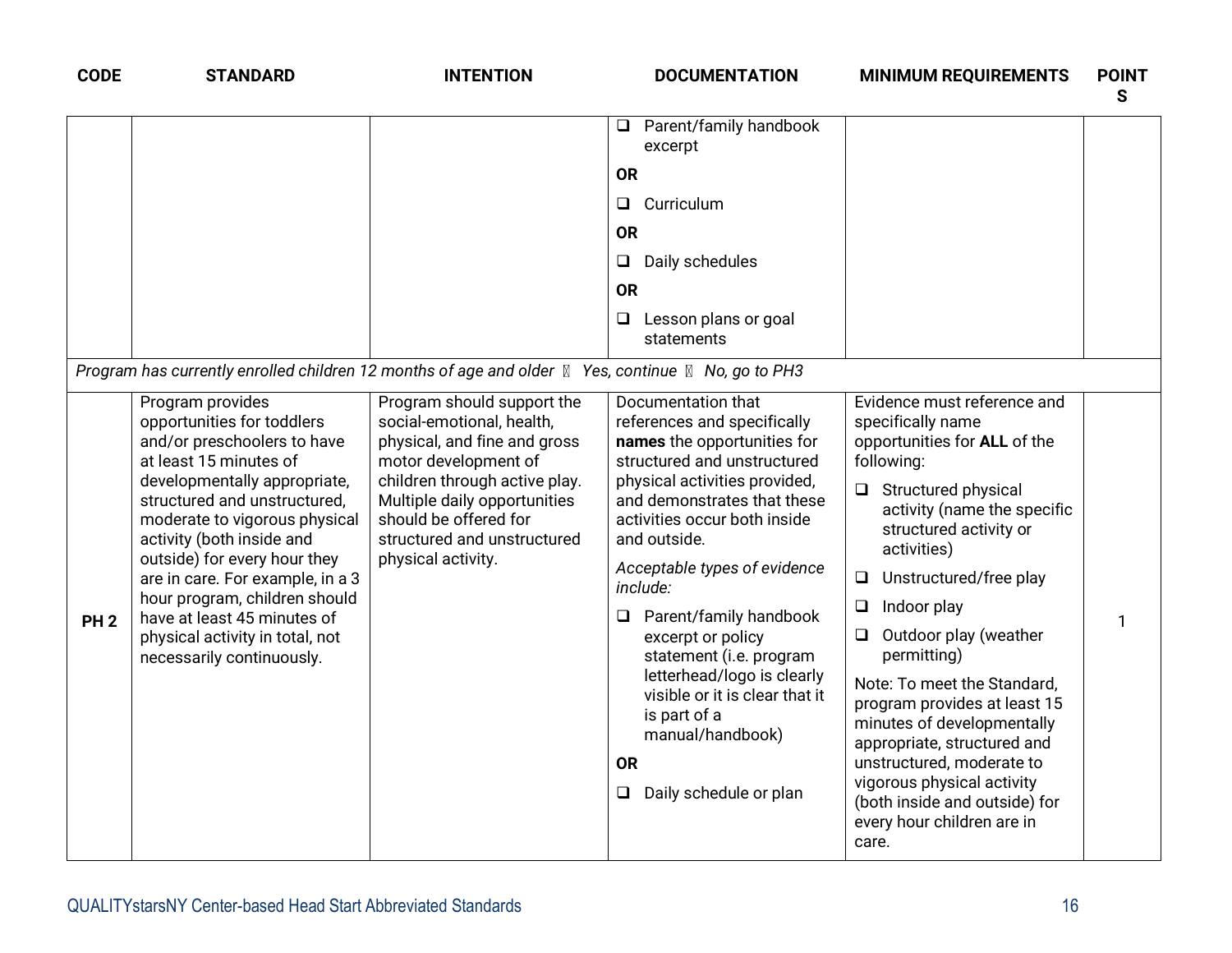| <b>CODE</b>     | <b>STANDARD</b>                                                                                                                                                                                                                                                                                                                                                                            | <b>INTENTION</b>                                                                                                                                                                                                                                                                                         | <b>DOCUMENTATION</b>                                                                                                                                                                                                                                                                                     | <b>MINIMUM REQUIREMENTS</b>                                                                                                                                                                                                                                                                                                                                                                                                                                                                                                                      | <b>POINT</b><br>S |
|-----------------|--------------------------------------------------------------------------------------------------------------------------------------------------------------------------------------------------------------------------------------------------------------------------------------------------------------------------------------------------------------------------------------------|----------------------------------------------------------------------------------------------------------------------------------------------------------------------------------------------------------------------------------------------------------------------------------------------------------|----------------------------------------------------------------------------------------------------------------------------------------------------------------------------------------------------------------------------------------------------------------------------------------------------------|--------------------------------------------------------------------------------------------------------------------------------------------------------------------------------------------------------------------------------------------------------------------------------------------------------------------------------------------------------------------------------------------------------------------------------------------------------------------------------------------------------------------------------------------------|-------------------|
| PH <sub>3</sub> | Program has a policy that<br>details the use of screen time<br>for children, including that<br>screen time is never used for<br>children birth to age 2. For<br>children ages 2 to 5, there is<br>no more than 30 minutes once<br>a week of high quality<br>educational or movement-<br>based commercial-free<br>programming and screen time<br>is never used during nap and<br>meal time. | Children's access to screen<br>time should be nonexistent for<br>infants and toddlers and<br>limited to 30 minutes per<br>week for preschoolers so as<br>to reduce the harmful effects<br>of screen time and<br>commercial marketing on<br>health, learning, behavior and<br>sleep.                      | One copy of a written policy<br>(i.e. program letterhead/logo<br>is clearly visible or it is clear<br>that it is part of a<br>manual/handbook)<br>referencing:<br>Program's screen time<br>$\Box$<br>viewing policies.<br>How viewing policies are<br>$\Box$<br>differentiated according to<br>age group | Evidence must show:<br>$\Box$<br>Written policy that<br>references "no screen<br>time" is provided for any<br>age group in the program<br><b>OR</b><br>Written policy that references<br>all of the following:<br>$\Box$ No screen time for<br>children birth to age 2<br>For children ages 2-5:<br>u<br>30 minutes/week MAX<br>ப<br>of screen time<br>No screen time during<br>□<br>naps<br>No screen time during<br>$\Box$<br>meals<br>All screen time is quality<br>educational and/or<br>movement-based<br>No commercial<br>⊔<br>advertising | $\overline{2}$    |
| <b>PH4</b>      | Program promotes the service<br>or consumption of meals and<br>snacks that meet the Child<br>and Adult Care Food Program<br>(CACFP) meal pattern for the<br>ages served.                                                                                                                                                                                                                   | Nutrition is important to<br>children's growth and<br>development. Childhood is<br>also a time to teach nutrition<br>and healthy habits that will<br>last a lifetime. Menus that<br>comply with the CACFP meal<br>pattern requirements meet<br>children's nutrition and growth<br>and development needs. | <b>PARTICIPATES IN CACFP</b><br>$\Box$ Submit evidence of<br><b>CACFP</b> participation<br><b>DOES NOT PARTICIPATE IN</b><br><b>CACFP</b><br>1 week of menus for all<br>meals and snacks served<br><b>AND</b>                                                                                            | <b>PARTICIPATES IN CACFP</b><br>Evidence of participation<br><b>u</b><br>in CACFP (i.e., CACFP<br>billing, CACFP<br>reimbursement checks,<br>correspondence from<br><b>CACFP Sponsor or CACFP</b><br>contract)<br><b>DOES NOT PARTICIPATE IN</b><br><b>CACFP</b>                                                                                                                                                                                                                                                                                 | $\overline{2}$    |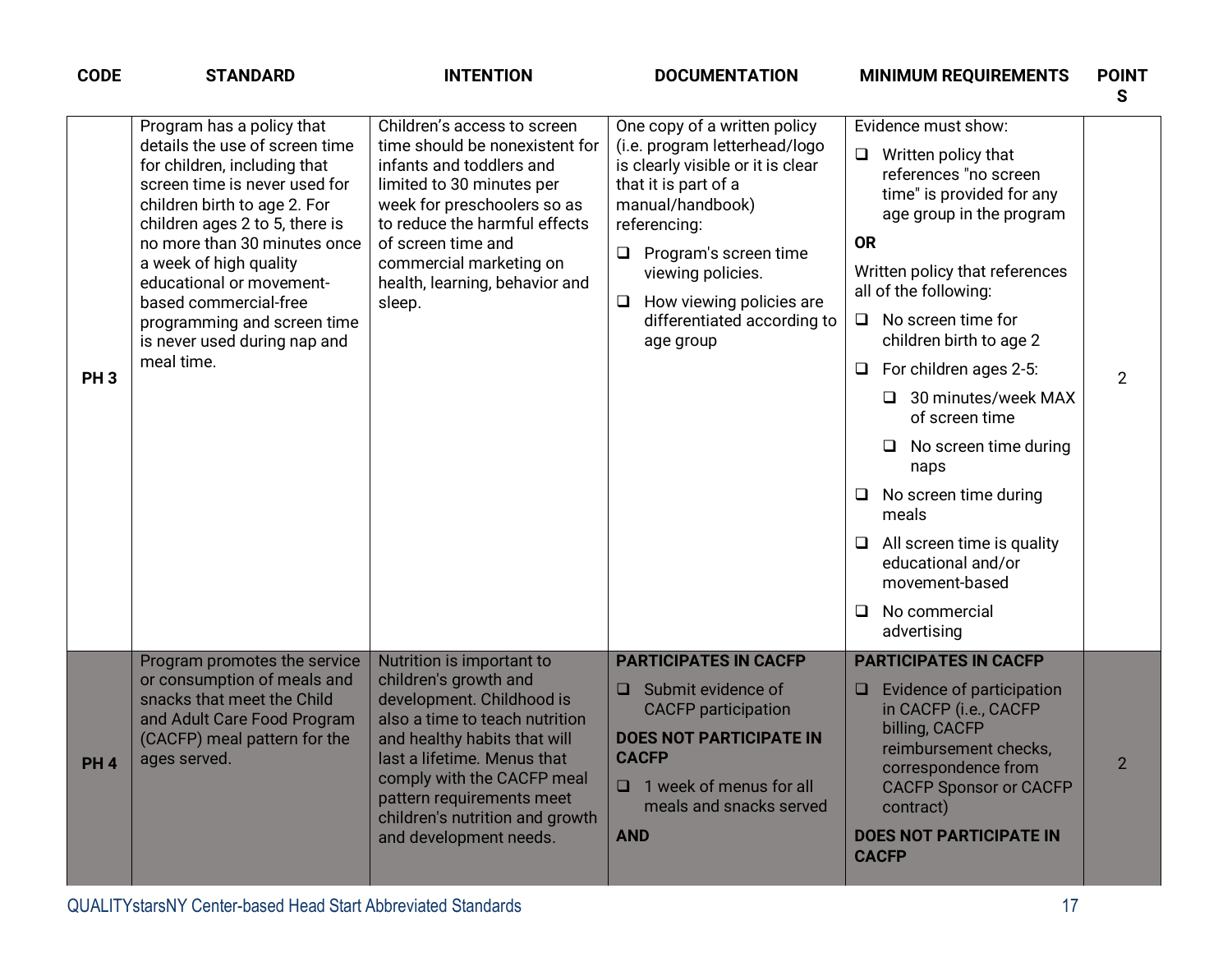| <b>CODE</b>     | <b>STANDARD</b>                                                                                                                        | <b>INTENTION</b>                                                                                                                                                                                                                                                                              | <b>DOCUMENTATION</b><br><b>MINIMUM REQUIREMENTS</b>                                                                                                                                                                                                                                                                                                                                                                                                                                                                               | <b>POINT</b><br>S |
|-----------------|----------------------------------------------------------------------------------------------------------------------------------------|-----------------------------------------------------------------------------------------------------------------------------------------------------------------------------------------------------------------------------------------------------------------------------------------------|-----------------------------------------------------------------------------------------------------------------------------------------------------------------------------------------------------------------------------------------------------------------------------------------------------------------------------------------------------------------------------------------------------------------------------------------------------------------------------------------------------------------------------------|-------------------|
|                 |                                                                                                                                        | There must be a clear link<br>between CACFP guidelines<br>and the meal pattern (portion<br>size and components for<br>meals and snacks) on menus.<br>For more information about<br>CACFP meal patterns, visit the<br><b>USDA Food and Nutrition</b><br>website for child day care<br>centers. | Evidence must include all of<br>Statement of compliance<br>$\Box$<br>with CACFP minimum<br>the following:<br>meal pattern components<br>$\Box$ 1 week of menus for all<br>for all meals and snacks<br>meals and snacks served<br>served<br>$\Box$ Statement of compliance<br>with CACFP minimum<br>meal pattern components<br>for all meals and snacks<br>served.                                                                                                                                                                 |                   |
| <b>PH 5</b>     | Program implements a<br>program-wide obesity<br>prevention program.                                                                    | It is important for programs to<br>establish program-wide goals<br>that instill in children, families,<br>and staff, the importance of<br>healthy, active living and to<br>provide them with the tools to<br>adopt healthy habits.                                                            | Evidence must demonstrate<br>Evidence must demonstrate:<br>adoption and implementation<br>Adoption and<br>$\Box$<br>of a program-wide formal<br>implementation of a<br>obesity prevention program<br>program-wide obesity<br>for children, families, and staff<br>prevention program for<br>children, families, and<br>Acceptable types of evidence<br>include:<br>staff<br>Program assessment(s)<br>$\Box$<br><b>OR</b><br>Action plan(s)<br>□<br><b>OR</b><br>Timeline(s)<br>$\Box$<br><b>OR</b><br>Goal statement(s)<br>$\Box$ | 1                 |
| PH <sub>6</sub> | Teaching or administrative<br>staff attends training<br>regarding implementation of<br>the program-wide obesity<br>prevention program. | Staff is trained regularly to<br>implement the program-wide<br>obesity prevention program,<br>using the latest research and<br>resources.                                                                                                                                                     | <b>Evidence in The Aspire</b><br>Evidence in The Aspire<br>$\Box$<br>$\Box$<br>Registry that at least 60%<br>Registry that at least 60%<br>of teaching or<br>of teaching or<br>administrative staff have<br>administrative staff have<br>attended training<br>attended training<br>regarding implementation<br>regarding the<br>of the program-wide<br>implementation of the<br>obesity prevention<br>program-wide obesity<br>program within the 15<br>prevention program within                                                  | 1                 |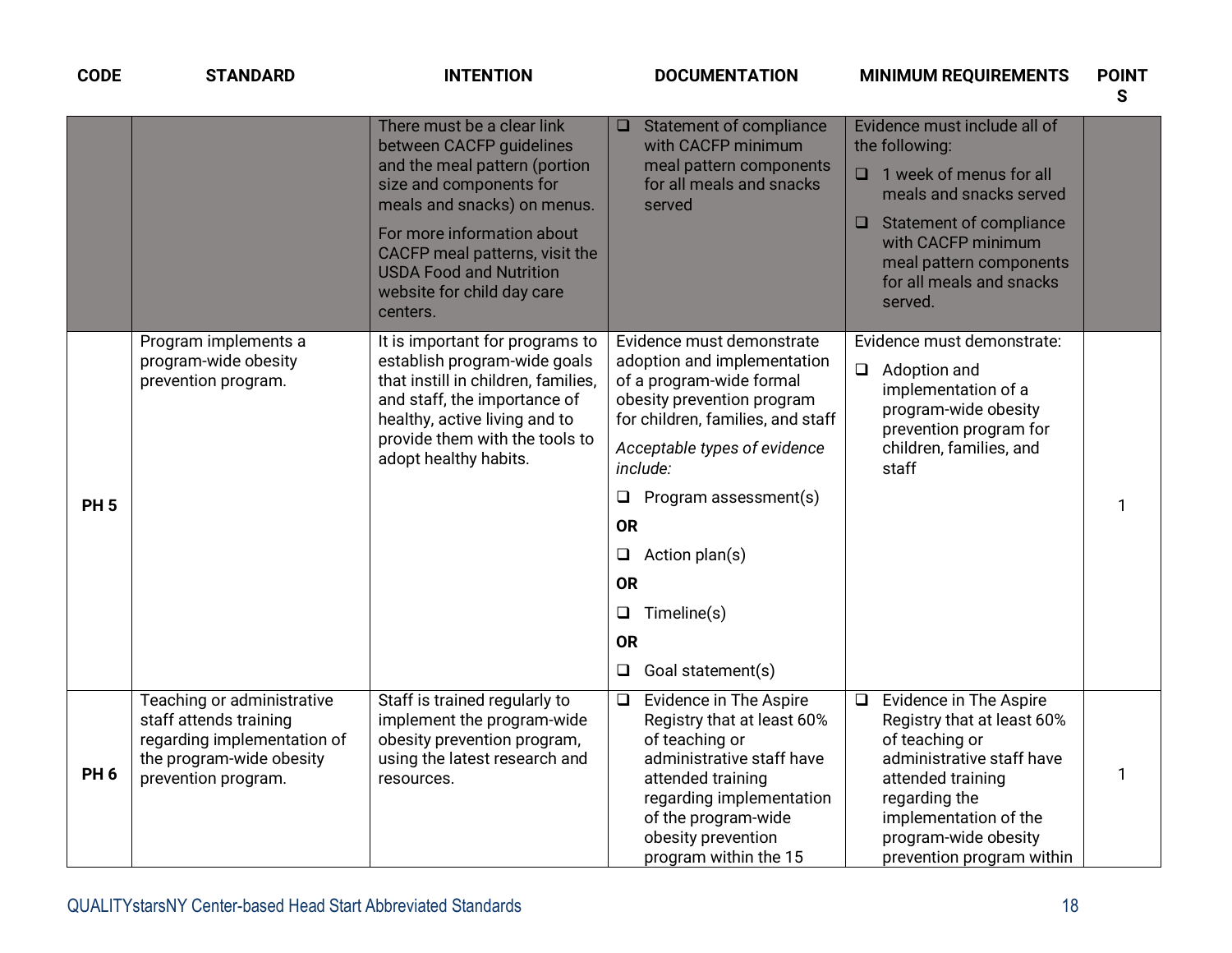| <b>CODE</b> | <b>STANDARD</b> | <b>INTENTION</b> | <b>DOCUMENTATION</b>                                                                         | <b>MINIMUM REQUIREMENTS</b>                                                                               | <b>POINT</b> |
|-------------|-----------------|------------------|----------------------------------------------------------------------------------------------|-----------------------------------------------------------------------------------------------------------|--------------|
|             |                 |                  | months prior to Standards<br>Inventory submission,<br>verified with training<br>certificate. | the 15 months prior to<br><b>Standards Inventory</b><br>submission, verified with<br>training certificate |              |

## **FAMILY ENGAGEMENT**

*Research Rationale: There is substantial evidence that parent involvement and parent-provider communication is important for high quality early childhood education and that parent-involvement is related to child development outcomes. Parent-provider communication in the parent's dominant language is necessary for optimum results.*

Communication (C) - 25 points

| <b>CODE</b>    | <b>STANDARD</b>                                                                                                                                                        | <b>INTENTION</b>                                                                                                                                                                                                                                                                                                                        | <b>DOCUMENTATION</b>                                                                                                                                                                                                                                                                                                                                                                                                                                             | <b>MINIMUM REQUIREMENTS</b>                                                                                                                                                                                                                                                                                                                          | <b>POINTS</b> |
|----------------|------------------------------------------------------------------------------------------------------------------------------------------------------------------------|-----------------------------------------------------------------------------------------------------------------------------------------------------------------------------------------------------------------------------------------------------------------------------------------------------------------------------------------|------------------------------------------------------------------------------------------------------------------------------------------------------------------------------------------------------------------------------------------------------------------------------------------------------------------------------------------------------------------------------------------------------------------------------------------------------------------|------------------------------------------------------------------------------------------------------------------------------------------------------------------------------------------------------------------------------------------------------------------------------------------------------------------------------------------------------|---------------|
|                | Program has currently enrolled children under 12 months of age                                                                                                         |                                                                                                                                                                                                                                                                                                                                         | OL<br>$\Box$ If yes, continue<br>If no, go to C2                                                                                                                                                                                                                                                                                                                                                                                                                 |                                                                                                                                                                                                                                                                                                                                                      |               |
| C <sub>1</sub> | Program communicates<br>with parents of infants in<br>writing on a daily basis<br>about care giving routines<br>such as feeding, sleeping,<br>and diapering/toileting. | It is important to keep<br>families informed as to the<br>health and schedule of their<br>child on a daily basis. Verbal<br>communications are great,<br>but not enough to ensure that<br>parents have the information<br>they need at the end of a busy<br>day, when their infants might<br>be fussy and need their full<br>attention. | Provide ALL of the following:<br>Copies of completed forms<br>$\Box$<br>for 3 different children (with<br>identifying information<br>removed - label submitted<br>evidence as child 1, child 2,<br>child 3) communicating<br>information and times of day<br>for feeding, sleeping,<br>diapering to families<br><b>AND</b><br>Written policy (i.e. program<br>u<br>letterhead/logo is clearly<br>visible or it is clear that it is<br>part of a manual/handbook) | Evidence must include ALL of<br>the following:<br>Completed forms for 3<br>□<br>different children (with<br>identifying information<br>removed - label submitted<br>evidence as child 1, child 2,<br>child 3) that references the<br>following care routines and<br>times of day:<br>❏<br>Feeding<br>□<br><b>Sleeping</b><br>Diapering<br><b>AND</b> | 3             |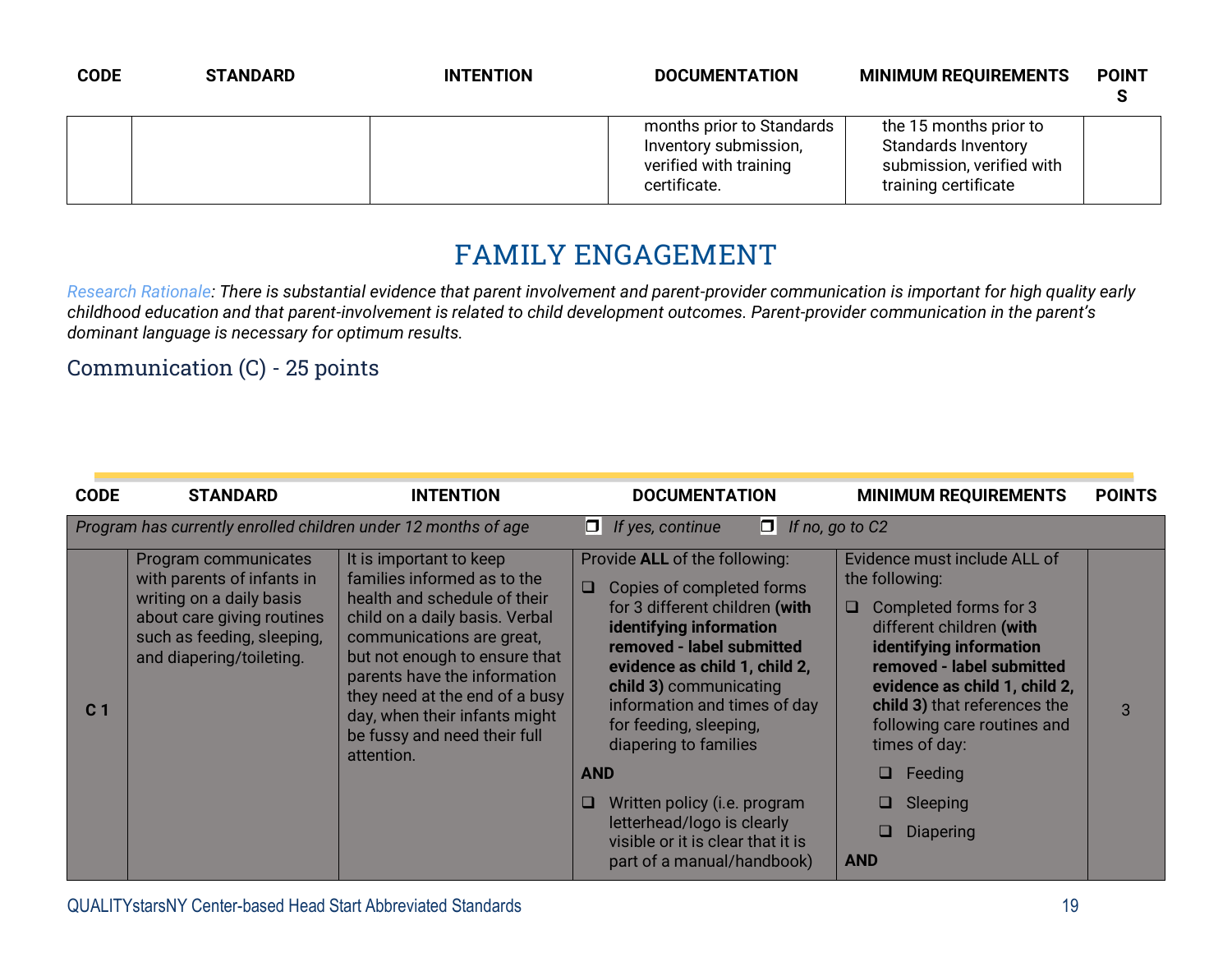| <b>CODE</b>    | <b>STANDARD</b>                                                                                                                                  | <b>INTENTION</b>                                                                                                                                                                                   | <b>DOCUMENTATION</b>                                                                                                                                                                                                        | <b>MINIMUM REQUIREMENTS</b>                                                                                                                                                                                                                                                           | <b>POINTS</b> |
|----------------|--------------------------------------------------------------------------------------------------------------------------------------------------|----------------------------------------------------------------------------------------------------------------------------------------------------------------------------------------------------|-----------------------------------------------------------------------------------------------------------------------------------------------------------------------------------------------------------------------------|---------------------------------------------------------------------------------------------------------------------------------------------------------------------------------------------------------------------------------------------------------------------------------------|---------------|
|                |                                                                                                                                                  |                                                                                                                                                                                                    | stating how written care<br>routine reports/forms are<br>shared with families on a<br>daily basis                                                                                                                           | Written policy or excerpt<br>$\Box$<br>from staff or parent/family<br>handbook (i.e. program<br>letterhead/logo is clearly<br>visible or it is clear that it is<br>part of a<br>manual/handbook) stating<br>how written reports/forms<br>are shared with families on<br>a daily basis |               |
|                | Program communicates<br>with families in a                                                                                                       | Important program<br>information and policies                                                                                                                                                      | Evidence must include<br>information on the program's                                                                                                                                                                       | Evidence must reference ALL of<br>the following:                                                                                                                                                                                                                                      |               |
|                | comprehensive, written<br>format about the                                                                                                       | should be written down,<br>periodically updated and<br>distributed to families.                                                                                                                    | history, philosophy, admissions<br>policies and parent/family                                                                                                                                                               | Program's history<br>$\Box$                                                                                                                                                                                                                                                           |               |
|                | program's history,<br>philosophy, admissions<br>policies, applicable<br>regulations, parent<br>involvement opportunities,<br>and other policies. |                                                                                                                                                                                                    | involvement opportunities.                                                                                                                                                                                                  | Admissions policies<br>□                                                                                                                                                                                                                                                              |               |
|                |                                                                                                                                                  |                                                                                                                                                                                                    | Acceptable types of evidence<br>include:                                                                                                                                                                                    | Parent/family involvement<br>u<br>opportunities                                                                                                                                                                                                                                       |               |
|                |                                                                                                                                                  |                                                                                                                                                                                                    | Parent/family handbook<br>o<br>excerpt                                                                                                                                                                                      |                                                                                                                                                                                                                                                                                       |               |
| C <sub>2</sub> |                                                                                                                                                  |                                                                                                                                                                                                    | <b>OR</b>                                                                                                                                                                                                                   |                                                                                                                                                                                                                                                                                       | 5             |
|                |                                                                                                                                                  |                                                                                                                                                                                                    | Written policy (i.e. program<br>$\Box$<br>letterhead/logo is clearly<br>visible or it is clear that it is<br>part of a manual/handbook)                                                                                     |                                                                                                                                                                                                                                                                                       |               |
|                |                                                                                                                                                  |                                                                                                                                                                                                    | <b>OR</b>                                                                                                                                                                                                                   |                                                                                                                                                                                                                                                                                       |               |
|                |                                                                                                                                                  |                                                                                                                                                                                                    | Handouts<br>❏                                                                                                                                                                                                               |                                                                                                                                                                                                                                                                                       |               |
|                |                                                                                                                                                  |                                                                                                                                                                                                    | <b>OR</b>                                                                                                                                                                                                                   |                                                                                                                                                                                                                                                                                       |               |
|                |                                                                                                                                                  |                                                                                                                                                                                                    | Website posting(s)<br>❏                                                                                                                                                                                                     |                                                                                                                                                                                                                                                                                       |               |
| C <sub>3</sub> | Program periodically<br>communicates in writing<br>with families about<br>program and child<br>activities and other<br>pertinent information.    | It is important to regularly<br>share information about<br>general program events and<br>children activities with<br>families so that they are<br>aware and may prepare or<br>plan to participate. | Copies of 3 written<br>$\Box$<br>communications sent on 3<br><b>DIFFERENT dates within the</b><br>15 months prior to Standards<br>Inventory submission that<br>outline the specific nature of<br>general program events and | 3 written communications (e.g.,<br>newsletters, e-newsletters, e-<br>mails, and website postings) to<br>families that:                                                                                                                                                                | 3             |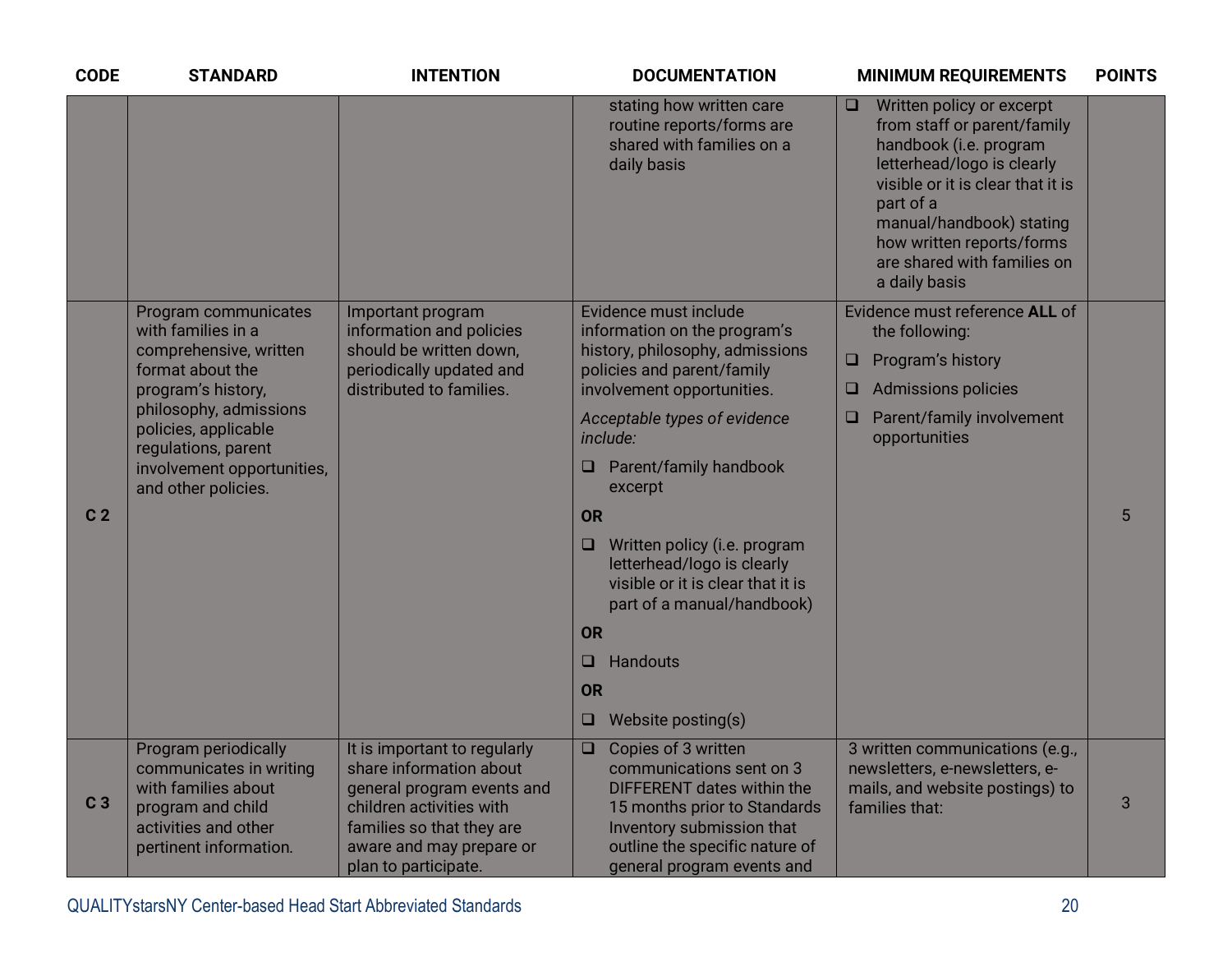| <b>CODE</b>    | <b>STANDARD</b>                                                                                                                                  | <b>INTENTION</b>                                                                                                                                                   | <b>DOCUMENTATION</b>                                                                                                                                      | <b>MINIMUM REQUIREMENTS</b>                                                                                       | <b>POINTS</b> |
|----------------|--------------------------------------------------------------------------------------------------------------------------------------------------|--------------------------------------------------------------------------------------------------------------------------------------------------------------------|-----------------------------------------------------------------------------------------------------------------------------------------------------------|-------------------------------------------------------------------------------------------------------------------|---------------|
|                |                                                                                                                                                  | Information should be<br>presented in a format easily<br>accessible to families and                                                                                | child activities and clearly<br>indicate that the information<br>was communicated to                                                                      | Outline the specific nature<br>$\Box$<br>of general program events<br>and child activities                        |               |
|                |                                                                                                                                                  | translated, if necessary.                                                                                                                                          | families                                                                                                                                                  | Were sent on 3 DIFFERENT<br>$\Box$<br>dates                                                                       |               |
|                |                                                                                                                                                  |                                                                                                                                                                    |                                                                                                                                                           | All dated within the 15<br>□<br>months prior to Standards<br>Inventory submission.                                |               |
|                | Program meets one-on-                                                                                                                            | Children grow fast and                                                                                                                                             | Evidence for one child that                                                                                                                               | Evidence must demonstrate:                                                                                        |               |
|                | one with parents about<br>their individual child's<br>developments at least<br>twice a year.                                                     | sometimes behave differently<br>at home and school.<br>Therefore, it is important for<br>families and teachers to<br>intentionally meet at least                   | demonstrates that meetings with<br>parent(s) occurred on at least 2<br>different dates within the 15<br>months prior to Standards<br>Inventory submission | $\Box$<br>Documentation for one child<br>dated within the 15 months<br>prior to Standards Inventory<br>submission |               |
|                | twice a year for a two-way<br>discussion about their child's<br>development, including<br>physical well-being, health,<br>and motor development; | Acceptable types of evidence<br>include:<br><b>Meeting invitation</b><br>$\Box$<br>OR                                                                              | Meetings occurred on at<br>least 2 different dates dated<br>within the 15 months prior<br>to Standards Inventory<br>submission                            |                                                                                                                   |               |
| C <sub>4</sub> |                                                                                                                                                  | social and emotional<br>development; approaches to<br>learning; cognitive and<br>general knowledge; and                                                            | Calendar showing schedule of<br>$\Box$<br>teachers' conferences<br>OR                                                                                     | Between at least one parent<br>$\Box$<br>and one teacher with<br>regards to child's<br>development                | 3             |
|                |                                                                                                                                                  | language, communication,<br>and literacy. Teachers and                                                                                                             | Conference announcement(s)<br>⊔                                                                                                                           |                                                                                                                   |               |
|                |                                                                                                                                                  | families will be able to use                                                                                                                                       | OR                                                                                                                                                        |                                                                                                                   |               |
|                | this shared knowledge to<br>support learning at home and<br>school.                                                                              | Parent/family handbook<br>excerpt                                                                                                                                  |                                                                                                                                                           |                                                                                                                   |               |
|                |                                                                                                                                                  |                                                                                                                                                                    | OR                                                                                                                                                        |                                                                                                                   |               |
|                |                                                                                                                                                  |                                                                                                                                                                    | Sign-in sheet(s)<br>ᆸ                                                                                                                                     |                                                                                                                   |               |
|                | Program communicates<br>with families in writing                                                                                                 | Families are informed, in                                                                                                                                          | Evidence must clearly show staff                                                                                                                          | Evidence must include:                                                                                            |               |
| C <sub>5</sub> | about staff member's<br>educational qualifications<br>and professional<br>experience.                                                            | writing, of the qualifications<br>of the people who are taking<br>care of and providing learning<br>experiences to their children<br>so they can trust and develop | qualifications and experiences for<br>at least 1 current administrator<br>and 1 current teacher.                                                          | $\Box$<br>Written communication to<br>families about staff<br>qualifications and<br>professional experience       | 3             |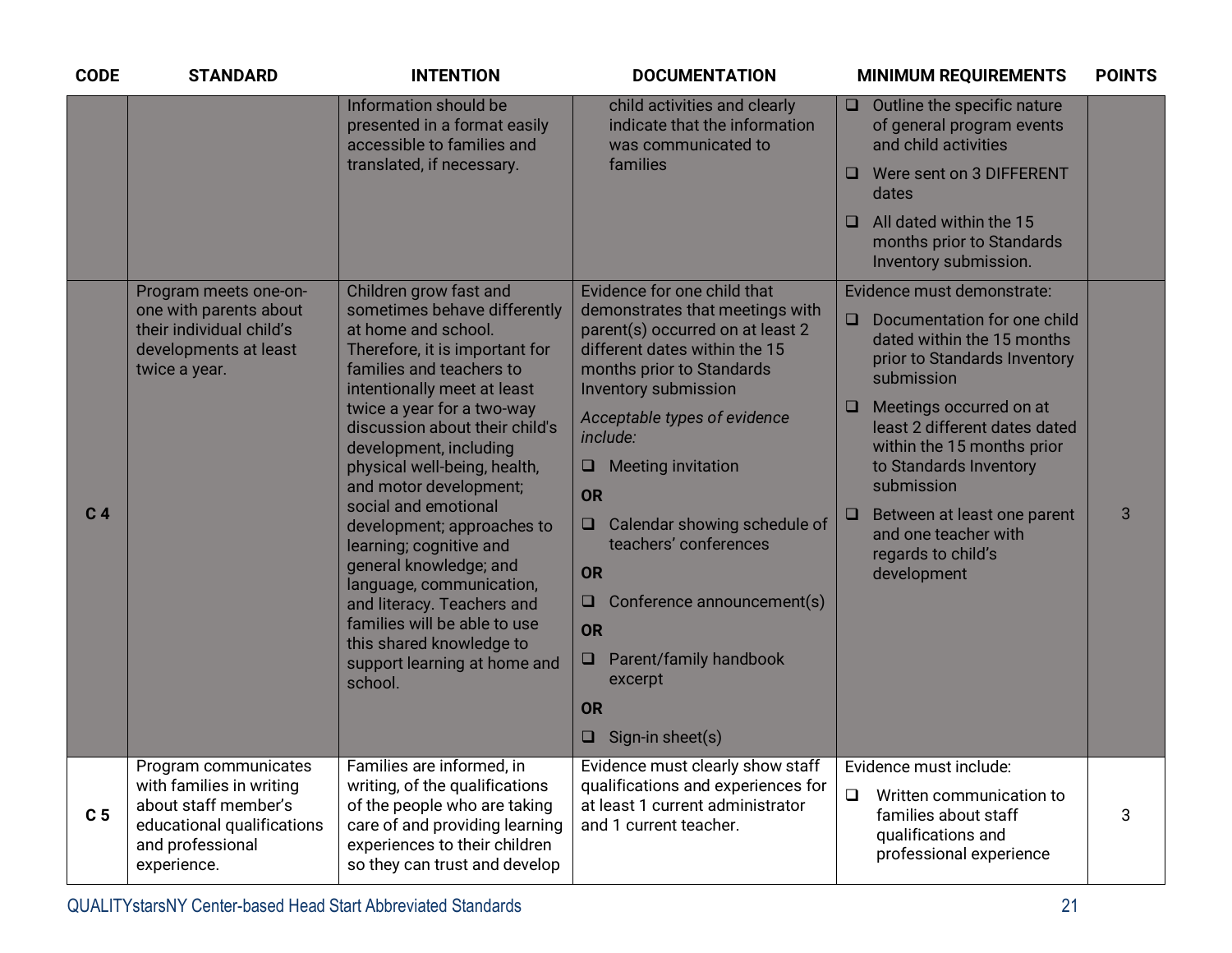| <b>CODE</b>    | <b>STANDARD</b>                                                                | <b>INTENTION</b>                                                                                                                                     | <b>DOCUMENTATION</b>                                                                          | <b>MINIMUM REQUIREMENTS</b>                                                                    | <b>POINTS</b> |
|----------------|--------------------------------------------------------------------------------|------------------------------------------------------------------------------------------------------------------------------------------------------|-----------------------------------------------------------------------------------------------|------------------------------------------------------------------------------------------------|---------------|
|                |                                                                                | significant positive<br>relationships.                                                                                                               | Acceptable types of evidence<br>include:                                                      | (e.g., memo, newsletter,<br>handbook or website)                                               |               |
|                |                                                                                |                                                                                                                                                      | Parent/family handbook<br>□<br>excerpt                                                        | Educational qualifications and<br>experience for:                                              |               |
|                |                                                                                |                                                                                                                                                      | <b>OR</b>                                                                                     | At least 1 current<br>❏                                                                        |               |
|                |                                                                                |                                                                                                                                                      | Staff member profiles<br>Q                                                                    | administrator                                                                                  |               |
|                |                                                                                |                                                                                                                                                      | <b>OR</b>                                                                                     | <b>AND</b>                                                                                     |               |
|                |                                                                                |                                                                                                                                                      | Website<br>$\Box$                                                                             | At least 1 current teacher<br>⊔                                                                |               |
|                | Program communicates                                                           | Families are informed in a                                                                                                                           | Evidence must demonstrate that                                                                | Evidence must reference:                                                                       |               |
| C <sub>6</sub> | with families about<br>program activities and<br>policies in a group setting.  | group about what they need<br>to know about the program.<br>This is important as it allows                                                           | program communicates with<br>families in a group setting about<br>activities and policies.    | $\Box$<br>Group setting (i.e., during a<br>program orientation or back<br>to school day/night) |               |
|                |                                                                                | for feedback and also is more<br>dynamic and informative than<br>just providing passive<br>literature on the subject(s).<br>Group meetings allow for | Acceptable types of evidence<br>include:                                                      | About program activities<br>□<br>and policies                                                  |               |
|                |                                                                                |                                                                                                                                                      | Announcement, invitation, or<br>u<br>flyer                                                    |                                                                                                | 3             |
|                |                                                                                | questions, comments and<br>interactions between                                                                                                      | OR                                                                                            |                                                                                                |               |
|                |                                                                                | families.                                                                                                                                            | Agenda<br>ᆸ                                                                                   |                                                                                                |               |
|                |                                                                                |                                                                                                                                                      | OR                                                                                            |                                                                                                |               |
|                |                                                                                |                                                                                                                                                      | Sign-in sheet<br>$\Box$                                                                       |                                                                                                |               |
|                | Program provides written<br>information about family                           | It is helpful to families when<br>programs provide information                                                                                       | Evidence must show that written<br>information about relevant family                          | Evidence must include ALL of<br>the following:                                                 |               |
|                | resources and supports,<br>such as information on                              | about family resources and<br>supports in the community.                                                                                             | resources and supports is<br>accessible to families.                                          | Written statement such as<br>□<br>a note to families or                                        |               |
| C <sub>7</sub> | child development, oral<br>health, child health<br>insurance, tax credits, and |                                                                                                                                                      | Program must provide all of the<br>following:                                                 | statement in family<br>handbook referencing                                                    |               |
|                | child care financial<br>assistance.                                            |                                                                                                                                                      | Reference to the availability<br>u<br>of resources                                            | available resources and<br>supports.                                                           | 5             |
|                |                                                                                |                                                                                                                                                      | <b>AND</b>                                                                                    | <b>AND</b>                                                                                     |               |
|                |                                                                                |                                                                                                                                                      | 3 sample resources/supports<br>u.<br>offered (e.g., information on<br>child development, oral | $\Box$<br>3 sample<br>resources/supports offered<br>(e.g., information on child                |               |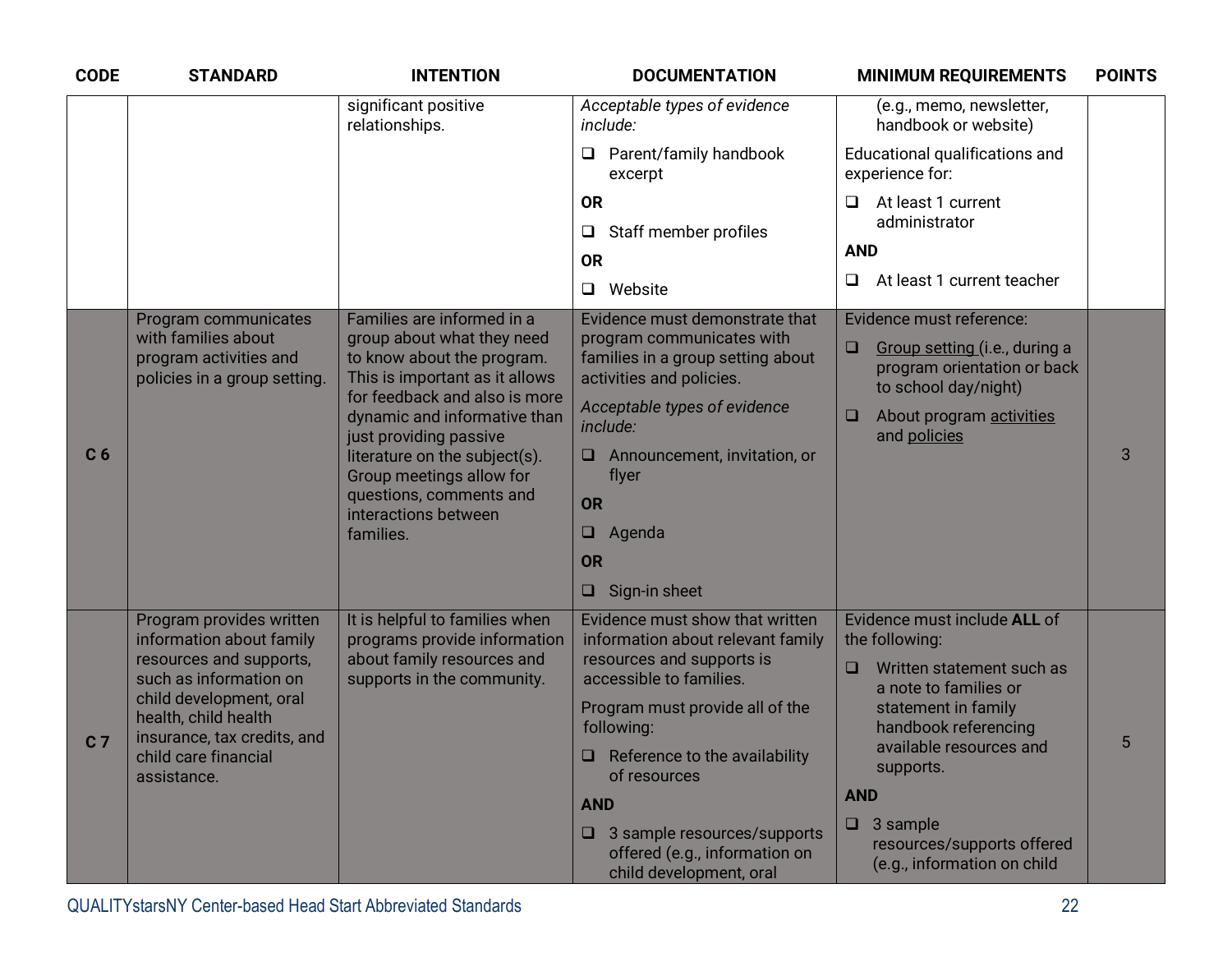| <b>CODE</b> | <b>STANDARD</b> | <b>INTENTION</b> | <b>DOCUMENTATION</b>                                                                              | <b>MINIMUM REQUIREMENTS</b>                                                                                         | <b>POINTS</b> |
|-------------|-----------------|------------------|---------------------------------------------------------------------------------------------------|---------------------------------------------------------------------------------------------------------------------|---------------|
|             |                 |                  | health, child health insurance,<br>tax credits, child care<br>financial assistance, and<br>other) | development, oral health,<br>child health insurance, tax<br>credits, child care financial<br>assistance, and other) |               |

## Family Involvement & Support (FIS) - 32 points

| <b>CODE</b>      | <b>STANDARD</b>                                                                                                           | <b>INTENTION</b>                                                                                                                                                                                               | <b>DOCUMENTATION</b>                                                                                                                                                                                                                                                                                                                                                          | <b>MINIMUM REQUIREMENTS</b>                                                                                                                                                                                                                                        | <b>POINTS</b>  |
|------------------|---------------------------------------------------------------------------------------------------------------------------|----------------------------------------------------------------------------------------------------------------------------------------------------------------------------------------------------------------|-------------------------------------------------------------------------------------------------------------------------------------------------------------------------------------------------------------------------------------------------------------------------------------------------------------------------------------------------------------------------------|--------------------------------------------------------------------------------------------------------------------------------------------------------------------------------------------------------------------------------------------------------------------|----------------|
|                  | Program has currently enrolled children under 12 months of age                                                            |                                                                                                                                                                                                                | If yes, continue<br>$\Box$<br>$\Box$                                                                                                                                                                                                                                                                                                                                          | If no, go to FIS 2                                                                                                                                                                                                                                                 |                |
| FIS <sub>1</sub> | Program supports breastfeeding.                                                                                           | There are proven<br>health benefits and<br>development<br>advantages<br>associated with<br>breastfeeding.<br>Programs should<br>support mothers who<br>desire to provide<br>breast milk for their<br>children. | <b>PARTICIPATES IN CACFP</b><br>Completed and current (not<br>$\Box$<br>expired) CACFP<br><b>Breastfeeding Friendly</b><br><b>Certificate</b><br><b>DOES NOT PARTICIPATE IN</b><br><b>CACFP</b><br><b>Completed CACFP Self-</b><br>$\Box$<br><b>Assessment</b> (must be<br>specific to CACFP).                                                                                | <b>PARTICIPATES IN CACFP</b><br>□ CACFP Breastfeeding Friendly<br>Certificate is completed and<br>current, not expired<br><b>DOES NOT PARTICIPATE IN</b><br><b>CACFP</b><br><b>CACFP Self-Assessment is</b><br>$\Box$<br>completed (must be specific to<br>CACFP). | $\overline{2}$ |
| FIS <sub>2</sub> | Program offers family social<br>gatherings that intentionally<br>include other family members, in<br>addition to parents. | Engaging extended<br>family members in<br>the program's<br>activities sends the<br>message that every<br>member of each<br>child's family and<br>communities are<br>important to<br>children's<br>development. | Written evidence of<br>intentionally having offered<br>family social gatherings<br>inclusive of all family members<br>in addition to parents (e.g.,<br>grandparents, siblings, uncles,<br>$etc.$ )<br>Acceptable types of evidence<br>include:<br>Announcement, invitation,<br>u<br>or flyer<br><b>OR</b><br>Calendar showing<br>$\Box$<br>gathering(s) with event<br>details | Written evidence of<br>$\Box$<br>intentionally having offered<br>family social gatherings that<br>are inclusive of all family<br>members in addition to parents<br>(e.g., grandparents, siblings,<br>uncles, etc.)                                                 | $\overline{2}$ |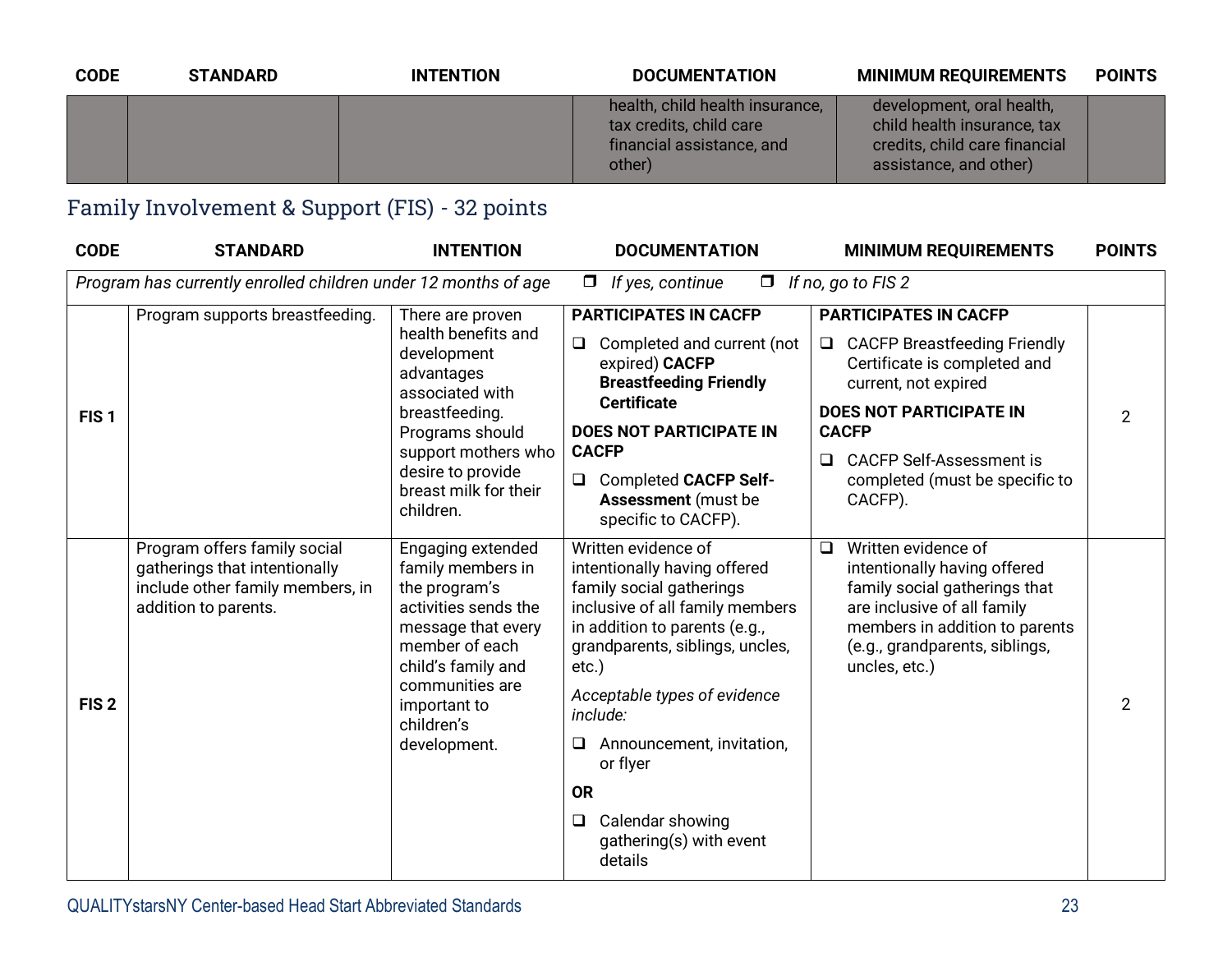| <b>CODE</b>      | <b>STANDARD</b>                                                                                                                                     | <b>INTENTION</b>                                                                                                                                                                                                                                      | <b>DOCUMENTATION</b>                                                                                                                                                                                                                                                                                                                                                         | <b>MINIMUM REQUIREMENTS</b>                                                                                                                                                                                                                         | <b>POINTS</b>  |
|------------------|-----------------------------------------------------------------------------------------------------------------------------------------------------|-------------------------------------------------------------------------------------------------------------------------------------------------------------------------------------------------------------------------------------------------------|------------------------------------------------------------------------------------------------------------------------------------------------------------------------------------------------------------------------------------------------------------------------------------------------------------------------------------------------------------------------------|-----------------------------------------------------------------------------------------------------------------------------------------------------------------------------------------------------------------------------------------------------|----------------|
|                  |                                                                                                                                                     |                                                                                                                                                                                                                                                       | <b>OR</b><br>Newsletter<br>$\Box$                                                                                                                                                                                                                                                                                                                                            |                                                                                                                                                                                                                                                     |                |
| FIS <sub>3</sub> | Program provides workshops,<br>training or other events for<br>families on educational topics.                                                      | It is helpful for<br>programs to support<br>the ongoing<br>education of families<br>on topics relevant to<br>their children's<br>development.                                                                                                         | Evidence must show that<br>program provides educational<br>opportunities to families.<br>Acceptable types of evidence<br>include:<br>Announcement, invitation,<br>⊔.<br>or flyer<br><b>OR</b><br>Calendar showing<br>$\Box$<br>gathering(s) with event<br>details<br><b>OR</b><br><b>Newsletter</b><br>■                                                                     | Evidence must demonstrate that<br>program offers:<br>$\Box$ Family educational<br>opportunities (i.e., workshops<br>or trainings)<br>Other events<br>$\Box$                                                                                         | $\overline{2}$ |
| FIS <sub>4</sub> | Program offers volunteering<br>opportunities for families, such<br>as help with field trips and<br>opportunities to share talents and<br>expertise. | It is important to<br>provide families with<br>opportunities to<br>participate in their<br>child's program.<br><b>Allowing family</b><br>members to<br>volunteer will<br>enhance the trust<br>and partnership<br>between families and<br>care givers. | Evidence must show that<br>program offers opportunities<br>for family members to<br>volunteer.<br>Acceptable types of evidence<br>include:<br>Policy Statement (i.e.<br>⊔.<br>program letterhead/logo is<br>clearly visible or it is clear<br>that it is part of a written<br>policy)<br><b>OR</b><br>$\Box$ Memo<br><b>OR</b><br>Announcement, invitation,<br>□<br>or flyer | Evidence must demonstrate<br>$\Box$<br>that program offers<br>opportunities for family<br>members to volunteer.<br>Indication that families can initiate<br>volunteer opportunities that will then<br>be considered can also meet this<br>Standard. | $\overline{2}$ |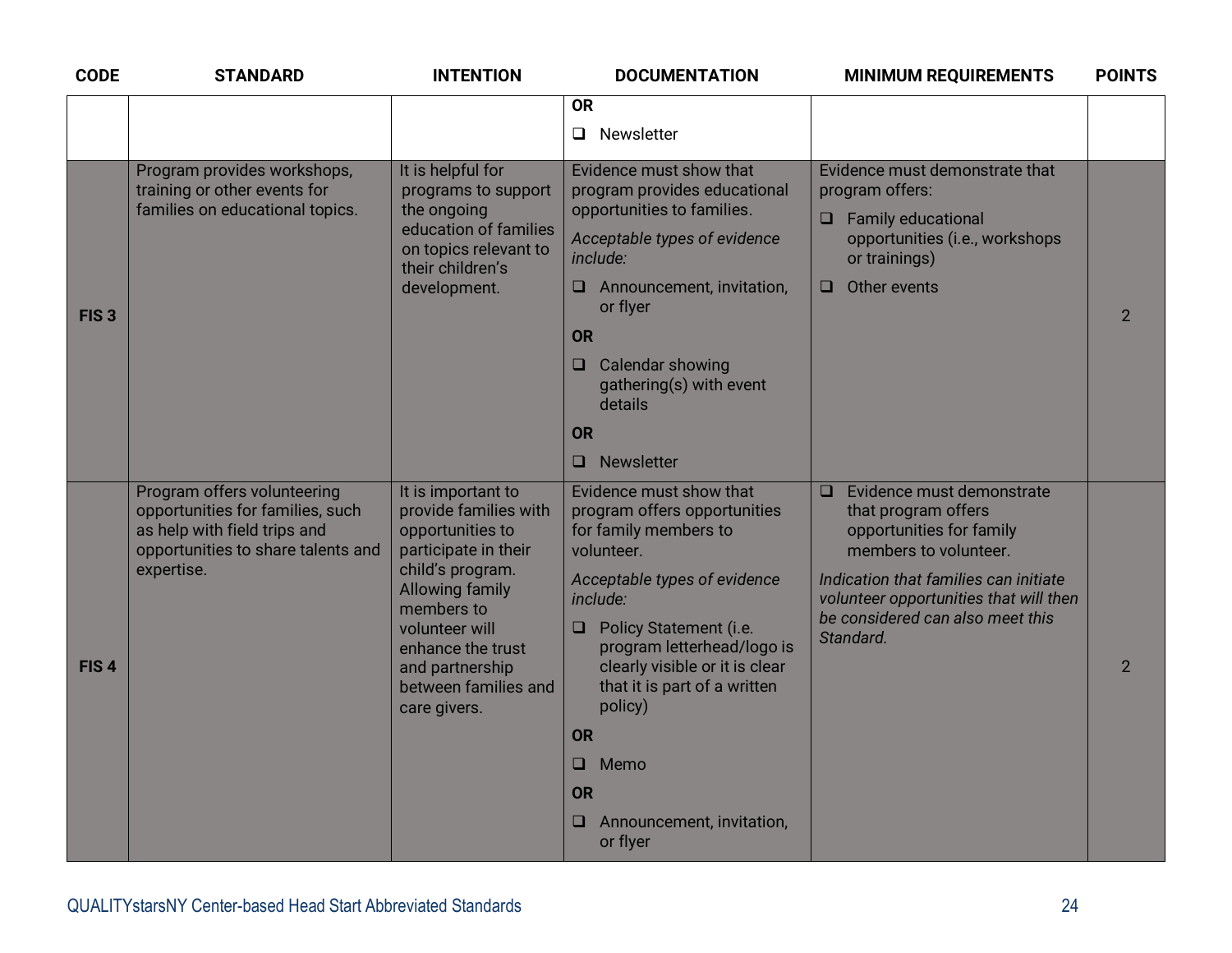| <b>CODE</b>      | <b>STANDARD</b>                                                                                                              | <b>INTENTION</b>                                                                                                                                                                           | <b>DOCUMENTATION</b>                                                                                                                                                                                                                                                                                                                      | <b>MINIMUM REQUIREMENTS</b>                                                                                                                                                                                                                                                                        | <b>POINTS</b>  |
|------------------|------------------------------------------------------------------------------------------------------------------------------|--------------------------------------------------------------------------------------------------------------------------------------------------------------------------------------------|-------------------------------------------------------------------------------------------------------------------------------------------------------------------------------------------------------------------------------------------------------------------------------------------------------------------------------------------|----------------------------------------------------------------------------------------------------------------------------------------------------------------------------------------------------------------------------------------------------------------------------------------------------|----------------|
| FIS <sub>5</sub> | Families complete a program<br>evaluation or survey annually and<br>results are used for program<br>improvement.             | Programs are looking<br>to improve based on<br>what their clients feel<br>are their strengths<br>and weaknesses.<br>This information is<br>analyzed and used to<br>improve the<br>program. | Provide ALL of the following:<br>$\Box$ 3 copies of completed<br>family surveys or other<br>evaluations, dated within<br>the 15 months prior to<br><b>Standards Inventory</b><br>submission.<br><b>AND</b><br>One copy of a written<br>$\Box$<br>improvement or action plan<br>based on the results of<br>these surveys or<br>evaluations | Evidence must include:<br>$\Box$ 3 completed family surveys or<br>other evaluation tool(s), dated<br>within the 15 months prior to<br><b>Standards Inventory</b><br>submission.<br><b>AND</b><br>Improvement/action plan<br>$\Box$<br>based on results from<br>completed surveys or<br>evaluations | $\overline{4}$ |
| FIS <sub>6</sub> | Program provides regular<br>opportunities for<br>parents/guardians/families to<br>participate in program-level<br>decisions. | Families are actively<br>engaged in program-<br>level decision<br>making and have<br>some influence on<br>program-level<br>decisions.                                                      | Written evidence of<br>opportunities given to<br>parents/guardians/families for<br>participation in program-level<br>decisions.<br>Acceptable types of evidence<br>include:<br><b>Parent Advisory Council</b><br>ш<br>member list<br>OR<br><b>Governing Board member</b><br>O<br>list<br>OR<br><b>Hiring Board</b><br>O                   | Evidence must clearly demonstrate:<br>Opportunities for<br>$\Box$<br>parents/guardians/families to<br>participate in program-level<br>decisions<br><b>AND</b><br><b>Evidence clearly indicates</b><br>$\Box$<br>which members are<br>parents/guardians/families.                                   | $\overline{4}$ |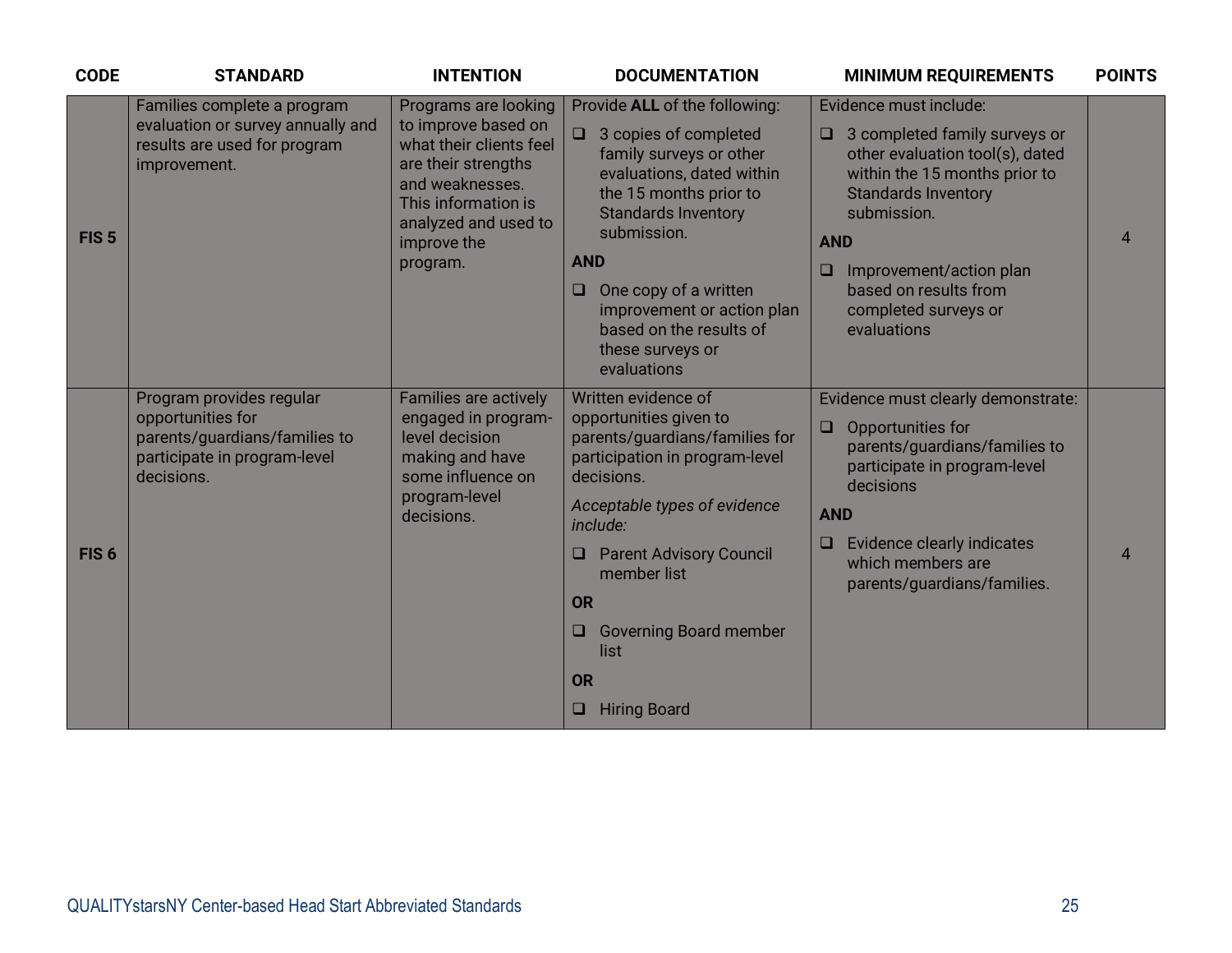| <b>CODE</b>      | <b>STANDARD</b>                                                                                                                                                                                                                                                   | <b>INTENTION</b>                                                                                                                                                                                                                | <b>DOCUMENTATION</b>                                                                                                                                                                                                                                                                                                                                                                                                                                                                                                                                                                                                     | <b>MINIMUM REQUIREMENTS</b>                                                                                                                                                                     | <b>POINTS</b> |
|------------------|-------------------------------------------------------------------------------------------------------------------------------------------------------------------------------------------------------------------------------------------------------------------|---------------------------------------------------------------------------------------------------------------------------------------------------------------------------------------------------------------------------------|--------------------------------------------------------------------------------------------------------------------------------------------------------------------------------------------------------------------------------------------------------------------------------------------------------------------------------------------------------------------------------------------------------------------------------------------------------------------------------------------------------------------------------------------------------------------------------------------------------------------------|-------------------------------------------------------------------------------------------------------------------------------------------------------------------------------------------------|---------------|
| FIS <sub>7</sub> | Program completes a program<br>assessment using a tool on<br>family responsive practices such<br>as the Center for the Study of<br><b>Social Policy's Family</b><br><b>Strengthening Self-Assessment</b><br>tool and results are used for<br>program improvement. | Program is actively<br>working to assess<br>and improve upon its<br>family responsive<br>practices. This is a<br>process that should<br>be in-depth, spread<br>over many weeks,<br>and result in<br>meaningful action<br>plans. | Provide ALL of the following:<br>Program assessment tool,<br>at least 50% completed<br><b>AND</b><br>$\Box$ One improvement/action<br>plan based on assessment<br>results                                                                                                                                                                                                                                                                                                                                                                                                                                                | Evidence must include <b>BOTH:</b><br>Program assessment tool that<br>$\Box$<br>is at least 50% completed<br><b>AND</b><br>$\Box$<br>One improvement/action plan<br>based on assessment results | 3             |
| FIS <sub>8</sub> | Program completes a self-<br>assessment of cultural<br>awareness/Anti-Bias Education<br>using an evidence-based tool.<br>The results are used for program<br>improvement.                                                                                         | Program is actively<br>working to improve<br>its cultural and<br>linguistic<br>competency so that<br>it can support and<br>work with diverse<br>families.                                                                       | Provide ALL of the following:<br>$\Box$ One copy of a completed<br>self-assessment<br><b>AND</b><br>One copy of a written<br>$\Box$<br>improvement or action plan<br>based on assessment<br>results<br>Acceptable tools include:<br>The National Association<br>for the Education of Young<br>Children (NAEYC) Pathways<br>to Cultural Competence<br>Checklist<br>Self-Assessment Checklist<br>$\bullet$<br>for Personnel Providing<br>Services and Supports In<br>Early Intervention<br><b>Early Childhood Settings</b><br>$\bullet$<br>from the National Center on<br><b>Cultural Competence</b><br>Other<br>$\bullet$ | Evidence must include <b>BOTH:</b><br>Completed self-assessment<br>$\Box$<br><b>AND</b><br>Completed improvement plan or<br>action plan based on assessment<br>results                          | 3             |
|                  | Program currently has enrolled children whose home language is not English                                                                                                                                                                                        |                                                                                                                                                                                                                                 |                                                                                                                                                                                                                                                                                                                                                                                                                                                                                                                                                                                                                          | $\Box$ If yes, continue<br>$\Box$ If no, go to Transitions                                                                                                                                      |               |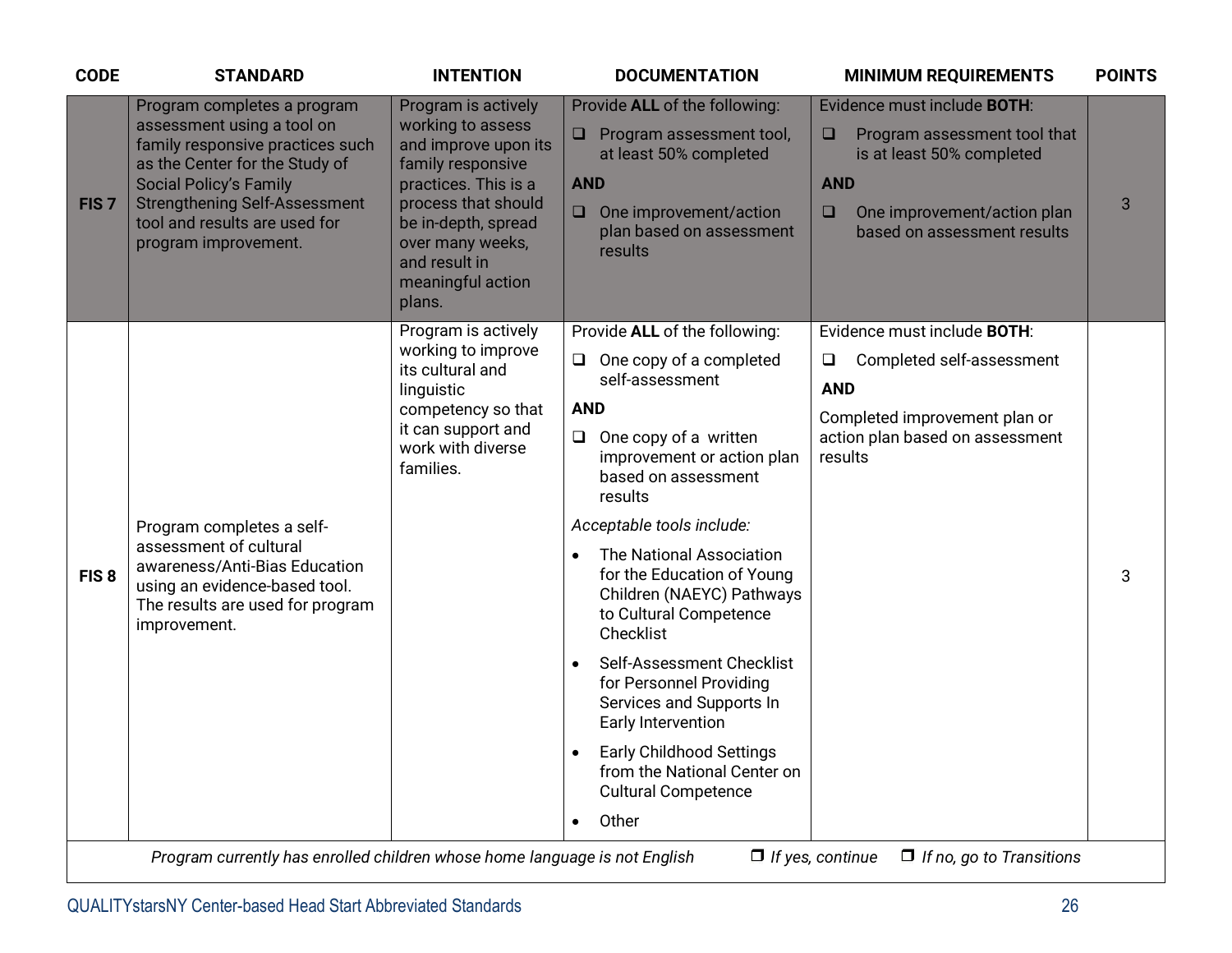| <b>CODE</b>      | <b>STANDARD</b>                                                                                     | <b>INTENTION</b>                                                                                                                                                                                                                                                                                                                                                                                                     | <b>DOCUMENTATION</b>                                                                                                                                                                                                                                                                                                                                                                                                        | <b>MINIMUM REQUIREMENTS</b>                                                                                                                                                                                                                                                                                                                                             | <b>POINTS</b>  |
|------------------|-----------------------------------------------------------------------------------------------------|----------------------------------------------------------------------------------------------------------------------------------------------------------------------------------------------------------------------------------------------------------------------------------------------------------------------------------------------------------------------------------------------------------------------|-----------------------------------------------------------------------------------------------------------------------------------------------------------------------------------------------------------------------------------------------------------------------------------------------------------------------------------------------------------------------------------------------------------------------------|-------------------------------------------------------------------------------------------------------------------------------------------------------------------------------------------------------------------------------------------------------------------------------------------------------------------------------------------------------------------------|----------------|
| FIS <sub>9</sub> | Program staff greets children and<br>families in the home languages of<br>the children and parents. | Staff supports the<br>needs of children<br>and families whose<br>home language is<br>not English.                                                                                                                                                                                                                                                                                                                    | Provide ALL of the following:<br>One copy of a list of<br>u<br>children's home<br>language(s) other than<br>English<br><b>AND</b><br><b>AND</b><br>$\Box$<br>One copy of a written policy<br>or practice statement (i.e.<br>program letterhead/logo is<br>clearly visible or it is clear<br>that it is part of a<br>manual/handbook)<br>discussing how program<br>greets children and families<br>in their home language(s) | Evidence must include <b>BOTH:</b><br>List of language(s) other than<br>English, which are spoken by<br>children at home<br>Policy or practice statement<br>(i.e. program letterhead/logo is<br>clearly visible or it is clear that it<br>is part of a manual/handbook)<br>that discusses how program<br>staff greet children and families<br>in their home language(s) | $\overline{2}$ |
| <b>FIS</b><br>10 | Program staff is trained to<br>address the needs of Emergent<br>Multilingual Learners (EML).        | Staff will be more<br>capable of<br>supporting the needs<br>of children and<br>families whose home<br>language is not<br>English, if they<br>participate in regular<br>training to develop<br>and refine their<br>knowledge of<br>practices related to<br>Emergent<br><b>Multilingual Learners</b><br>(ELM). In some<br>programs, this<br>population may be<br>referred to as Dual<br>Language Learners<br>$(DLL)$ . | Evidence in The Aspire<br>Registry that at least 60%<br>of teaching staff have<br>attended training about<br>supporting Emergent<br>Multilingual Learners within<br>the 15 months prior to<br>Standards Inventory<br>Submission                                                                                                                                                                                             | Evidence in The Aspire Registry that<br>at least 60% of teaching staff have<br>attended training about supporting<br><b>Emergent Multilingual Learners</b><br>within the 15 months prior to<br>Standards Inventory submission                                                                                                                                           | 4              |
|                  |                                                                                                     |                                                                                                                                                                                                                                                                                                                                                                                                                      | The home language(s) of 50% or more of the enrolled children is a language other than English $\Box$ If yes, continue                                                                                                                                                                                                                                                                                                       | $\Box$<br>If no, go to Transitions                                                                                                                                                                                                                                                                                                                                      |                |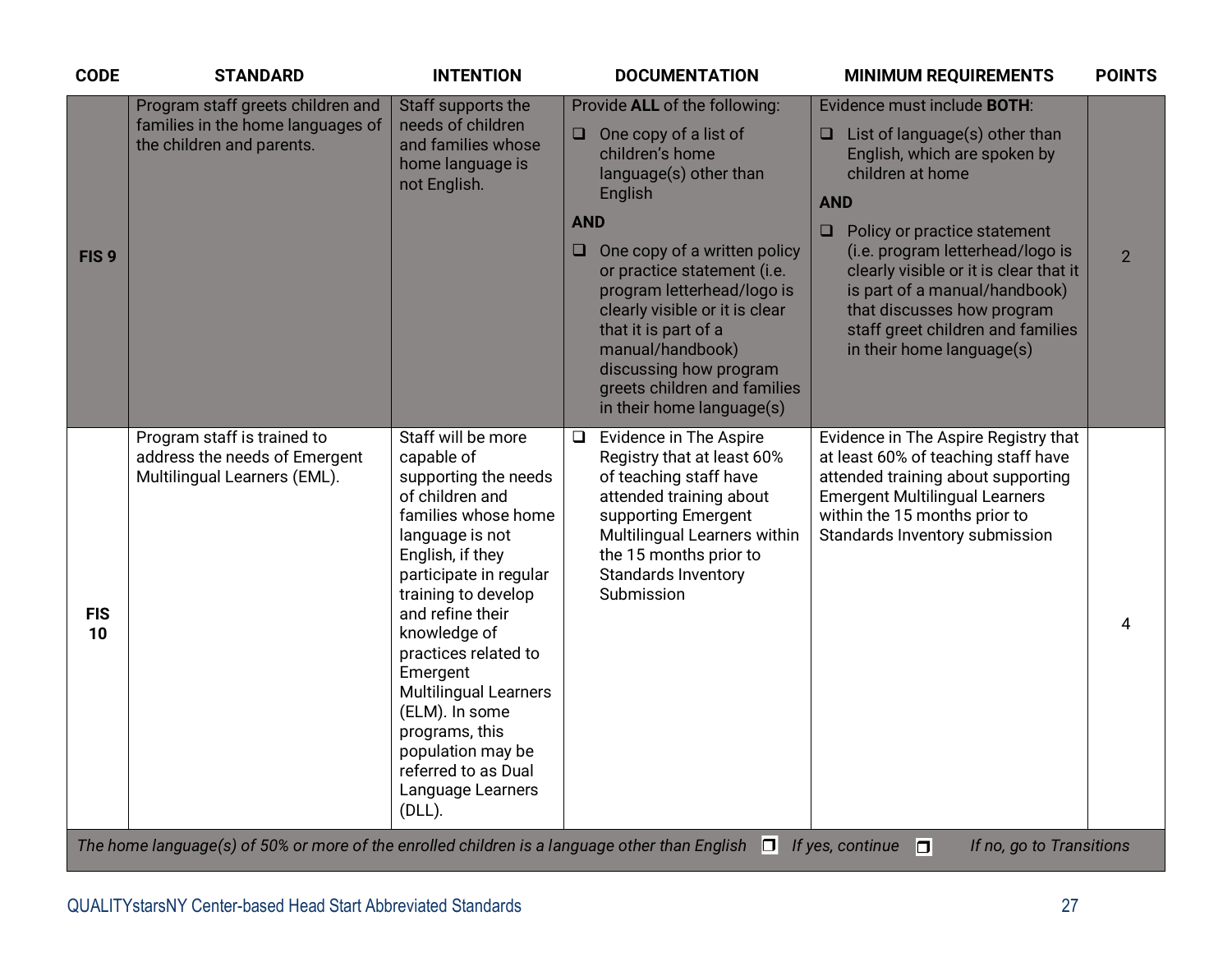| <b>CODE</b>      | <b>STANDARD</b>                                                                                  | <b>INTENTION</b>                                                                                                                                                                  | <b>DOCUMENTATION</b>                                                                                                                                                         | <b>MINIMUM REQUIREMENTS</b>                                                                                                                                                           | <b>POINTS</b> |
|------------------|--------------------------------------------------------------------------------------------------|-----------------------------------------------------------------------------------------------------------------------------------------------------------------------------------|------------------------------------------------------------------------------------------------------------------------------------------------------------------------------|---------------------------------------------------------------------------------------------------------------------------------------------------------------------------------------|---------------|
|                  | Program employs at least one<br>staff member who speaks the<br>home language(s) of the children. | To support the needs<br>of children who<br>speak a home<br>language other than<br>English and<br>communicate with<br>families about their<br>children, a program<br>needs to have | List of home languages of<br>$\Box$<br>children/families<br><b>AND</b><br>One of the following<br>demonstrating that staff<br>speaks language(s) of majority<br>of children: | Evidence must include ALL of the<br>following:<br>List of primary languages of<br>❏<br>children/families<br>Evidence that staff speaks<br>□<br>language(s) of majority of<br>children |               |
| <b>FIS</b><br>11 |                                                                                                  | someone who<br>speaks both the<br>primary language<br>and the language<br>spoken by the family.                                                                                   | Resume(s) of current staff<br>$\Box$<br>showing language fluency<br><b>OR</b><br>Evidence of bi-lingual CDA<br>O<br><b>OR</b>                                                | Evidence that person(s) noted as<br>"staff" is employed at the program                                                                                                                | 4             |
|                  |                                                                                                  |                                                                                                                                                                                   | <b>Staff transcripts</b><br>□<br><b>OR</b>                                                                                                                                   |                                                                                                                                                                                       |               |
|                  |                                                                                                  |                                                                                                                                                                                   | <b>Program Information</b><br>ш<br><b>Report (Head Start)</b>                                                                                                                |                                                                                                                                                                                       |               |
|                  |                                                                                                  |                                                                                                                                                                                   | <b>OR</b>                                                                                                                                                                    |                                                                                                                                                                                       |               |
|                  |                                                                                                  |                                                                                                                                                                                   | Other<br>o                                                                                                                                                                   |                                                                                                                                                                                       |               |

## Transitions (T) - 15 points

| <b>CODE</b> | <b>STANDARD</b>                                                                                                                                                                                    | <b>INTENTION</b>                                                                                                                                                                                                                                                                                                                                                   | <b>DOCUMENTATION</b>                                                                                                                                                                                                                                                                                         | <b>MINIMUM</b><br><b>REQUIREMENTS</b>                                                                                                      | <b>POINTS</b> |
|-------------|----------------------------------------------------------------------------------------------------------------------------------------------------------------------------------------------------|--------------------------------------------------------------------------------------------------------------------------------------------------------------------------------------------------------------------------------------------------------------------------------------------------------------------------------------------------------------------|--------------------------------------------------------------------------------------------------------------------------------------------------------------------------------------------------------------------------------------------------------------------------------------------------------------|--------------------------------------------------------------------------------------------------------------------------------------------|---------------|
| Т 1         | Program has a written<br>policy and/or<br>procedures for<br>transitioning children<br>into the program, which<br>includes providing<br>information on<br>separation and<br>attachment to families. | Separation is difficult for both<br>young children and their<br>parents/families. Program staff<br>should be knowledgeable about<br>the meaning of separation at<br>different ages and have the skills<br>to help both children and<br>parents/families to understand and<br>cope with separation. Having a<br>specific written policy<br>demonstrates a program's | Evidence must reference ways in which<br>the program supports families when<br>starting at the program, including<br>providing information on separation and<br>attachment.<br>Acceptable types of evidence include:<br>Policy statement (i.e. program<br>$\Box$<br>letterhead/logo is clearly visible or it | Evidence must<br>reference:<br>Ways program<br>supports families<br>when starting at<br>the program<br>$\Box$<br>Separation<br>information | 3             |

QUALITYstarsNY Center-based Head Start Abbreviated Standards 28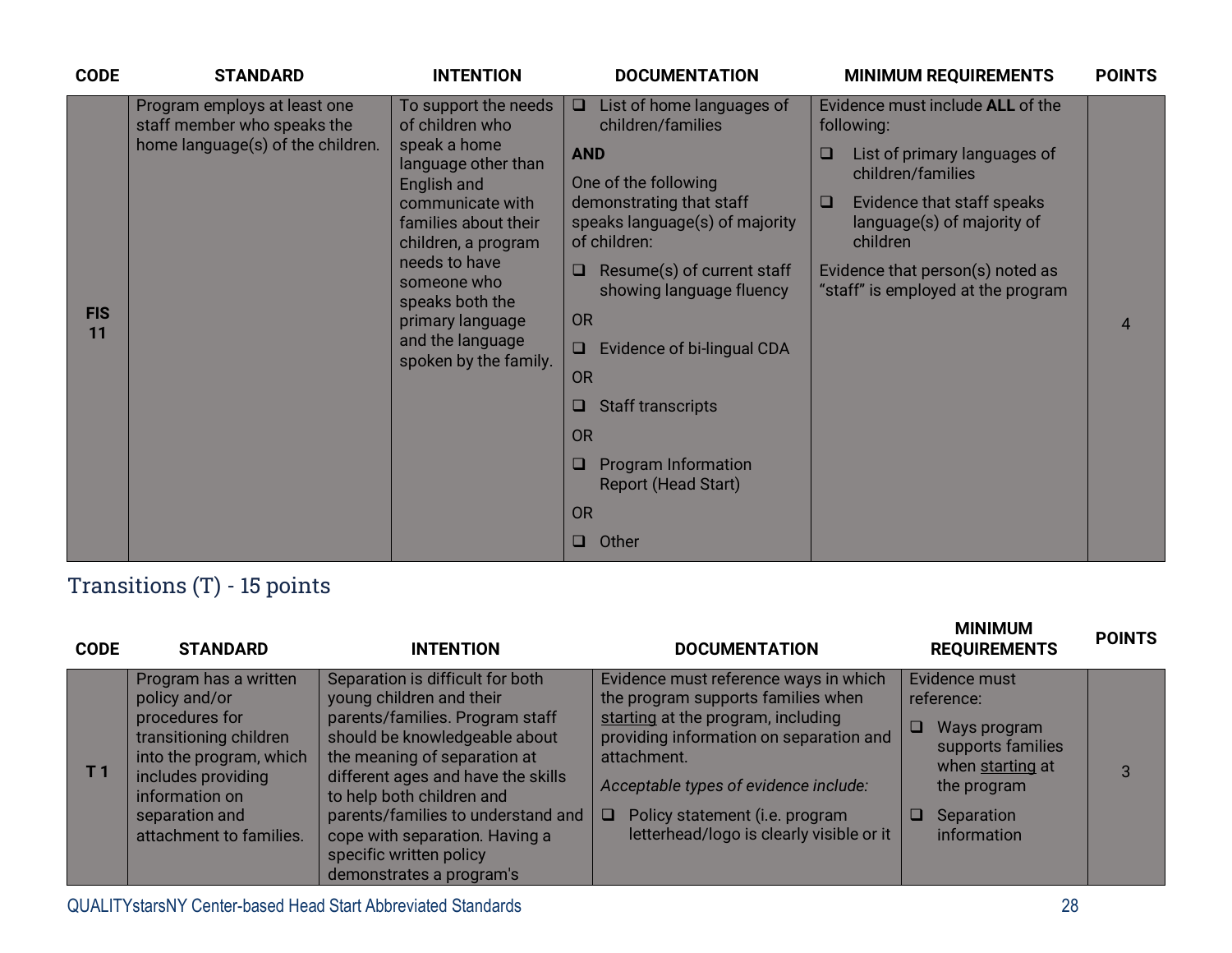| <b>CODE</b>    | <b>STANDARD</b>                                                                                                                                                                                                                                             | <b>INTENTION</b>                                                                                                                                                                                                                                                                                                                                                                                                                                                                                                         | <b>DOCUMENTATION</b>                                                                                                                                                                                                                                                                                                                                                                                                                                                                        | <b>MINIMUM</b><br><b>REQUIREMENTS</b>                                                                                                                     | <b>POINTS</b> |
|----------------|-------------------------------------------------------------------------------------------------------------------------------------------------------------------------------------------------------------------------------------------------------------|--------------------------------------------------------------------------------------------------------------------------------------------------------------------------------------------------------------------------------------------------------------------------------------------------------------------------------------------------------------------------------------------------------------------------------------------------------------------------------------------------------------------------|---------------------------------------------------------------------------------------------------------------------------------------------------------------------------------------------------------------------------------------------------------------------------------------------------------------------------------------------------------------------------------------------------------------------------------------------------------------------------------------------|-----------------------------------------------------------------------------------------------------------------------------------------------------------|---------------|
|                |                                                                                                                                                                                                                                                             | awareness about transitions and<br>acknowledges its significance to<br>both staff and family member in<br>early care and learning settings.                                                                                                                                                                                                                                                                                                                                                                              | is clear that it is part of a<br>manual/handbook)<br><b>OR</b><br>Procedures<br>$\Box$                                                                                                                                                                                                                                                                                                                                                                                                      | $\Box$ Attachment<br>information                                                                                                                          |               |
| T <sub>2</sub> | Program has a written<br>policy and/or<br>procedures to support<br>children and families<br>during transitions<br>within the program (i.e.<br>moving from the threes<br>class to the fours class<br>or when a teacher<br>leaves and a new one is<br>hired). | A program should aim to reduce<br>the number of transitions that<br>children experience. However,<br>some changes are inevitable and<br>the program should follow careful<br>procedures to help children and<br>their families adjust to new<br>routines. When possible, families<br>should be included in the planning<br>for changes in their child's routine<br>or primary caregiver. Time should<br>also be allowed to support the<br>changes with gradual<br>implementation.                                        | Evidence must reference ways in which<br>the program supports families<br>transitioning within the program.<br>Acceptable types of evidence include:<br>$\Box$ Policy statement (i.e. program<br>letterhead/logo is clearly visible or it<br>is clear that it is part of a<br>manual/handbook)<br><b>OR</b><br>$\Box$ Procedures                                                                                                                                                            | Evidence must<br>reference:<br>$\Box$<br>Ways program<br>supports families<br>transitioning within<br>the program                                         | 3             |
| T <sub>3</sub> | Program supports<br>children and families<br>transitioning out of the<br>program including<br>when children transition<br>to another educational<br>setting (e.g., other<br>center, kindergarten).                                                          | A program should follow<br>procedures to help children and<br>their families adjust to new<br>routines. Careful implementation<br>and clarity in written policies and<br>procedures reduce the trauma and<br>upset. When possible, families<br>should be included in the planning<br>for changes in their child's routine<br>or primary caregiver. Additionally,<br>in the case of children going to<br>Kindergarten, programs should<br>have resources to aid families in<br>making this large transition to<br>school. | Evidence must show that program<br>supports families as children transition<br>out of their program and into another.<br>Acceptable types of evidence include:<br>$\Box$ Policy statement or parent/family<br>handbook excerpt (i.e. program<br>letterhead/logo is clearly visible or it<br>is clear that it is part of a<br>manual/handbook)<br><b>OR</b><br>Procedures<br>$\Box$<br><b>OR</b><br>Sample of information given to<br>$\Box$<br>families (e.g. kindergarten<br>registration) | Evidence must<br>reference:<br>$\Box$ Ways program<br>supports families<br>as children<br>transition out of<br>the program and<br>into another<br>program | 3             |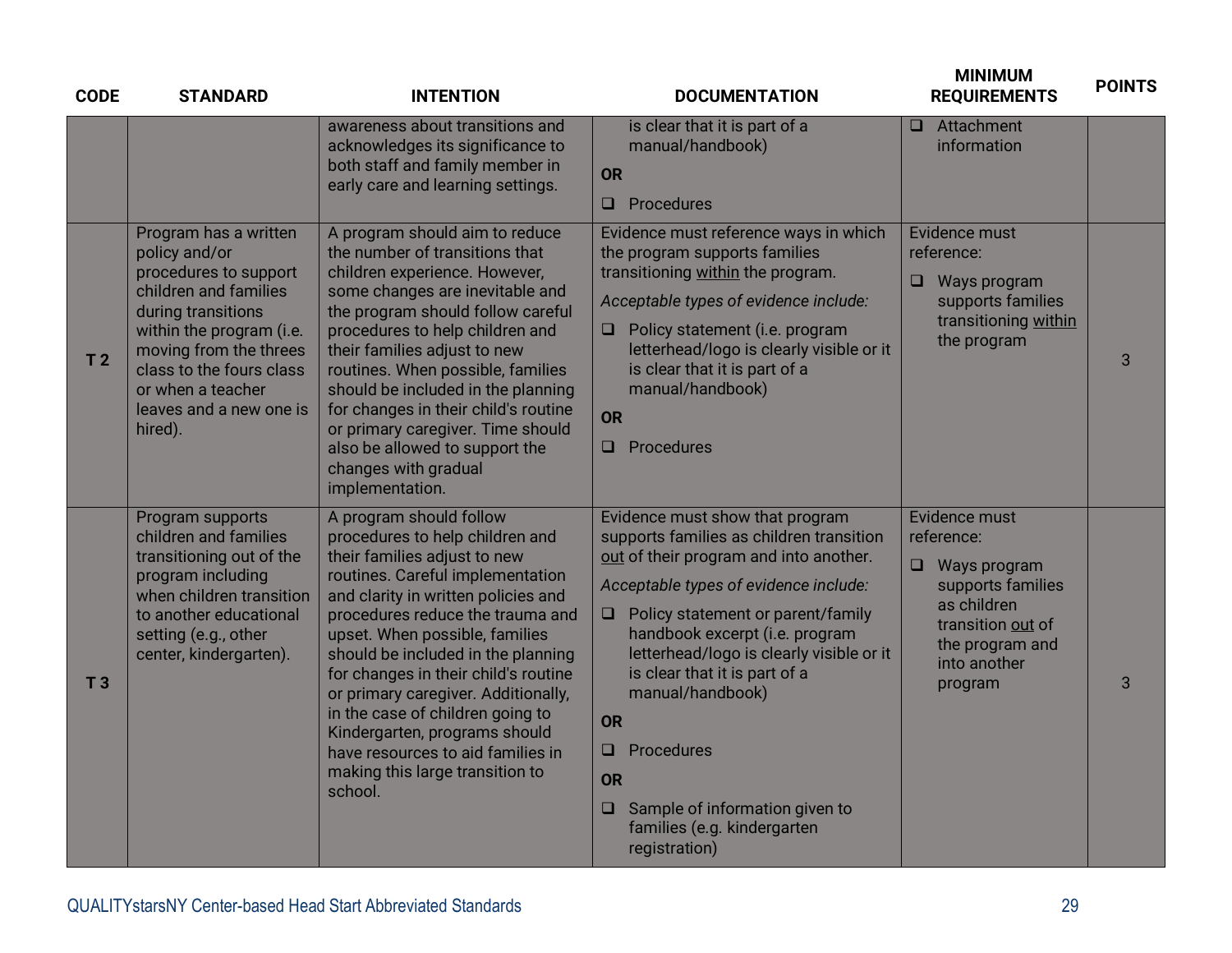| <b>CODE</b> | <b>STANDARD</b>                                                                                                                                                                                  | <b>INTENTION</b>                                                                                                                                                                                                                                                                                                                                                                                                                                                                                                                                                                                                    | <b>DOCUMENTATION</b>                                                                                                                                                                                                                                                                                                                                                    | <u>IVIIINIIVIUIVI</u><br><b>REQUIREMENTS</b>                                                             | <b>POINTS</b> |
|-------------|--------------------------------------------------------------------------------------------------------------------------------------------------------------------------------------------------|---------------------------------------------------------------------------------------------------------------------------------------------------------------------------------------------------------------------------------------------------------------------------------------------------------------------------------------------------------------------------------------------------------------------------------------------------------------------------------------------------------------------------------------------------------------------------------------------------------------------|-------------------------------------------------------------------------------------------------------------------------------------------------------------------------------------------------------------------------------------------------------------------------------------------------------------------------------------------------------------------------|----------------------------------------------------------------------------------------------------------|---------------|
|             | Program promotes the<br>quality and continuity of                                                                                                                                                | In order for children to thrive and<br>learn in early childhood settings,                                                                                                                                                                                                                                                                                                                                                                                                                                                                                                                                           | <b>OR</b><br>Evidence of meetings or other<br>O<br>supports, such as partnership<br>documentation, lesson plans, or<br>parent meetings<br>Evidence must demonstrate how<br>program promotes the quality and                                                                                                                                                             | Evidence must<br>demonstrate:                                                                            |               |
| T4          | teacher-child<br>relationships through<br>teacher training,<br>teacher scheduling or<br>other policies such as<br>ensuring no more than<br>one transition within the<br>child's first two years. | they must feel secure and relaxed<br>and have a strong sense of<br>connection with their caregivers.<br>The teacher-child relationship<br>requires time and consistency to<br>develop. The better a teacher<br>knows the children and families in<br>her program, the better she will be<br>able to understand the individual<br>child, interpret behaviors, and<br>support development. This is<br>particularly important for children<br>under three years of age. (The NYS<br><b>Infant Toddler Resource Network</b><br>recommends that children have<br>only one caregiver from enrollment<br>until age three). | continuity of child-teacher relationships.<br>Acceptable types of evidence include:<br>Policy statement or parent/family<br>$\Box$<br>handbook excerpt (i.e. program<br>letterhead/logo is clearly visible or it<br>is clear that it is part of a<br>manual/handbook)<br><b>OR</b><br>Sample written transition plan<br>O<br><b>OR</b><br><b>Staffing schedule</b><br>u | $\Box$<br>How program<br>promotes the<br>quality and<br>continuity of child-<br>teacher<br>relationships | 6             |

## **QUALIFICATIONS AND EXPERIENCE**

*Research Rationale: There is substantial evidence that teacher education and training are related to other measures of program quality and child outcomes. Similarly, research shows that director professional development is related to other measures of program quality and some, though limited, evidence suggests that director professional development is related to child outcomes. While there is limited and conflicting evidence that staff experience is related to other measures of program quality or child development outcomes, staff experience is valued by consumers.*

**MINIMUM**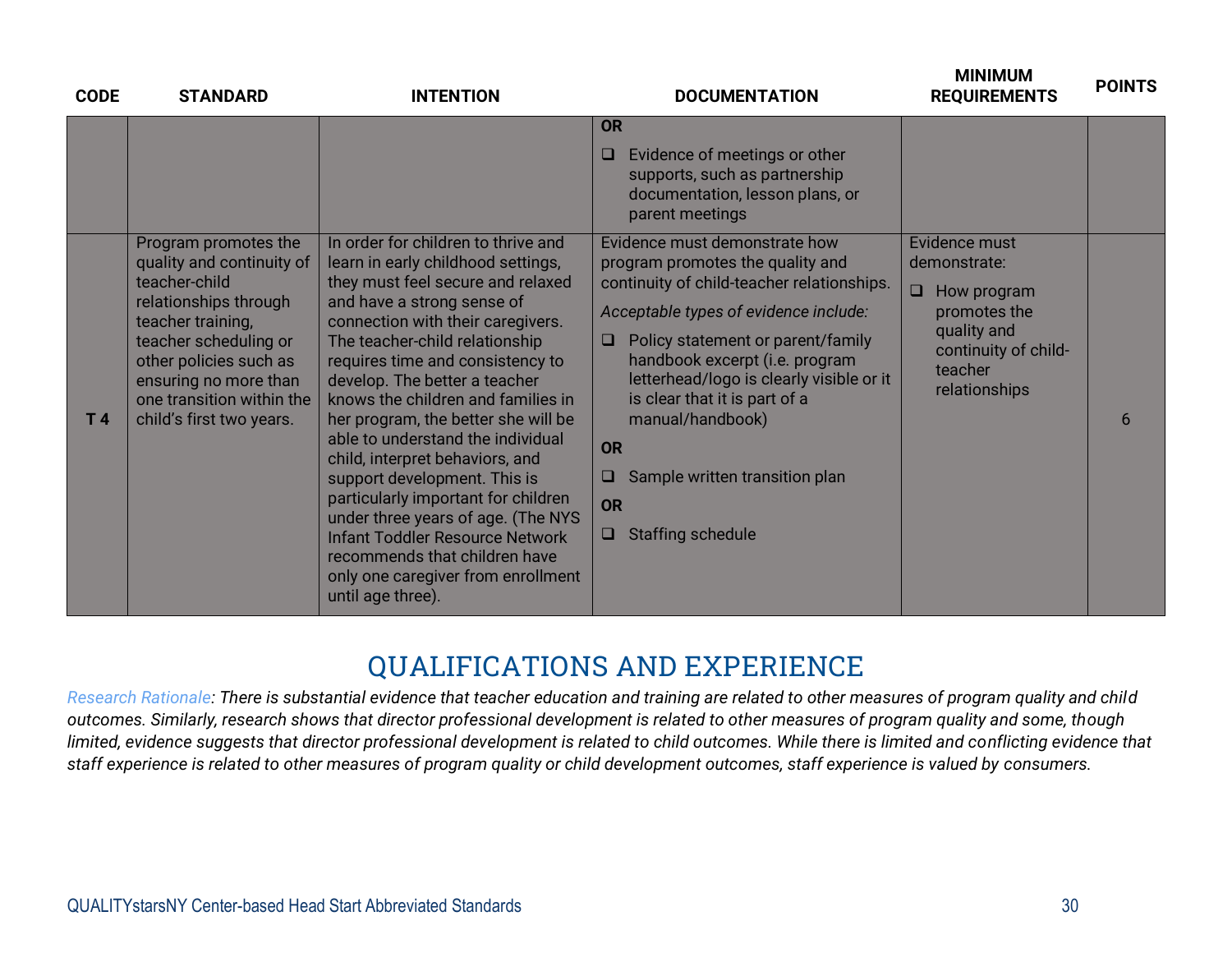Note: A program can earn points in both the administrator and the teaching staff categories. Points are earned for the degrees and coursework completed AND for each of several credentials AND for experience. **For Standards in the Qualifications & Experience category, teaching staff points are weighted by part-time or full-time status and averaged** (to account for programs with different numbers of staff). Documentation pertaining to professional qualifications and experiences are collected and verified through The Aspire Registry for New York's early childhood workforce. Programs must review their Qualifications & Experience Report, available in their QUALITYstarsNY Profile, and confirm that it reflects all qualifications, education, and trainings for their staff BEFORE submitting their Standards Inventory for rating.

#### Administrator Qualifications (AQ) – 24 points

| <b>CODE</b>                                                                                                                              | <b>STANDARD</b>                                                          | <b>INTENTION</b>                                                   | <b>DOCUMENTATION</b>      | <b>MINIMUM REQUIREMENTS</b>                                               | <b>POINTS</b> |  |  |
|------------------------------------------------------------------------------------------------------------------------------------------|--------------------------------------------------------------------------|--------------------------------------------------------------------|---------------------------|---------------------------------------------------------------------------|---------------|--|--|
| AQ 1 and AQ 2 each award points only ONCE for the highest applicable degree or credit category. Points are based on Admin staff average. |                                                                          |                                                                    |                           |                                                                           |               |  |  |
|                                                                                                                                          |                                                                          |                                                                    |                           | One of the following is indicated and verified in The Aspire<br>Registry: |               |  |  |
|                                                                                                                                          | Administrator has<br>undergraduate<br>degree to manage a<br>high quality | Administrator has<br>educational<br>background to<br>manage a high |                           | <b>Bachelor's degree in:</b>                                              |               |  |  |
|                                                                                                                                          |                                                                          |                                                                    | As indicated in The       | Early Childhood Education (ECE) (12 points)<br>□                          | $2 - 12$      |  |  |
| AQ <sub>1</sub>                                                                                                                          |                                                                          |                                                                    | Aspire Registry, verified | ECE-related field with 24 or more ECE credits (12 points)<br>□            |               |  |  |
|                                                                                                                                          |                                                                          |                                                                    | with transcript.          | ECE-related field with 18-23 ECE credits (10 points)<br>□                 |               |  |  |
|                                                                                                                                          | program.                                                                 | quality program.                                                   |                           | ECE-related field with 0-17 ECE credits (8 points)                        |               |  |  |
|                                                                                                                                          |                                                                          |                                                                    |                           | Field unrelated to ECE (6 points)<br>❏                                    |               |  |  |
|                                                                                                                                          |                                                                          |                                                                    |                           | Associate's degree in:                                                    |               |  |  |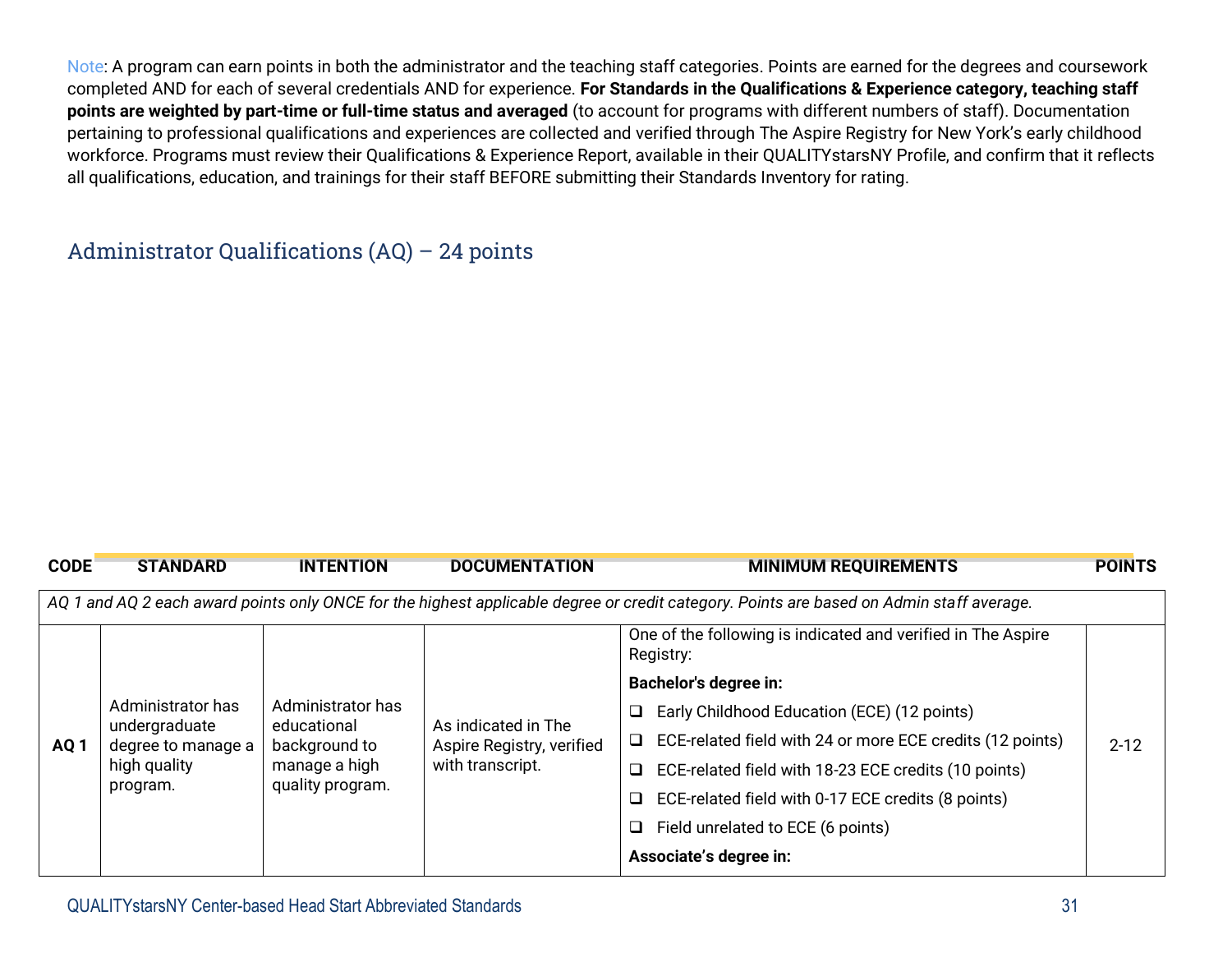| <b>CODE</b>     | <b>STANDARD</b>                                                                                                                                          | <b>INTENTION</b>                                                                                                     | <b>DOCUMENTATION</b>                                                 | <b>MINIMUM REQUIREMENTS</b>                                                 | <b>POINTS</b> |
|-----------------|----------------------------------------------------------------------------------------------------------------------------------------------------------|----------------------------------------------------------------------------------------------------------------------|----------------------------------------------------------------------|-----------------------------------------------------------------------------|---------------|
|                 |                                                                                                                                                          |                                                                                                                      |                                                                      | ECE (6 points)<br>$\Box$                                                    |               |
|                 |                                                                                                                                                          |                                                                                                                      |                                                                      | ECE-related field with 12 or more ECE credits (6 points)                    |               |
|                 |                                                                                                                                                          |                                                                                                                      |                                                                      | ECE-related field with 9-11 ECE credits (4 points)<br>□                     |               |
|                 |                                                                                                                                                          |                                                                                                                      |                                                                      | ECE-related field with 0-8 ECE credits (2 points)<br>□                      |               |
|                 |                                                                                                                                                          |                                                                                                                      |                                                                      | One of the following is indicated and verified in The Aspire<br>Registry:   |               |
|                 |                                                                                                                                                          |                                                                                                                      |                                                                      | Master's degree or higher in:                                               |               |
|                 | Administrator has                                                                                                                                        |                                                                                                                      |                                                                      | ECE (8 points)<br>❏                                                         |               |
|                 | graduate-level<br>degree or college<br>credits in ECE-<br>related leadership,<br>administration or<br>management to<br>manage a high<br>quality program. | Administrator has<br>graduate-level<br>degree or relevant<br>college credits to<br>manage a high<br>quality program. | As indicated in The<br>Aspire Registry, verified<br>with transcript. | ECE-related field with 15 or more ECE credits (8 points)                    | $1 - 8$       |
|                 |                                                                                                                                                          |                                                                                                                      |                                                                      | ECE-related field with 5-14 ECE credits (6 points)                          |               |
| AQ <sub>2</sub> |                                                                                                                                                          |                                                                                                                      |                                                                      | ECE-related field with 0-4 ECE credits (4 points)                           |               |
|                 |                                                                                                                                                          |                                                                                                                      |                                                                      | Field unrelated to ECE (2 points)<br>❏                                      |               |
|                 |                                                                                                                                                          |                                                                                                                      |                                                                      | College credits in ECE-related leadership, administration or<br>management: |               |
|                 |                                                                                                                                                          |                                                                                                                      |                                                                      | $\Box$ 9 or more credits (4 points)                                         |               |
|                 |                                                                                                                                                          |                                                                                                                      |                                                                      | 6-8 credits (1 point)<br>$\Box$                                             |               |
|                 | Administrator has<br>relevant certificate                                                                                                                | Administrator has a<br>relevant certificate                                                                          |                                                                      | One of the following is indicated and verified in The Aspire<br>Registry:   |               |
|                 | or credential in<br>management,                                                                                                                          | or credential in<br>management,                                                                                      | As indicated in The                                                  | CPAC<br>$\Box$                                                              |               |
| AQ3             | supervision,                                                                                                                                             | supervision,                                                                                                         | Aspire Registry, verified<br>with                                    | NYS School Building Leader Certificate<br>$\Box$                            |               |
|                 | leadership, and/or<br>administration to                                                                                                                  | leadership, and/or<br>administration to                                                                              | certificate/credential.                                              | School Administrator/Supervisor Certificate                                 |               |
|                 | manage a high                                                                                                                                            | manage a high                                                                                                        |                                                                      |                                                                             |               |
|                 | quality program.                                                                                                                                         | quality program.                                                                                                     |                                                                      |                                                                             |               |

## Administrator Experience (AE) - 3 points

| <b>CODL</b><br>DO<br>MINIMUM RL<br>TION<br>TON<br>:IMFN<br>IN<br>1 EN L.<br>EMEN | JIN |
|----------------------------------------------------------------------------------|-----|
|----------------------------------------------------------------------------------|-----|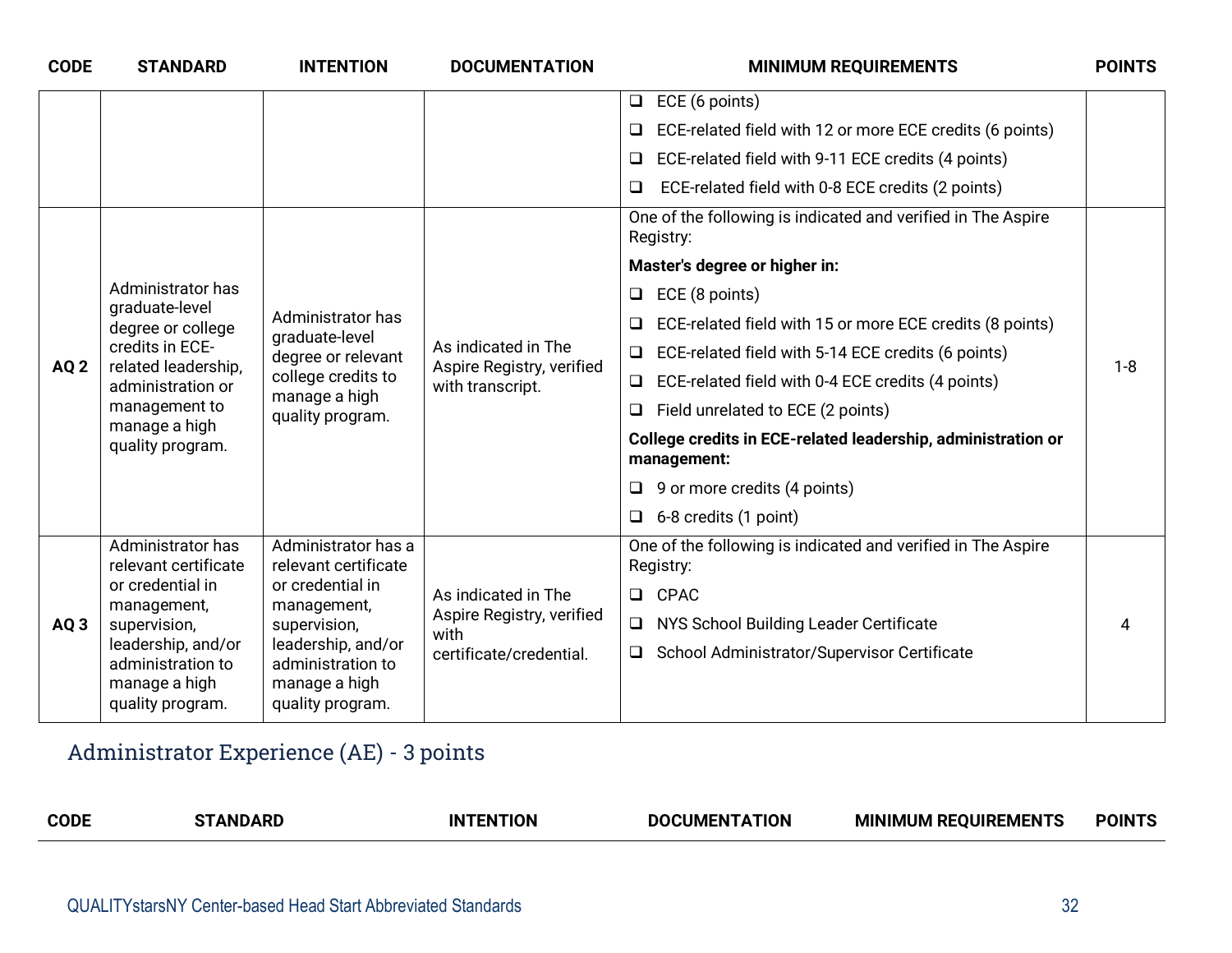| AE 1 | At least 3 years of experience in<br>supervision or management in an u<br>early care or education program. | Administrator has<br>experience supervising or<br>managing an ECE program. | As indicated in The Aspire<br>Registry employee profile. | 3 vears of experience in<br>supervision or management<br>in an ECE program |  |
|------|------------------------------------------------------------------------------------------------------------|----------------------------------------------------------------------------|----------------------------------------------------------|----------------------------------------------------------------------------|--|
|------|------------------------------------------------------------------------------------------------------------|----------------------------------------------------------------------------|----------------------------------------------------------|----------------------------------------------------------------------------|--|

## Teaching Staff Qualifications (TSQ) - 55 point

| <b>CODE</b>      | <b>STANDARD</b>                            | <b>INTENTION</b>                                                                                          | <b>DOCUMENTATION</b>                                                                         | <b>MINIMUM REQUIREMENTS</b>                                                                                                                       | <b>POINTS</b> |
|------------------|--------------------------------------------|-----------------------------------------------------------------------------------------------------------|----------------------------------------------------------------------------------------------|---------------------------------------------------------------------------------------------------------------------------------------------------|---------------|
|                  |                                            |                                                                                                           | Points for all TSQ Standards are based on the weighted average of program's teaching staff.  |                                                                                                                                                   |               |
| TSQ1             | <b>First Aid/CPR</b><br>training.          | Staff is adequately<br>prepared to<br>administer First Aid<br>and CPR in the<br>event of an<br>emergency. | As indicated in The<br>Aspire Registry, verified<br>with training or<br>certification card.  | Indicated and verified in The Aspire Registry:<br>First Aid and CPR training or certificate cards obtained<br>$\Box$<br>within the last two years |               |
|                  |                                            |                                                                                                           | TSQ 2 and TSQ 3 each award points once per teacher for their highest applicable degree type. |                                                                                                                                                   |               |
|                  | Teaching staff has                         |                                                                                                           |                                                                                              | One of the following is indicated and verified in The Aspire<br>Registry:                                                                         |               |
|                  |                                            | Teaching staff has                                                                                        |                                                                                              | <b>Bachelor's degree in:</b>                                                                                                                      |               |
|                  |                                            |                                                                                                           |                                                                                              | ECE (34 points)<br>❏                                                                                                                              |               |
|                  |                                            |                                                                                                           |                                                                                              | ECE-related field with at least 24 ECE credits (34 points)<br>$\Box$                                                                              |               |
|                  |                                            |                                                                                                           |                                                                                              | ECE-related field with 18-23 ECE credits (32 points)<br>❏                                                                                         |               |
|                  | undergraduate                              | undergraduate                                                                                             |                                                                                              | ECE-related field with 0-17 ECE credits (30 points)<br>❏                                                                                          |               |
| TSQ <sub>2</sub> | education to<br>provide<br>developmentally | education to<br>provide<br>developmentally                                                                | As indicated in The<br>Aspire Registry, verified<br>with transcript.                         | Field unrelated to ECE with at least 18 ECE credits (27<br>$\Box$<br>points)                                                                      | 24-34         |
|                  | appropriate and                            | appropriate and                                                                                           |                                                                                              | Associate's degree in:                                                                                                                            |               |
|                  | high quality care.                         | high quality care.                                                                                        |                                                                                              | ECE (28 points)<br>❏                                                                                                                              |               |
|                  |                                            |                                                                                                           |                                                                                              | ECE-related field with 12 or more ECE credits (28 points)<br>$\Box$                                                                               |               |
|                  |                                            |                                                                                                           |                                                                                              | ECE-related field with 9-11 ECE credits (27 points)<br>❏                                                                                          |               |
|                  |                                            |                                                                                                           |                                                                                              | ECE-related field with 0-8 ECE credits (26 points)<br>❏                                                                                           |               |
|                  |                                            |                                                                                                           |                                                                                              | Field unrelated to ECE with 12 or more ECE credits (24<br>❏<br>points)                                                                            |               |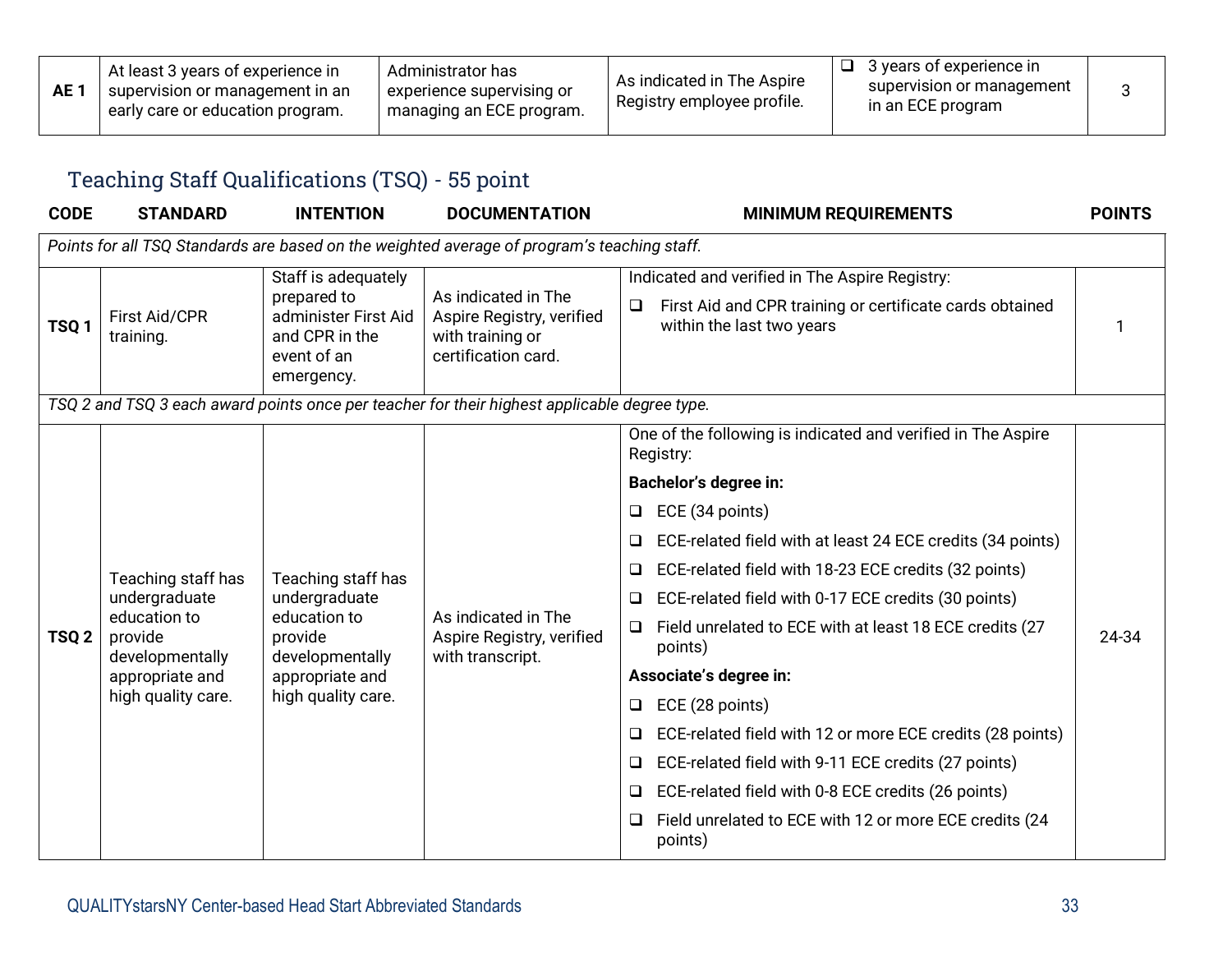| <b>CODE</b>      | <b>STANDARD</b>                                                                                                                                                                                                                                                                                                                      | <b>INTENTION</b>                                                       | <b>DOCUMENTATION</b>                             | <b>MINIMUM REQUIREMENTS</b>                                                                       |               | <b>POINTS</b> |
|------------------|--------------------------------------------------------------------------------------------------------------------------------------------------------------------------------------------------------------------------------------------------------------------------------------------------------------------------------------|------------------------------------------------------------------------|--------------------------------------------------|---------------------------------------------------------------------------------------------------|---------------|---------------|
|                  | Teaching staff has                                                                                                                                                                                                                                                                                                                   | Teaching staff has                                                     |                                                  | One of the following is indicated and verified in The Aspire<br>Registry:                         |               |               |
| <b>TSQ</b>       | graduate level or                                                                                                                                                                                                                                                                                                                    | graduate level or                                                      |                                                  | Master's degree or higher in:                                                                     |               |               |
|                  | higher education to<br>provide                                                                                                                                                                                                                                                                                                       | higher education to<br>provide                                         | As indicated in The<br>Aspire Registry, verified | ECE (8 points)<br>□                                                                               |               | $4 - 8$       |
| 3                | developmentally                                                                                                                                                                                                                                                                                                                      | developmentally                                                        | with transcript.                                 | ECE-related field with 15 or more ECE credits (8 points)<br>□                                     |               |               |
|                  | appropriate and<br>high quality care.                                                                                                                                                                                                                                                                                                | appropriate and<br>high quality care.                                  |                                                  | ECE-related field with 5-14 ECE credits (6 points)<br>$\Box$                                      |               |               |
|                  |                                                                                                                                                                                                                                                                                                                                      |                                                                        |                                                  | ECE-related field with 0-4 ECE credits (4 points)                                                 |               |               |
|                  |                                                                                                                                                                                                                                                                                                                                      |                                                                        |                                                  |                                                                                                   | <b>POINTS</b> | <b>POINTS</b> |
|                  | TSQ 4 awards full points to staff that DO NOT hold higher education degrees and conditional points to staff that do hold higher<br>(If no<br>education degrees. Points are only awarded once for the highest applicable category, regardless of the number of credits or<br>degree in<br>certifications earned.<br>TSQ 2 or<br>TSQ3) |                                                                        |                                                  |                                                                                                   |               |               |
|                  | Teaching staff has<br>relevant                                                                                                                                                                                                                                                                                                       | Teaching staff has<br>relevant                                         |                                                  | NYS Infant Toddler Care & Education<br>$\Box$<br>Credential (ITCEC)                               | 26            | 6             |
| TSQ <sub>4</sub> | credential(s) and/or<br>ECE college credits<br>apart from their                                                                                                                                                                                                                                                                      | credential(s) and/or<br><b>ECE college credits</b><br>apart from their | As indicated in The<br>Aspire Registry, verified | American or International Montessori<br>$\Box$<br>Infant/Toddler or Early Childhood<br>Credential | 23            | 4             |
|                  | completed degrees<br>to provide<br>developmentally                                                                                                                                                                                                                                                                                   | completed degrees<br>to provide<br>developmentally                     | with transcript,<br>certificate, or credential.  | Child Development Associate (CDA) with<br>Infant-Toddler or Preschool specialization              | 20            | 2             |
|                  | appropriate and<br>high quality care.                                                                                                                                                                                                                                                                                                | appropriate and<br>high quality care.                                  |                                                  | 12 ECE college credits in ECE/Child<br>$\Box$<br>Development                                      | 12            | 0             |
|                  |                                                                                                                                                                                                                                                                                                                                      |                                                                        |                                                  |                                                                                                   |               |               |

| <b>CODE</b>                                                                                                                 | <b>STANDARD</b>                                                                            | <b>INTENTION</b>                                                                                                  | <b>DOCUMENTATION</b>                                                     | <b>MINIMUM REQUIREMENTS</b>                                                                                                                                                                                     | <b>POINTS</b> |  |  |  |
|-----------------------------------------------------------------------------------------------------------------------------|--------------------------------------------------------------------------------------------|-------------------------------------------------------------------------------------------------------------------|--------------------------------------------------------------------------|-----------------------------------------------------------------------------------------------------------------------------------------------------------------------------------------------------------------|---------------|--|--|--|
| TSQ 5 and TSQ 6 each award points only once per Standard, regardless of the number of certifications held in each category. |                                                                                            |                                                                                                                   |                                                                          |                                                                                                                                                                                                                 |               |  |  |  |
| TSQ <sub>5</sub>                                                                                                            | Teaching staff has<br>relevant early childhood<br>credentials or teaching<br>certificates. | Teaching staff has<br>relevant credentials to<br>provide developmentally<br>appropriate and high<br>quality care. | As indicated in The<br>Aspire Registry,<br>verified with<br>certificate. | One of the following credential is indicated in The<br>Aspire Registry staff profile and verified with<br>certificate:<br>NYS Early Childhood Teacher (B-Gr 2)<br>$\Box$<br>Certificate<br><b>B-2 Extension</b> | 4             |  |  |  |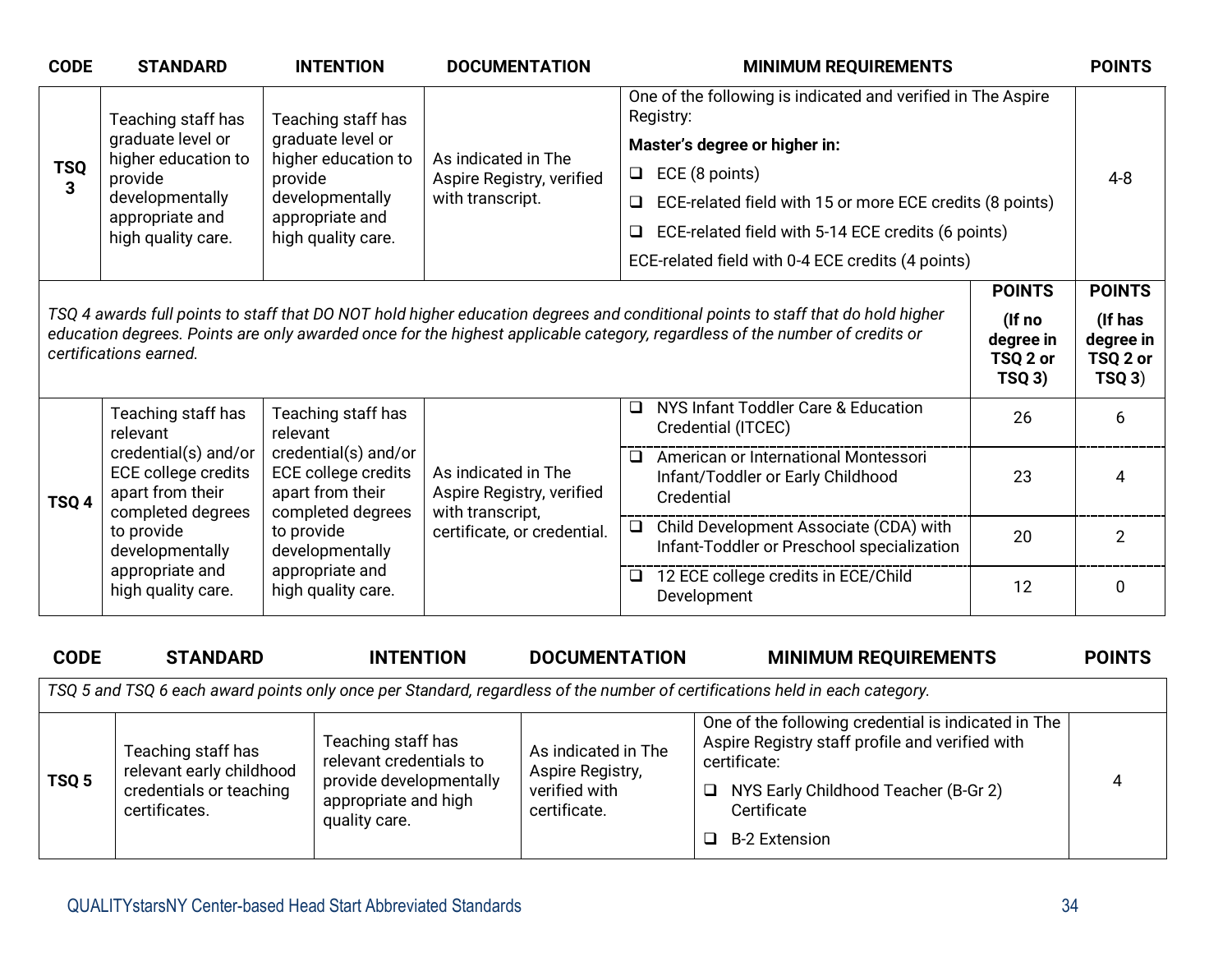|       |                                                                                         |                                                                                                                   |                                                                          | NYS Students with Disabilities (B-Gr 2)<br>$\Box$<br>Certificate<br>NYS Teacher (N-6) Certificate<br>$\Box$                                                                                                                                     |  |
|-------|-----------------------------------------------------------------------------------------|-------------------------------------------------------------------------------------------------------------------|--------------------------------------------------------------------------|-------------------------------------------------------------------------------------------------------------------------------------------------------------------------------------------------------------------------------------------------|--|
| TSQ 6 | Teaching staff has<br>relevant, specialized<br>certificates or teaching<br>credentials. | Teaching staff has<br>relevant credentials to<br>provide developmentally<br>appropriate and high<br>quality care. | As indicated in The<br>Aspire Registry,<br>verified with<br>certificate. | One of the following credential is indicated in The<br>Aspire Registry staff profile and verified with<br>certificate:<br>NYS Literacy B-Gr 6<br>□<br>NYS PreK-6<br>□<br>NYS Bilingual<br>❏<br><b>National Board Teacher Certification</b><br>□ |  |

## Teaching Staff Experience (TSE) - 4 points

| <b>CODE</b>      | <b>STANDARD</b>                                                                           | <b>INTENTION</b>                                                                                                                     | <b>DOCUMENTATION</b>                                            | <b>MINIMUM REQUIREMENTS</b>                                                                            | <b>POINTS</b> |  |  |  |  |
|------------------|-------------------------------------------------------------------------------------------|--------------------------------------------------------------------------------------------------------------------------------------|-----------------------------------------------------------------|--------------------------------------------------------------------------------------------------------|---------------|--|--|--|--|
|                  | TSE 1 points are based on the weighted average of program teaching staff.                 |                                                                                                                                      |                                                                 |                                                                                                        |               |  |  |  |  |
| TSE <sub>1</sub> | At least 3 years of<br>experience teaching in<br>an early childhood<br>education program. | Teaching staff has<br>experience working in an<br>ECE program to provide<br>developmentally<br>appropriate and high<br>quality care. | As indicated in The<br><b>Aspire Registry</b><br>employment tab | At least 3 years of experience teaching in an<br>❏<br>ECE program documented in The Aspire<br>Registry | 4             |  |  |  |  |

## Retention (R) - 4 points

| <b>CODE</b> | <b>STANDARD</b>                                                      | <b>INTENTION</b>                                                                                        | <b>DOCUMENTATION</b>                                                                        | <b>MINIMUM REQUIREMENTS</b>                                                           | <b>POINTS</b> |
|-------------|----------------------------------------------------------------------|---------------------------------------------------------------------------------------------------------|---------------------------------------------------------------------------------------------|---------------------------------------------------------------------------------------|---------------|
| <b>R1</b>   | The overall retention<br>rate for teaching staff is<br>80% or above. | The program maintains a<br>healthy work environment<br>that encourages staff to<br>continue employment. | Calculated<br>automatically based<br>on employment<br>information in The<br>Aspire Registry | Calculated automatically based<br>on employment information in<br>The Aspire Registry |               |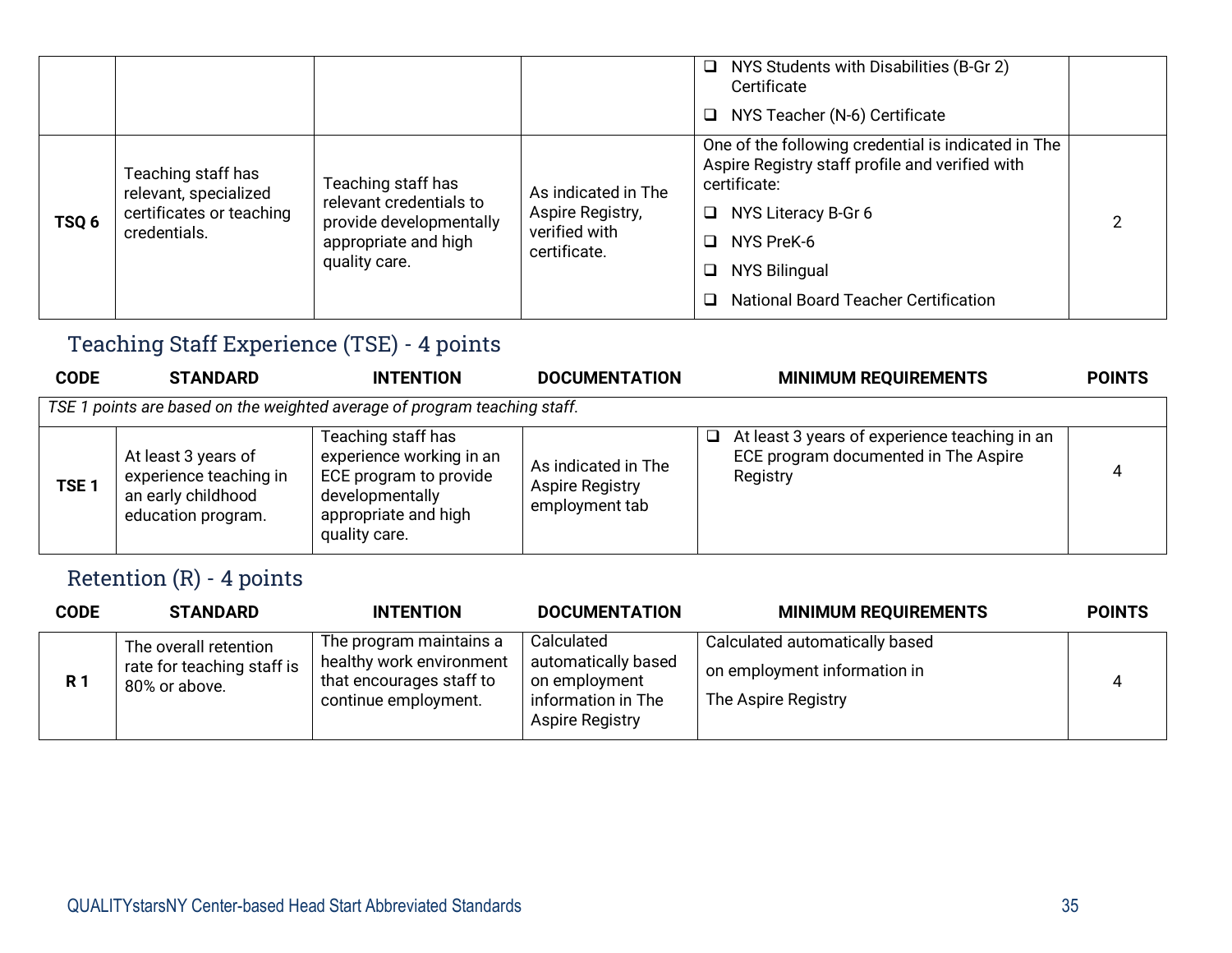## **MANAGEMENT AND LEADERSHIP**

*Research Rationale: There is some evidence that implementation of program policies and procedures is related to other measures of quality and child development outcomes.*

Note: For multi-site organizations, this section may need to be completed by staff in the central office. Documentation must apply to the program submitting for rating.

#### Administrative Self-Assessment (ASA) - 10 points

| <b>CODE</b> | <b>STANDARD</b>                                             | <b>INTENTION</b>                                  | <b>DOCUMENTATION</b>                        | <b>MINIMUM REQUIREMENTS</b>                                                                         | <b>POINTS</b>                                                                                     |  |
|-------------|-------------------------------------------------------------|---------------------------------------------------|---------------------------------------------|-----------------------------------------------------------------------------------------------------|---------------------------------------------------------------------------------------------------|--|
|             | Program conducts a<br>program management self-              | Program is<br>systematically looking to           | Provide a copy of ONE of the<br>following:  | Evidence must include ONE of the<br>following:                                                      |                                                                                                   |  |
|             | assessment using a tool,<br>such as the Program             | improve its management<br>and business practices. | <b>Completed PAS Item Summary</b>           | <b>PAS Submission Requires:</b>                                                                     |                                                                                                   |  |
|             | Administration Scale (PAS),<br>the National Association for |                                                   | <b>Form and Profile</b><br><b>OR</b>        | <b>Completed PAS Item Summary</b><br>$\Box$<br>Form                                                 |                                                                                                   |  |
|             | the Education of Young<br>Children (NAEYC) self-study       |                                                   | <b>NAEYC Candidacy Report</b><br>$\Box$     | <b>Completed PAS Profile</b><br>$\Box$                                                              |                                                                                                   |  |
|             | or Head Start Self-                                         |                                                   | <b>OR</b>                                   | <b>OR</b>                                                                                           |                                                                                                   |  |
|             | Assessment or another<br>administrative/management          |                                                   | <b>NAEYC Annual Accreditation</b><br>$\Box$ | <b>NAEYC Candidacy Report</b><br>$\Box$                                                             |                                                                                                   |  |
|             | assessment tool.                                            |                                                   | Assessment                                  | <b>OR</b>                                                                                           |                                                                                                   |  |
| <b>ASA</b>  |                                                             |                                                   | <b>OR</b>                                   | <b>NAEYC Annual Accreditation</b><br>$\Box$                                                         | 5                                                                                                 |  |
|             |                                                             |                                                   | <b>Head Start Self-Assessment</b><br>◻      | Assessment                                                                                          |                                                                                                   |  |
|             |                                                             |                                                   | <b>OR</b>                                   | <b>OR</b>                                                                                           |                                                                                                   |  |
|             |                                                             |                                                   |                                             | Other self-assessment tool,<br>$\Box$<br>including the full tool AND an<br>additional summary cover | <b>Head Start Self-Assessment</b><br>submission requires an additional<br>cover sheet describing: |  |
|             |                                                             |                                                   | sheet                                       | Who was on the self-<br>$\Box$<br>assessment team                                                   |                                                                                                   |  |
|             |                                                             |                                                   |                                             | What areas they reviewed<br>$\Box$                                                                  |                                                                                                   |  |
|             |                                                             |                                                   |                                             | A summary of the findings<br>$\Box$                                                                 |                                                                                                   |  |
|             |                                                             |                                                   |                                             | <b>OR</b>                                                                                           |                                                                                                   |  |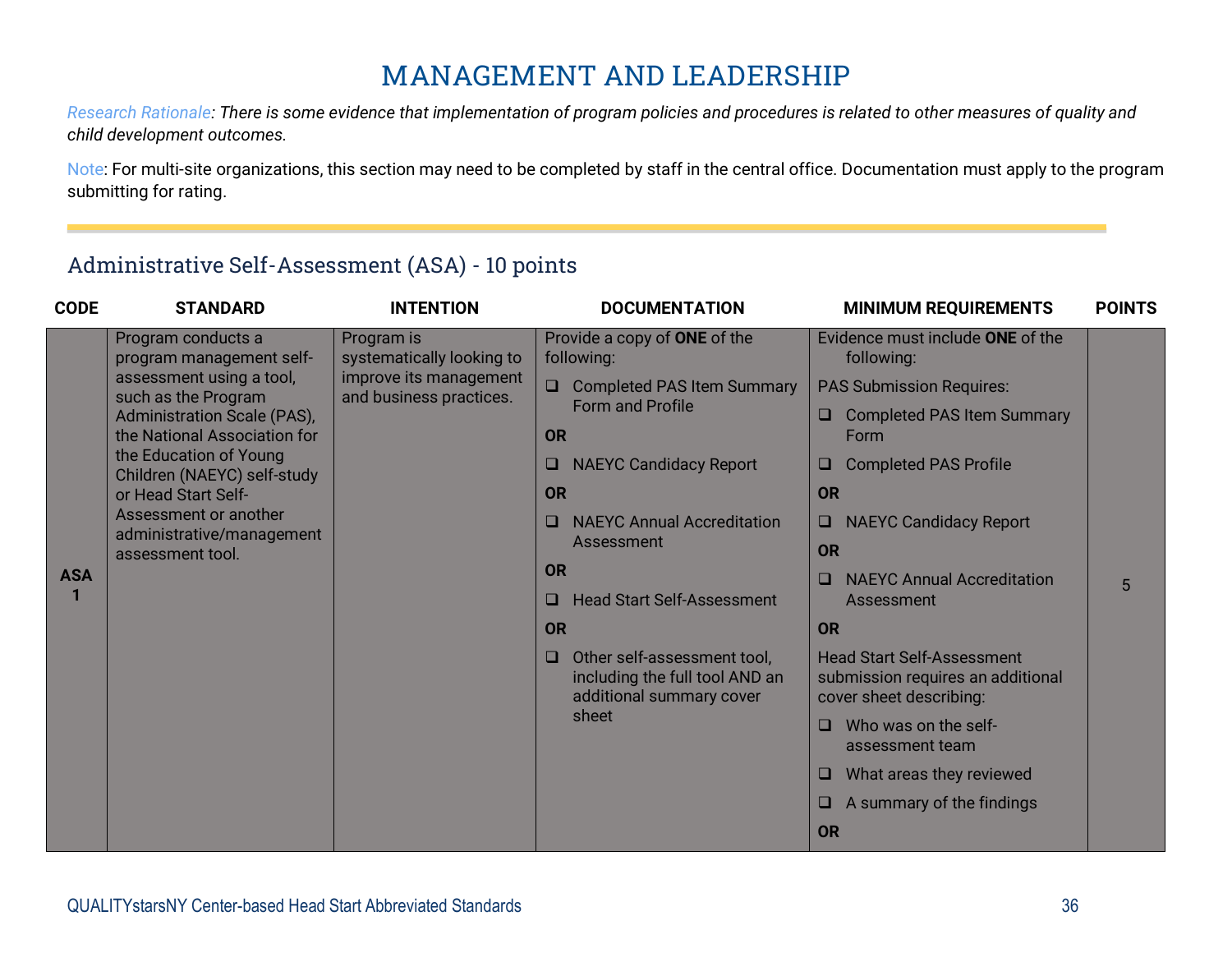| <b>CODE</b>                | <b>STANDARD</b>                                         | <b>INTENTION</b>                                                                                                     | <b>DOCUMENTATION</b>                                                                           | <b>MINIMUM REQUIREMENTS</b>                                                         | <b>POINTS</b> |
|----------------------------|---------------------------------------------------------|----------------------------------------------------------------------------------------------------------------------|------------------------------------------------------------------------------------------------|-------------------------------------------------------------------------------------|---------------|
|                            |                                                         |                                                                                                                      |                                                                                                | If submitting other self-assessment<br>tool, required documents include:            |               |
|                            |                                                         |                                                                                                                      |                                                                                                | The full tool                                                                       |               |
|                            |                                                         |                                                                                                                      |                                                                                                | $\Box$ A cover sheet describing:                                                    |               |
|                            |                                                         |                                                                                                                      |                                                                                                | Who was on the self-<br>assessment team                                             |               |
|                            |                                                         |                                                                                                                      |                                                                                                | What areas they reviewed<br>□                                                       |               |
|                            |                                                         |                                                                                                                      |                                                                                                | A summary of the findings<br><b>u</b>                                               |               |
|                            | Program demonstrates<br>progress on a plan aligned      | After an evaluation, it is<br>important that                                                                         | Plan indicating progress made<br>□<br>for at least 3 indicators                                | Submit a plan that meets the<br>following criteria:                                 |               |
| <b>ASA</b><br>$\mathbf{2}$ | to the<br>administrative/management<br>self-assessment. | management follows<br>through on area(s)<br>identified as needing<br>improvement in order to<br>improve the program. | identified as needing<br>improvement, with concrete<br>steps to make improvements<br>for each. | Indicates it is based on program<br>$\Box$<br>management self-assessment<br>results | 5             |
|                            |                                                         |                                                                                                                      |                                                                                                | Outlines at least 3 indicators in<br>□.<br>need of improvement                      |               |
|                            |                                                         |                                                                                                                      |                                                                                                | Outlines steps taken to achieve<br>improvement                                      |               |

## Financial Accountability & Sustainability (FAS) - 27 points

| <b>CODE</b> | <b>STANDARD</b>                            | <b>INTENTION</b>                                                                                                                                                         | <b>DOCUMENTATION</b>                                                                                                                                                                                                                                                                                         | <b>MINIMUM REQUIREMENTS</b>                                                                                                                                                                                                                 | <b>POINTS</b> |
|-------------|--------------------------------------------|--------------------------------------------------------------------------------------------------------------------------------------------------------------------------|--------------------------------------------------------------------------------------------------------------------------------------------------------------------------------------------------------------------------------------------------------------------------------------------------------------|---------------------------------------------------------------------------------------------------------------------------------------------------------------------------------------------------------------------------------------------|---------------|
| <b>FAS1</b> | Liability insurance is current<br>to date. | Programs must protect<br>themselves in the case of<br>accidents, other<br>occurrences and from<br>the risks of liabilities<br>imposed by lawsuits and<br>similar claims. | Program must submit written<br>evidence referencing its liability<br>insurance, which must be current<br>and expire no less than 1 month<br>after the Standards Inventory<br>submission date. (Documentation<br>must show the effective dates of<br>the policy.)<br>Acceptable types of evidence<br>include: | Evidence demonstrates program's<br>liability insurance is:<br>Current, expires no less than 1<br>$\Box$<br>month after the Standards<br>Inventory submission date<br>Documentation must show the<br>$\Box$<br>effective dates of the policy | $\mathcal{P}$ |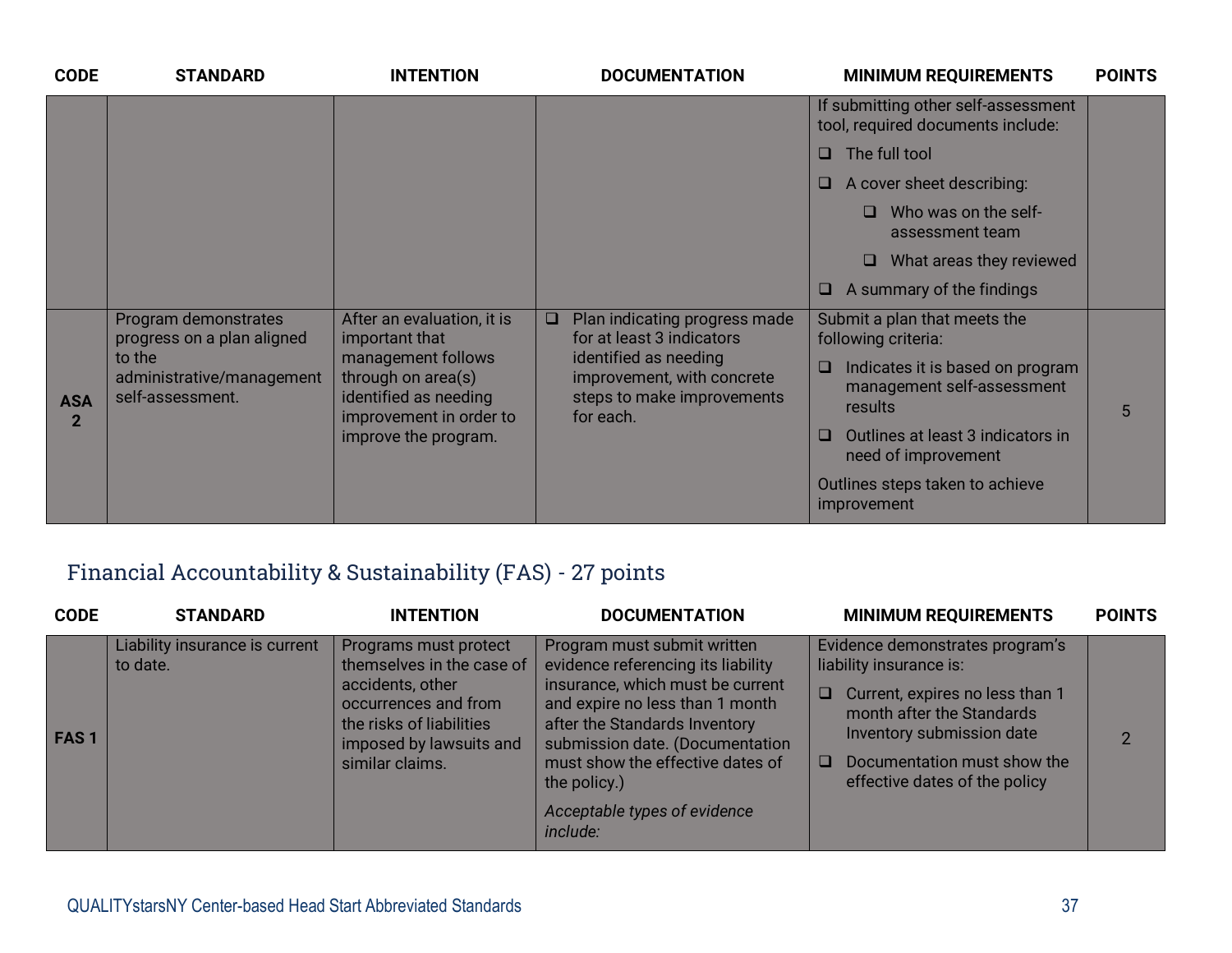| <b>CODE</b>      | <b>STANDARD</b>                                                          | <b>INTENTION</b>                                                                                     | <b>DOCUMENTATION</b>                                                                                                                                                                                                                                                                                                                                                                                                                                                                           | <b>MINIMUM REQUIREMENTS</b>                                                                                                                                                                                                  | <b>POINTS</b>  |
|------------------|--------------------------------------------------------------------------|------------------------------------------------------------------------------------------------------|------------------------------------------------------------------------------------------------------------------------------------------------------------------------------------------------------------------------------------------------------------------------------------------------------------------------------------------------------------------------------------------------------------------------------------------------------------------------------------------------|------------------------------------------------------------------------------------------------------------------------------------------------------------------------------------------------------------------------------|----------------|
|                  |                                                                          |                                                                                                      | $\Box$ Insurance declaration page<br>(copy of policy with effective<br>dates clearly showing)<br><b>OR</b>                                                                                                                                                                                                                                                                                                                                                                                     |                                                                                                                                                                                                                              |                |
|                  |                                                                          |                                                                                                      | $\Box$ Proof of payment                                                                                                                                                                                                                                                                                                                                                                                                                                                                        |                                                                                                                                                                                                                              |                |
| FAS <sub>2</sub> | Payroll and payroll taxes are<br>paid on time.                           | Program pays employees<br>and pays appropriate<br>taxes.                                             | One of the following must be<br>provided as evidence of paid<br>payroll taxes dated within the 15<br>months prior to Standards<br>Inventory submission.<br>Acceptable types of evidence<br>include:<br>$\Box$ One copy of a voided check<br>indicating payment to<br>appropriate state/federal entity<br>OR<br>One copy of a report from a<br>$\Box$<br>payroll management company<br>indicating payment<br><b>OR</b><br>$\Box$ Written evidence of having paid<br>employees and payroll taxes | Evidence must meet the following<br>criteria:<br>Demonstrates that program<br>$\Box$<br>paid employees and respective<br>payroll taxes<br>Dated within the 15 months<br>$\Box$<br>prior to Standards Inventory<br>submission | $\overline{2}$ |
|                  |                                                                          |                                                                                                      | (i.e., Social Security, Medicare,<br>income tax withholdings, or<br>unemployment taxes)                                                                                                                                                                                                                                                                                                                                                                                                        |                                                                                                                                                                                                                              |                |
| FAS <sub>3</sub> | State and federal taxes are<br>paid or IRS Form 990 is filed<br>on time. | Fiscal responsibilities,<br>including the payment of<br>taxes, should be<br>maintained at all times. | Evidence must demonstrate that<br>state and federal income taxes<br>were paid on time. Documents<br>must be dated within the 15<br>months prior to Standards<br>Inventory submission.                                                                                                                                                                                                                                                                                                          | Evidence must demonstrate:<br>$\Box$ Paid federal income taxes<br><b>AND</b><br><b>Paid State income taxes</b><br>$\Box$<br><b>AND</b>                                                                                       | $\overline{2}$ |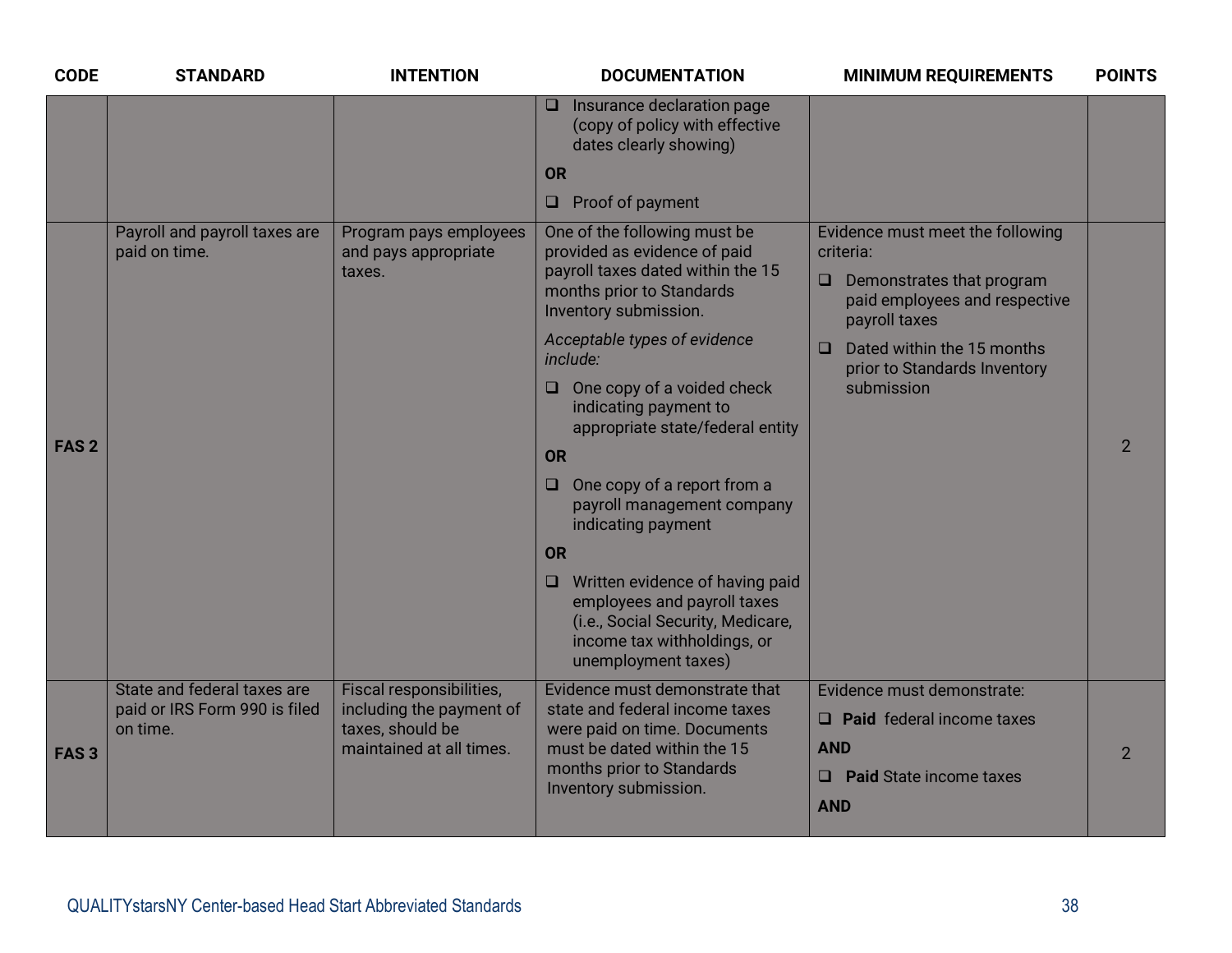| <b>CODE</b>      | <b>STANDARD</b>                                                                                                                        | <b>INTENTION</b>                                                                                                                              | <b>DOCUMENTATION</b>                                                                                                                                                                                                                                                                                                                                                                                                         | <b>MINIMUM REQUIREMENTS</b>                                                                                                                                                                                                                                                                                                                                                                                                                                                                         | <b>POINTS</b>  |
|------------------|----------------------------------------------------------------------------------------------------------------------------------------|-----------------------------------------------------------------------------------------------------------------------------------------------|------------------------------------------------------------------------------------------------------------------------------------------------------------------------------------------------------------------------------------------------------------------------------------------------------------------------------------------------------------------------------------------------------------------------------|-----------------------------------------------------------------------------------------------------------------------------------------------------------------------------------------------------------------------------------------------------------------------------------------------------------------------------------------------------------------------------------------------------------------------------------------------------------------------------------------------------|----------------|
|                  |                                                                                                                                        |                                                                                                                                               |                                                                                                                                                                                                                                                                                                                                                                                                                              | Documents are dated within the<br>$\Box$<br>15 months prior to Standards<br>Inventory submission                                                                                                                                                                                                                                                                                                                                                                                                    |                |
| FAS <sub>4</sub> | Program has a current-year<br>operating budget related to<br>the early care and education<br>program showing revenues<br>and expenses. | Programs should plan for<br>future expenditures by<br>creating a regular budget<br>(usually annually).                                        | One copy of a current<br>$\Box$<br>program/operating budget<br>dated within the 15 months<br>prior to Standards Inventory<br>submission                                                                                                                                                                                                                                                                                      | Evidence must meet the following<br>criteria:<br>$\Box$ Budget clearly indicates<br>program revenues<br>$\Box$ Budgets indicates program<br>expenses<br>$\Box$ Budget is dated within the 15<br>months prior to Standards<br>Inventory submission                                                                                                                                                                                                                                                   | $\overline{4}$ |
| FAS <sub>5</sub> | Program generates at least<br>quarterly income and<br>expense statements,<br>comparing actual revenues<br>and expenses to budget.      | The program should<br>periodically investigate<br>its finances by<br>comparing revenues to<br>expenses so that it can<br>plan accordingly.    | Provide ONE of the following:<br>Copies of quarterly financial<br>$\Box$<br>reports comparing actual and<br>projected income and<br>expenses<br><b>OR</b><br>One copy of a written policy or<br>$\Box$<br>practice statement (i.e.<br>program letterhead/logo is<br>clearly visible or it is clear that<br>it is part of a<br>manual/handbook.) that<br>program has a system to<br>generate income and expense<br>statements | If financial reports are submitted:<br>$\Box$ Reports compare<br>actual and projected income<br>and expenses<br>If program operates more than<br>$\Box$<br>9 months per year: 4 financial<br>reports are submitted.<br>Otherwise, 3 must be provided.<br>Dated within the 15 months<br>$\Box$<br>prior to Standards Inventory<br>submission<br><b>OR</b><br>Policy statement must reference<br>that the program has a system to:<br>$\Box$ Generate income<br>$\Box$<br>Generate expense statements | 4              |
| FAS <sub>6</sub> | Program has written fiscal<br>policies and procedures that<br>detail the management of<br>funds and payroll.                           | Fiscal policies and<br>procedures should be<br>documented so that in<br>the case of changes in<br>management, these<br>important policies are | One copy of written fiscal<br>$\Box$<br>policies and procedures (i.e.<br>program letterhead/logo is<br>clearly visible or it is clear that<br>it is part of a<br>manual/handbook) outlining                                                                                                                                                                                                                                  | Written fiscal policies and<br>procedures (i.e. program<br>letterhead/logo is clearly visible or<br>it is clear that it is part of a                                                                                                                                                                                                                                                                                                                                                                | 5              |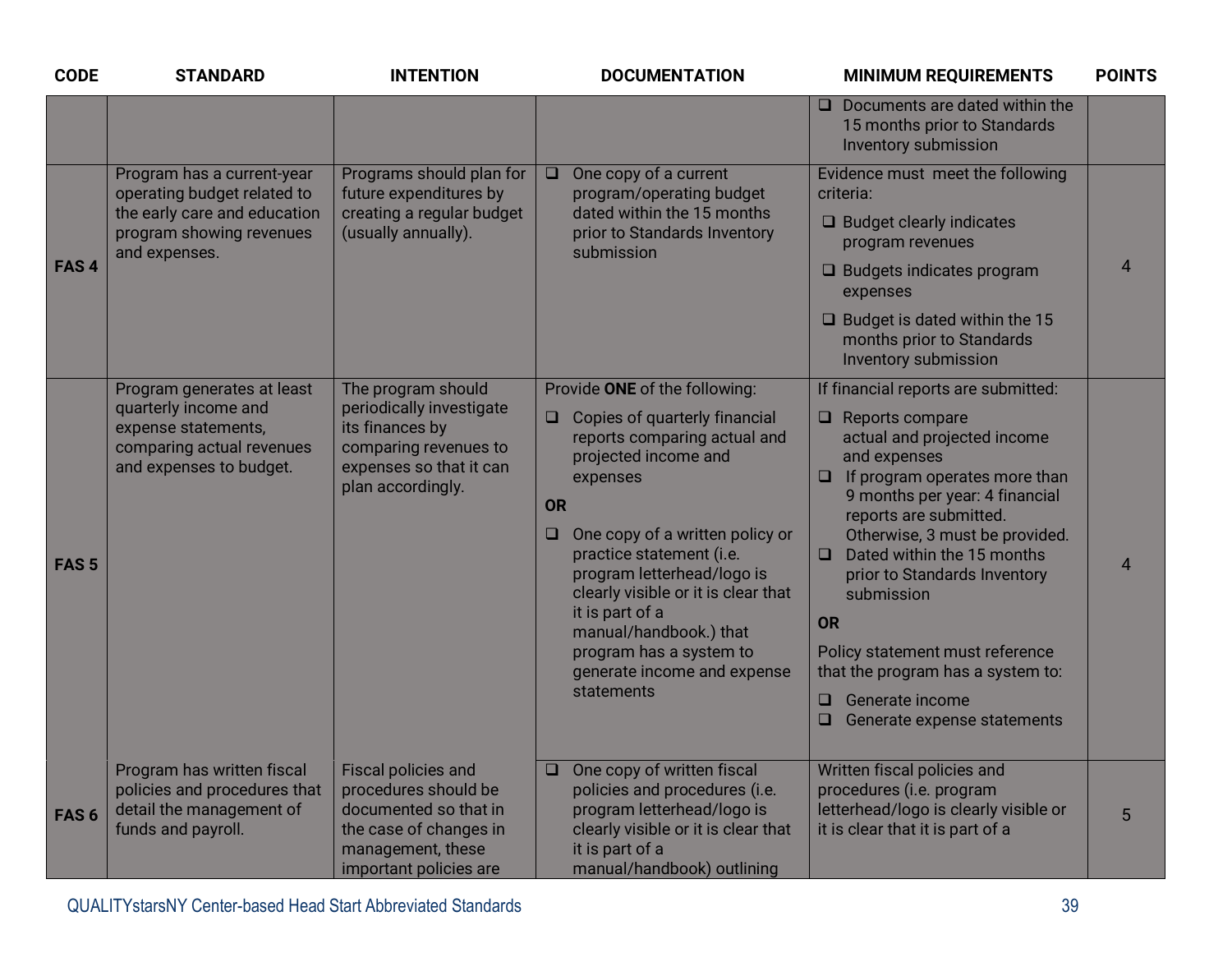| <b>CODE</b>      | <b>STANDARD</b>                                                                                                                                                                                                                        | <b>INTENTION</b>                                                                                                                                                                | <b>DOCUMENTATION</b>                                                                                                                                                                                                                                                                                                             | <b>MINIMUM REQUIREMENTS</b>                                                                                                                                                                                                                                                                                                                                                                                                   | <b>POINTS</b> |
|------------------|----------------------------------------------------------------------------------------------------------------------------------------------------------------------------------------------------------------------------------------|---------------------------------------------------------------------------------------------------------------------------------------------------------------------------------|----------------------------------------------------------------------------------------------------------------------------------------------------------------------------------------------------------------------------------------------------------------------------------------------------------------------------------|-------------------------------------------------------------------------------------------------------------------------------------------------------------------------------------------------------------------------------------------------------------------------------------------------------------------------------------------------------------------------------------------------------------------------------|---------------|
|                  |                                                                                                                                                                                                                                        | known to staff and can<br>be continued. Also,<br>written policies promote<br>transparency of fiscal<br>practices.                                                               | management of income,<br>expenses and payroll                                                                                                                                                                                                                                                                                    | manual/handbook) that reference<br>the management of:<br>$\Box$ Income<br>$\Box$ Expenses<br><b>Q</b> Payroll                                                                                                                                                                                                                                                                                                                 |               |
| FAS <sub>7</sub> | There is an independent<br>review of accounting<br>records (reconciliation of<br>bank statements to the<br>general ledger) by someone<br>with accounting or<br>bookkeeping expertise who<br>is not an employee of the<br>organization. | An external review of<br>accounting records is<br>needed to insure that a<br>non-biased review is<br>conducted and that<br>accountability for<br>finances can be<br>maintained. | Provide ALL of the following dated<br>within the 15 months prior to<br>Standards Inventory submission:<br>Written evidence of an external<br>$\Box$<br>financial review reconciling<br>accounting records to bank<br>statements<br><b>AND</b><br>$\Box$ Written statement regarding<br>the reviewer's relationship to<br>program | Evidence must include ALL of the<br>following:<br>$\Box$ Written evidence demonstrating<br>external review reconciling<br>accounting records to bank<br>statements<br><b>AND</b><br><b>Statement featuring:</b><br>$\Box$<br>Name of reviewer<br>$\Box$<br>Relationship to program<br>$\Box$<br><b>AND</b><br>Evidence and statement are<br>dated within the 15 months<br>prior to Standards Inventory<br>submission          | 5             |
| FAS <sub>8</sub> | Program has established<br>procedures to market and fill<br>open child care seats (slots).                                                                                                                                             | Program should have a<br>plan in place to market<br>open slots.                                                                                                                 | Provide ALL of the following:<br>$\Box$ One copy of written procedures<br>used to market and fill open<br>child care seats/slots (i.e.<br>program letterhead/logo is<br>clearly visible or it is clear that<br>it is part of a<br>manual/handbook)<br><b>AND</b><br>One copy of a marketing tool<br>$\Box$                       | Evidence must include all of the<br>following:<br>$\Box$ Procedures discussing the<br>marketing and filling of open<br>child care seats/slots (i.e.<br>program letterhead/logo is<br>clearly visible or it is clear that it<br>is part of a manual/handbook)<br><b>AND</b><br>$\Box$ One copy of a marketing tool.<br>Acceptable marketing tools<br>include bulletin, billboard sign,<br>advertisement, and business<br>cards | 3             |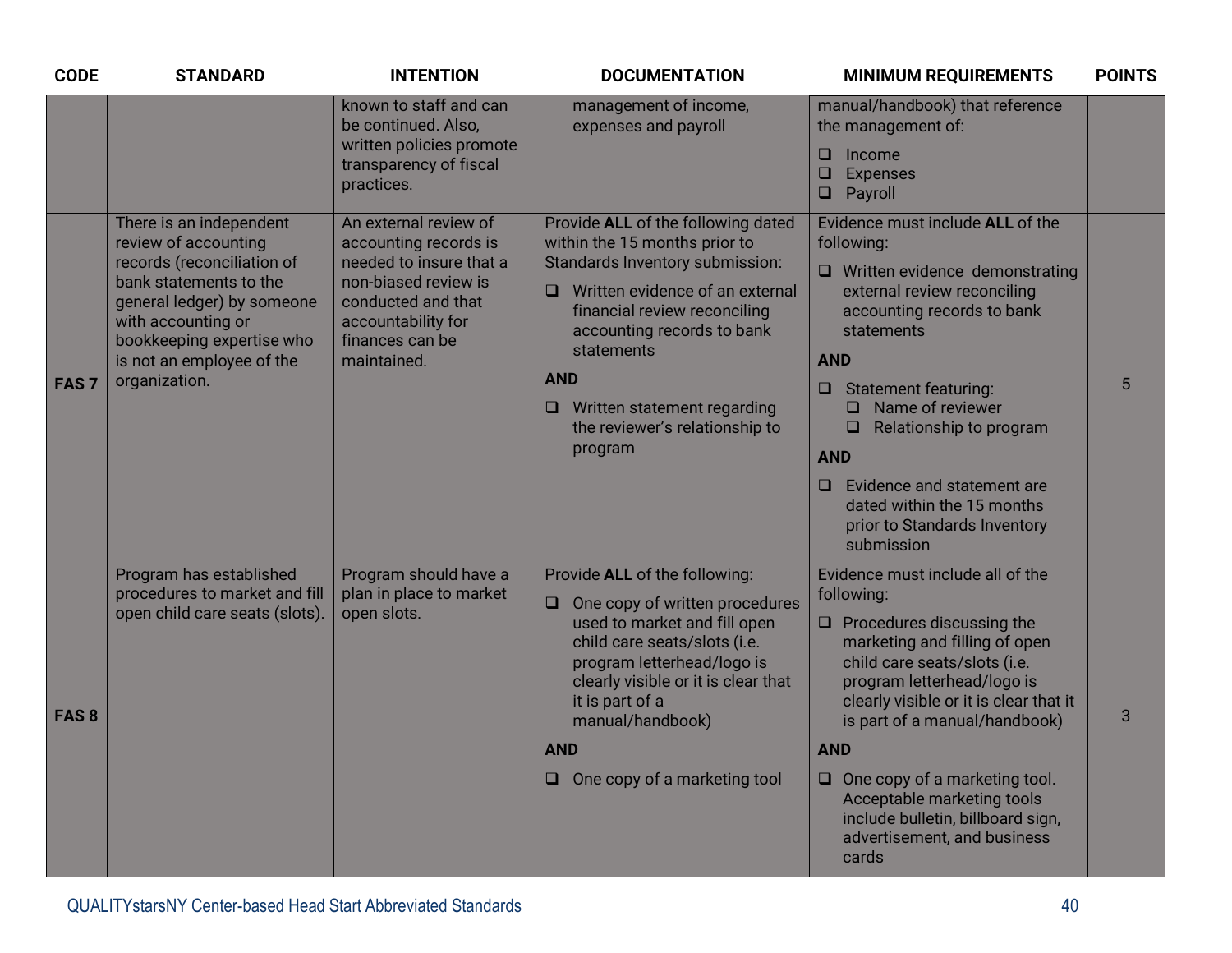## Policies and Procedures (PP) - 27 points

| <b>CODE</b>     | <b>STANDARD</b>                                                                   | <b>INTENTION</b>                                                                                    | <b>DOCUMENTATION</b>                                                                                                                                                          | <b>MINIMUM REQUIREMENTS</b>                                                                                                                            | <b>POINTS</b>  |
|-----------------|-----------------------------------------------------------------------------------|-----------------------------------------------------------------------------------------------------|-------------------------------------------------------------------------------------------------------------------------------------------------------------------------------|--------------------------------------------------------------------------------------------------------------------------------------------------------|----------------|
|                 | Program has written<br>job descriptions for all                                   | Job descriptions should<br>be clearly defined so that                                               | Provide ALL of the following:                                                                                                                                                 | Evidence must include all of the<br>following:                                                                                                         |                |
|                 | positions.                                                                        | roles and responsibilities                                                                          | Copy of a program's written job<br>$\Box$<br>description for 1 administrator                                                                                                  | Job descriptions, including:<br>$\Box$                                                                                                                 |                |
|                 |                                                                                   | are clearly known<br>throughout the                                                                 | <b>AND</b>                                                                                                                                                                    | Job title<br>□                                                                                                                                         |                |
| <b>PP 1</b>     |                                                                                   | organization.                                                                                       | Copy of program's written job<br>$\Box$                                                                                                                                       | List of responsibilities<br>□                                                                                                                          | $\mathbf 1$    |
|                 |                                                                                   |                                                                                                     | description for 1 teacher                                                                                                                                                     | For at least:                                                                                                                                          |                |
|                 |                                                                                   |                                                                                                     |                                                                                                                                                                               | 1 administrator<br>◻                                                                                                                                   |                |
|                 |                                                                                   |                                                                                                     |                                                                                                                                                                               | <b>AND</b>                                                                                                                                             |                |
|                 |                                                                                   |                                                                                                     |                                                                                                                                                                               | ◻<br>1 teacher                                                                                                                                         |                |
|                 | Employees are given<br>access to an<br>employee handbook<br>when hired.<br>place. | Employees are informed<br>of policies, rights, and                                                  | Provide ONE of the following:                                                                                                                                                 | Evidence must include ONE of the<br>following:                                                                                                         |                |
|                 |                                                                                   | expectations at the start.<br>This information is written<br>and compiled in one                    | One copy of employee<br>$\Box$<br>handbook with signed employee<br>receipts from at least 1<br>administrator (identify<br>administrator) and 1 teacher<br>(identify teacher). | One copy of employee handbook<br>$\Box$<br>with signed receipts<br>demonstrating that employees<br>are given access to employee<br>handbook when hired |                |
|                 |                                                                                   |                                                                                                     | <b>OR</b>                                                                                                                                                                     | From at least:                                                                                                                                         |                |
| PP <sub>2</sub> |                                                                                   |                                                                                                     | One copy of hiring procedures<br>$\Box$<br>that reference the sharing of                                                                                                      | $\Box$ 1 administrator (identify<br>administrator)                                                                                                     | $\overline{2}$ |
|                 |                                                                                   |                                                                                                     | employee handbook with new<br>hires                                                                                                                                           | <b>AND</b>                                                                                                                                             |                |
|                 |                                                                                   |                                                                                                     |                                                                                                                                                                               | 1 teacher (identify teacher)<br>o                                                                                                                      |                |
|                 |                                                                                   |                                                                                                     |                                                                                                                                                                               | <b>OR</b>                                                                                                                                              |                |
|                 |                                                                                   |                                                                                                     |                                                                                                                                                                               | One copy of hiring procedures<br>u<br>that reference the sharing of<br>employee handbook with new<br>hires                                             |                |
| PP <sub>3</sub> | Program provides new<br>employees with an<br>orientation that<br>includes:        | New staff are provided<br>with pertinent information<br>regarding employment<br>during orientation. | Evidence must indicate that the ALL<br>of the following topics are reviewed<br>during staff orientation for new<br>employees:                                                 | Evidence must demonstrate that<br>program provides new employees<br>with an orientation that includes ALL<br>of the following:                         | $\overline{2}$ |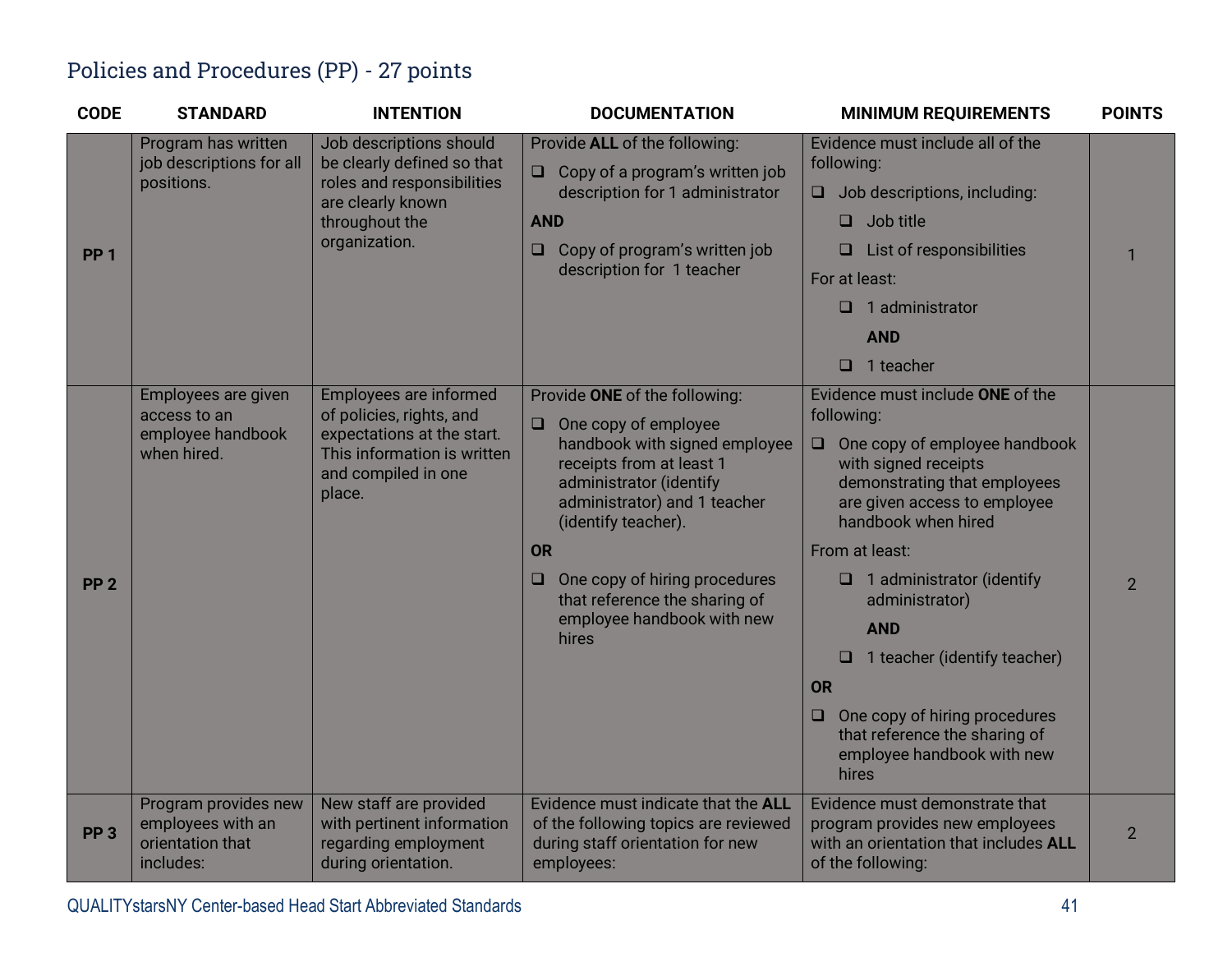| <b>CODE</b>     | <b>STANDARD</b>                                                                                                                                                                                                                                          | <b>INTENTION</b>                                                                                                                     | <b>DOCUMENTATION</b>                                                                                                                                                                                                                                                                                                                              | <b>MINIMUM REQUIREMENTS</b>                                                                                                                                                                                                                   | <b>POINTS</b>  |
|-----------------|----------------------------------------------------------------------------------------------------------------------------------------------------------------------------------------------------------------------------------------------------------|--------------------------------------------------------------------------------------------------------------------------------------|---------------------------------------------------------------------------------------------------------------------------------------------------------------------------------------------------------------------------------------------------------------------------------------------------------------------------------------------------|-----------------------------------------------------------------------------------------------------------------------------------------------------------------------------------------------------------------------------------------------|----------------|
|                 | Review of job<br>$\bullet$<br>description<br>Discussion/review<br>of regulations<br>applicable to the<br>program<br>Review of<br>$\bullet$<br>evacuation and<br>emergency<br>procedures<br>Review of<br>$\bullet$<br>curriculum/curricu<br>lum framework |                                                                                                                                      | Job description/responsibilities<br>O<br>Regulations applicable to<br>$\Box$<br>program<br><b>Evacuation and emergency</b><br>$\Box$<br>Procedures<br>Curriculum/curriculum<br>$\Box$<br>framework<br>Acceptable documentation<br>includes:<br>$\Box$ Staff orientation checklist<br><b>OR</b><br>Description of orientation<br>$\Box$<br>process | Review of job description/<br>$\Box$<br>responsibilities<br>Discussion/review of regulations<br>applicable to program<br>Review of evacuation and<br>$\Box$<br>emergency procedures<br>Review of curriculum/curriculum<br>$\Box$<br>framework |                |
| PP <sub>4</sub> | Program has a written<br>employee<br>confidentiality policy<br>that dictates how<br>child, family and<br>employee information<br>are kept confidential.                                                                                                  | It is important to maintain<br>confidentiality regarding<br>children, families and<br>employees.                                     | Confidentiality policy describing<br>$\Box$<br>how employees maintain<br>confidential information on<br>children, families, and other<br>employees                                                                                                                                                                                                | Policy must reference how<br>employees maintain confidentiality<br>of information for ALL of the<br>following:<br>Children<br>$\Box$<br>Families<br>$\Box$<br><b>Employees</b><br>□                                                           | $\overline{2}$ |
| PP <sub>5</sub> | All program staff<br>participates in at least<br>4 staff meetings<br>during operational<br>months.                                                                                                                                                       | Staff come together<br>periodically to discuss<br>program-related issues<br>and engage in<br>professional development<br>activities. | Evidence must be dated within the<br>15 months prior to Standards<br>Inventory submission and indicate<br>that all-program staff meetings<br>occur at least 4 times throughout<br>the program year.<br>Acceptable types of evidence<br>include:<br>$\Box$ Dated staff meeting attendance<br>lists<br><b>OR</b>                                    | Evidence must reference ALL of the<br>following:<br>$\Box$ Program all-staff (teachers and<br>administrators) meeting<br>$\Box$ 4x/ program year<br>$\Box$ Dated within the 15 months prior<br>to Standards Inventory<br>submission           | $\overline{2}$ |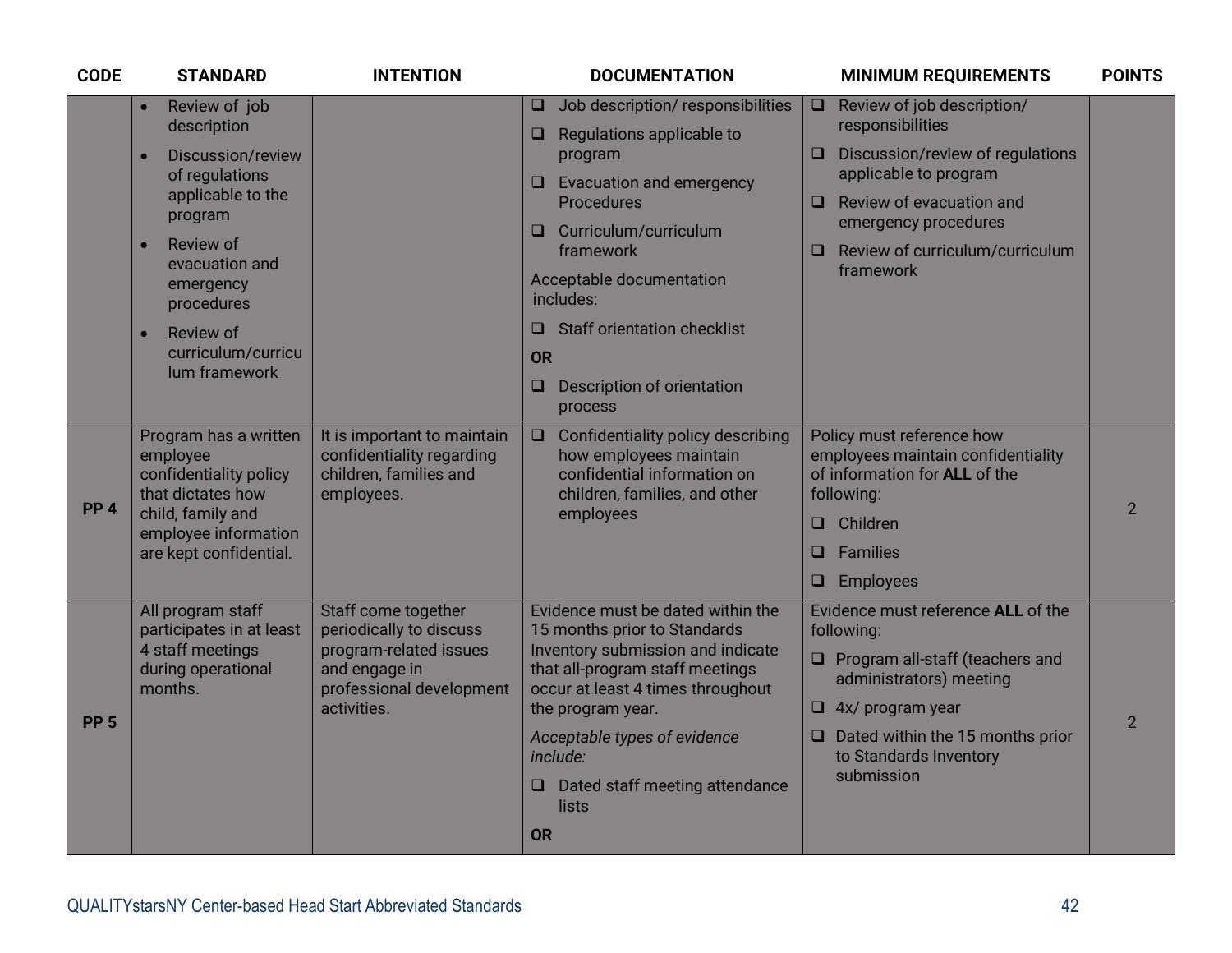| <b>CODE</b>     | <b>STANDARD</b>                                                                                                                                                                 | <b>INTENTION</b>                                                                                                                                                                                                                                                                                     | <b>DOCUMENTATION</b>                                                                                                                                                                                                                                                                                                                                                                                                                 | <b>MINIMUM REQUIREMENTS</b>                                                                                                                                                                                                                                                                                                                                                                                     | <b>POINTS</b>  |
|-----------------|---------------------------------------------------------------------------------------------------------------------------------------------------------------------------------|------------------------------------------------------------------------------------------------------------------------------------------------------------------------------------------------------------------------------------------------------------------------------------------------------|--------------------------------------------------------------------------------------------------------------------------------------------------------------------------------------------------------------------------------------------------------------------------------------------------------------------------------------------------------------------------------------------------------------------------------------|-----------------------------------------------------------------------------------------------------------------------------------------------------------------------------------------------------------------------------------------------------------------------------------------------------------------------------------------------------------------------------------------------------------------|----------------|
|                 |                                                                                                                                                                                 |                                                                                                                                                                                                                                                                                                      | $\Box$ Program calendar indicating<br>staff meetings<br><b>OR</b><br>Dated meeting notes<br>$\Box$<br><b>OR</b><br>Dated meeting agendas<br>$\Box$                                                                                                                                                                                                                                                                                   |                                                                                                                                                                                                                                                                                                                                                                                                                 |                |
| PP <sub>6</sub> | Written notes are<br>taken at program staff<br>meetings and then<br>shared with staff.                                                                                          | Distributed notes keep<br>everyone in the loop and<br>make sure everyone gets<br>the same information<br>from meetings. Also,<br>notes are important for<br>keeping record of events,<br>increasing accountability,<br>and facilitating<br>communication.                                            | Provide ALL of the following dated<br>within the 15 months prior to<br>Standards Inventory submission.<br>$\Box$ Staff meeting notes from 2<br>meetings<br><b>AND</b><br>$\Box$<br>Email, memo, or statement<br>referencing the sharing of notes                                                                                                                                                                                     | Evidence must include ALL of the<br>following:<br>$\Box$ 2 staff meeting notes<br><b>AND</b><br>Email, memo or statement<br>$\Box$<br>demonstrating how meeting<br>notes are shared with staff<br><b>AND</b><br>All dated within the 15 months<br>$\Box$<br>prior to Standards Inventory<br>submission                                                                                                          | $\overline{2}$ |
| PP <sub>7</sub> | Program philosophy<br>and staff recruitment<br>strategies<br>demonstrate<br>commitment to<br>diversity, equity, and<br>inclusion, and having<br>staff reflect its<br>community. | Programs that are<br>committed to recruiting<br>and hiring culturally<br>diverse staff demonstrate<br>their respect for the<br>families they serve by<br>having staff with similar<br>backgrounds who can<br>appreciate the impact that<br>family and community<br>culture has on young<br>children. | Provide ONE of the following:<br>Written philosophy or policy<br>$\Box$<br>statement (i.e. program<br>letterhead/logo is clearly visible<br>or it is clear that it is part of a<br>manual/handbook) referencing<br>program's commitment to<br>diversity, equity, and inclusion<br><b>OR</b><br>One copy of a written staff<br>$\Box$<br>recruitment strategy statement<br>that describes or reflects upon<br>the program's community | Evidence must include ONE of the<br>following:<br>Philosophy or policy statement<br>$\Box$<br>(i.e. program letterhead/logo is<br>clearly visible or it is clear that it<br>is part of a manual/handbook)<br>referencing the program's<br>commitment to diversity, equity,<br>and inclusion.<br>OR<br>$\Box$ Staff recruitment strategy<br>statement that<br>describes/reflects upon the<br>program's community | $\overline{2}$ |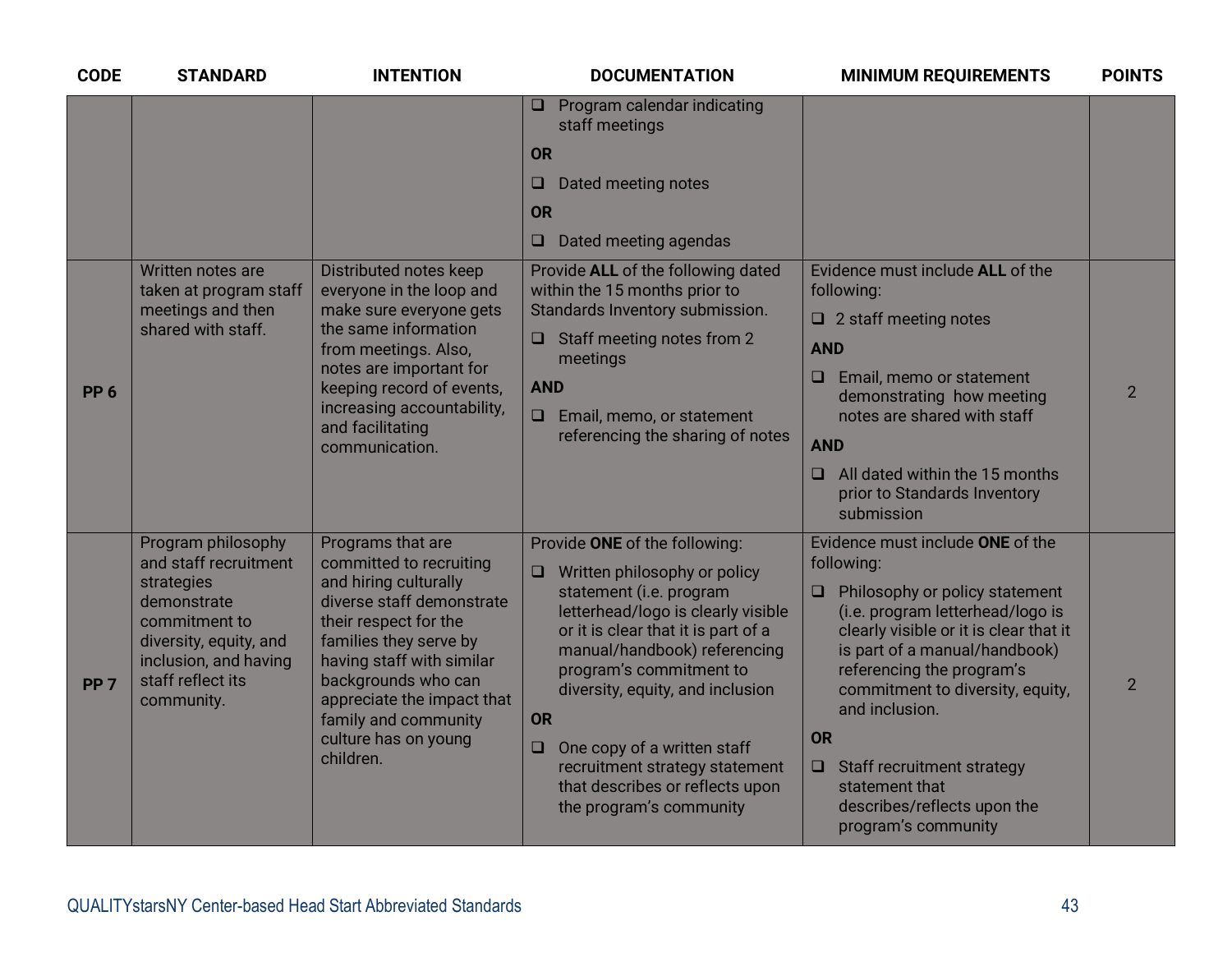| <b>CODE</b>     | <b>STANDARD</b>                                                                                                                                                                                                                               | <b>INTENTION</b>                                                                                                                                                                                                                                                                                                                                                                                                                                                                                                                          | <b>DOCUMENTATION</b>                                                                                                                                                                                                                                                                                                                                                                                                                                                                                                  | <b>MINIMUM REQUIREMENTS</b>                                                                                                                                                                                                                                                                                                                                                                                                                                                                                       | <b>POINTS</b>  |
|-----------------|-----------------------------------------------------------------------------------------------------------------------------------------------------------------------------------------------------------------------------------------------|-------------------------------------------------------------------------------------------------------------------------------------------------------------------------------------------------------------------------------------------------------------------------------------------------------------------------------------------------------------------------------------------------------------------------------------------------------------------------------------------------------------------------------------------|-----------------------------------------------------------------------------------------------------------------------------------------------------------------------------------------------------------------------------------------------------------------------------------------------------------------------------------------------------------------------------------------------------------------------------------------------------------------------------------------------------------------------|-------------------------------------------------------------------------------------------------------------------------------------------------------------------------------------------------------------------------------------------------------------------------------------------------------------------------------------------------------------------------------------------------------------------------------------------------------------------------------------------------------------------|----------------|
| PP <sub>8</sub> | All employees have<br>formal, written<br>performance<br>assessments<br>annually.                                                                                                                                                              | Program leadership<br>provides structured<br>communication about<br>employee's performance<br>of job functions,<br>establishes ways for<br>further development, and<br>highlights goals and<br>achievements. This<br>process is provided by<br>program leadership for all<br>teaching staff,<br>management and<br>administration, and other<br>support roles.                                                                                                                                                                             | Provide ALL of the following:<br>Policy statement (i.e. program<br>❏<br>letterhead/logo is clearly visible<br>or it is clear that it is part of a<br>manual/handbook) indicating all<br>staff (including direct and non-<br>direct care staff) are formally<br>assessed at least 1x/program<br>year<br><b>AND</b><br>Completed performance<br>□<br>assessment for 1 administrative<br>staff position AND 1 teaching<br>staff position dated within the<br>15 months prior to Standards<br><b>Inventory submission</b> | Evidence must include all of the<br>following:<br>For policy statement:<br>$\Box$ All staff are assessed at least 1x/<br>program year<br><b>AND</b><br>For performance assessments:<br>□ Criteria are objective, behavior-<br>based and related to the job<br>functions<br>$\Box$<br>Dated within the 15 months prior<br>to Standards Inventory<br>submission<br>$\Box$ For 1 administrative staff AND 1<br>teaching staff position                                                                               | $\overline{4}$ |
| PP <sub>9</sub> | Teaching staff have<br>individual professional<br>development plans<br>that match the Core<br><b>Body of Knowledge:</b><br><b>New York State's Core</b><br>Competencies for<br><b>Early Childhood</b><br>Educators (CBK)<br>competency areas. | Every member of the<br>professional staff will<br>benefit personally and<br>professionally from having<br>an individual, written<br>professional development<br>plan in order to effectively<br>track each individual's<br>course for gaining<br>knowledge and skills on<br>all topics related to early<br>childhood education.<br>The Core Body of<br>Knowledge (CBK) outlines<br>recommended practices<br>for professionals who<br>work directly with young<br>children. These practices<br>offer a road map for<br>building meaningful | Provide ONE of the following for 1<br>teaching staff position completed<br>within the 15 months prior to<br>Standards Inventory Submission.<br>One copy of CBK Professional<br>$\Box$<br><b>Development Planning Tool</b><br>Plan<br><b>OR</b><br>One copy of a Paula Jorde<br><b>Bloom Staff Development</b><br><b>Action Plan</b><br><b>OR</b><br>$\Box$ One copy of:<br>$\Box$ Another professional<br>development plan<br><b>AND</b><br>Written statement<br>□.<br>referencing how plan(s)                        | Evidence must reference all of the<br>following:<br>$\Box$ Completed copy of one of the<br>following for 1 teaching staff<br>position:<br>□ CBK Professional<br>Development Planning Tool<br>Plan<br>Paula Jorde Bloom Staff<br>□<br>Development Action Plan,<br>Other plan AND statement of<br>$\Box$<br>how the plan aligns with at<br>least 2 CBK areas<br>$\Box$ Dated within the 15 months prior<br>to Standards Inventory<br>submission<br><b>CBK COMPETENCY AREAS:</b><br>1. Child Growth and Development; | 5              |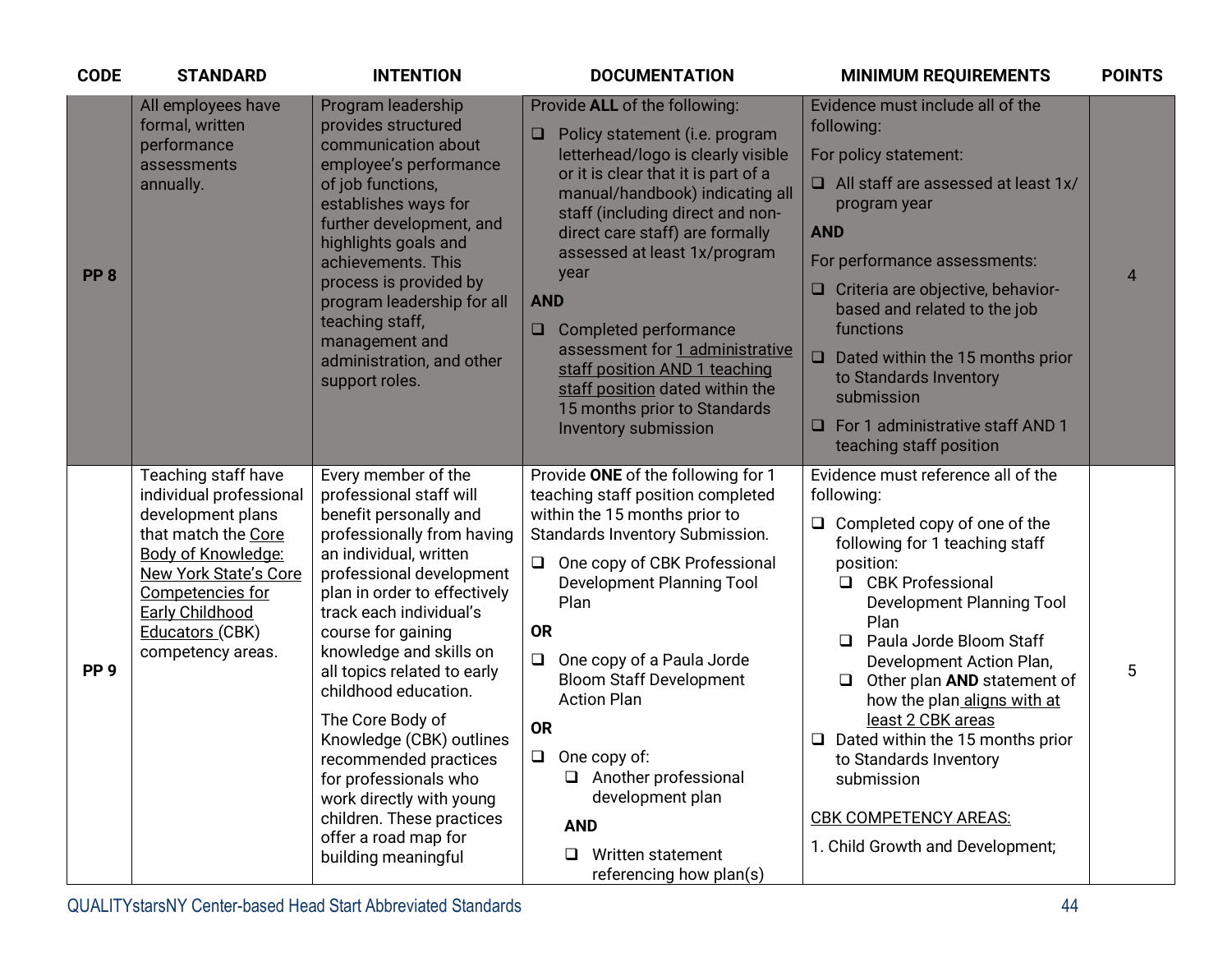| <b>CODE</b>  | <b>STANDARD</b>                                                                                                                                                                                                                                                      | <b>INTENTION</b>                                                                                                                                                                        | <b>DOCUMENTATION</b>                                                                                                                                                                    | <b>MINIMUM REQUIREMENTS</b>                                                                                | <b>POINTS</b> |
|--------------|----------------------------------------------------------------------------------------------------------------------------------------------------------------------------------------------------------------------------------------------------------------------|-----------------------------------------------------------------------------------------------------------------------------------------------------------------------------------------|-----------------------------------------------------------------------------------------------------------------------------------------------------------------------------------------|------------------------------------------------------------------------------------------------------------|---------------|
|              |                                                                                                                                                                                                                                                                      | relationships with<br>children, families and                                                                                                                                            | aligns with at least two of<br>the CBK competencies                                                                                                                                     | 2. Family and Community<br>Partnerships;                                                                   |               |
|              |                                                                                                                                                                                                                                                                      | colleagues; for creating<br>nurturing, stimulating<br>environments; and for<br>developing oneself as a<br>professional in an<br>incredibly important field.<br>The CBK is structured to |                                                                                                                                                                                         | 3. Observation and Assessment;                                                                             |               |
|              |                                                                                                                                                                                                                                                                      |                                                                                                                                                                                         |                                                                                                                                                                                         | 4. Environment and Curriculum;                                                                             |               |
|              |                                                                                                                                                                                                                                                                      |                                                                                                                                                                                         |                                                                                                                                                                                         | 5. Health, Safety, and Nutrition;                                                                          |               |
|              |                                                                                                                                                                                                                                                                      |                                                                                                                                                                                         |                                                                                                                                                                                         | 6. Professionalism and Leadership;<br>and                                                                  |               |
|              |                                                                                                                                                                                                                                                                      | consider all areas<br>established by NYS as<br>being essential<br>competencies for early<br>childhood educators.                                                                        |                                                                                                                                                                                         | 7. Administration and Management.                                                                          |               |
|              | Performance                                                                                                                                                                                                                                                          | Assessments that are                                                                                                                                                                    | Provide ALL of the following:                                                                                                                                                           | Evidence must reference <b>ALL</b> of the                                                                  |               |
|              | assessment, including<br>observations and<br>observations are not a<br>feedback, informs<br>stand-alone solution but<br>individual professional<br>are used as a part of a<br>continuous performance<br>development plans.<br>management and<br>development process. | based in part on                                                                                                                                                                        | Copy of a completed<br>$\Box$<br>performance assessment for 1<br>teaching staff position that<br>includes observation(s),<br>assessment criteria and<br>comments/feedback<br><b>AND</b> | following for 1 teaching staff<br>position:                                                                |               |
|              |                                                                                                                                                                                                                                                                      |                                                                                                                                                                                         |                                                                                                                                                                                         | Performance assessment:                                                                                    |               |
|              |                                                                                                                                                                                                                                                                      |                                                                                                                                                                                         |                                                                                                                                                                                         | Indication of completion (no<br>❏<br><b>BLANK templates)</b>                                               |               |
|              |                                                                                                                                                                                                                                                                      |                                                                                                                                                                                         |                                                                                                                                                                                         | Observation(s)<br>$\Box$                                                                                   |               |
| <b>PP 10</b> |                                                                                                                                                                                                                                                                      |                                                                                                                                                                                         | Professional development plan<br>$\Box$                                                                                                                                                 | Other assessment(s) criteria<br>$\Box$                                                                     | 5             |
|              |                                                                                                                                                                                                                                                                      | with at least 2 goal statements<br>highlighted with link to                                                                                                                             | Feedback on observations<br>$\Box$<br>and/or other assessment criteria                                                                                                                  |                                                                                                            |               |
|              |                                                                                                                                                                                                                                                                      |                                                                                                                                                                                         | performance assessments<br>clearly demonstrated                                                                                                                                         | <b>Professional development plan:</b>                                                                      |               |
|              |                                                                                                                                                                                                                                                                      |                                                                                                                                                                                         | <b>CBK Professional Development</b>                                                                                                                                                     | At least 2 goal statements<br>ᄆ                                                                            |               |
|              |                                                                                                                                                                                                                                                                      |                                                                                                                                                                                         | Planning Tool Plan, Paula Jorde<br><b>Bloom Staff Development Action</b><br>Plan, or other plans qualify.                                                                               | Demonstrates link to<br>O<br>assessments (via referencing<br>assessment criteria, such as<br>observations) |               |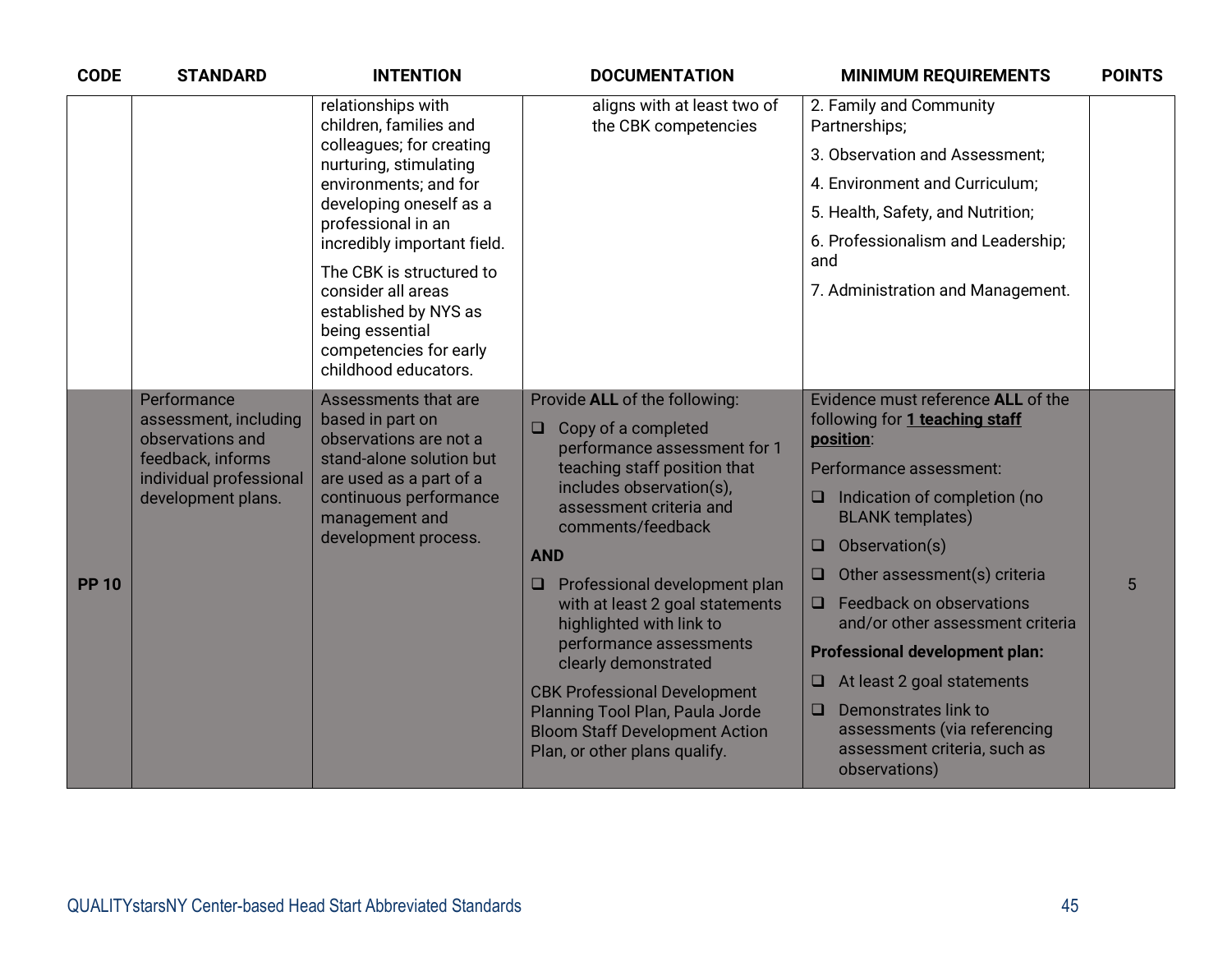| Staff Compensation and Benefits (SCB) -13 points |  |  |  |
|--------------------------------------------------|--|--|--|
|--------------------------------------------------|--|--|--|

| <b>CODE</b>      | <b>STANDARD</b>                                                                                                                                                                                                                                                                                            | <b>INTENTION</b>                                                                                                | <b>DOCUMENTATION</b>                                                                                                                                                                                                                                                                                                                                                                                                   | <b>MINIMUM REQUIREMENTS</b>                                                                                                                                                                                                                                                                                                                                                                                                                                                                                                                                                                            | <b>POINTS</b> |
|------------------|------------------------------------------------------------------------------------------------------------------------------------------------------------------------------------------------------------------------------------------------------------------------------------------------------------|-----------------------------------------------------------------------------------------------------------------|------------------------------------------------------------------------------------------------------------------------------------------------------------------------------------------------------------------------------------------------------------------------------------------------------------------------------------------------------------------------------------------------------------------------|--------------------------------------------------------------------------------------------------------------------------------------------------------------------------------------------------------------------------------------------------------------------------------------------------------------------------------------------------------------------------------------------------------------------------------------------------------------------------------------------------------------------------------------------------------------------------------------------------------|---------------|
| SCB <sub>1</sub> | Program has an up-to-date written<br>wage scale that is based on<br>position, education,<br>certificates/credentials,, and<br>years of relevant experience.                                                                                                                                                | Staff is paid wages in<br>line with<br>qualifications and<br>experience.                                        | Wage scale that is based upon<br>$\Box$<br>position, education,<br>certificates/credentials, and<br>years of relevant experience                                                                                                                                                                                                                                                                                       | Evidence must include a<br>wage scale that is based<br>upon:<br>Position<br>$\Box$<br>Education<br>□<br>Certificates/Credentials<br>ш<br>Years of relevant<br>⊔<br>experience                                                                                                                                                                                                                                                                                                                                                                                                                          | 1             |
| SCB <sub>2</sub> | Program offers full-time staff a<br>compensation package with<br>benefit options: (2 POINTS PER<br>BENEFIT OPTION, UP TO 8<br>POINTS MAXIMUM)<br>Paid holidays<br>❏<br>Paid time off (sick, vacation,<br>Q<br>personal)<br><b>Health insurance</b><br>$\Box$<br>Professional development<br>$\Box$<br>days | Staff is provided with<br>a comprehensive<br>benefits package to<br>support personal and<br>professional needs. | Evidence of benefit options program<br>offers full-time staff.<br>Acceptable types of evidence include:<br>Employee handbook detailing<br>$\Box$<br>benefits<br><b>OR</b><br>Compensation package<br>$\Box$<br><b>OR</b><br>Employee policy<br>$\Box$<br>If submitting details from a large<br>document, evidence must be clearly<br>labeled, refer to specific page<br>numbers, or highlight relevant<br>information. | Evidence program provides<br>one or more of the following<br>benefits must reference all<br>full-time staff. (Program<br>earns 2 points for each<br>benefit offered for a<br>potential total of 8 points)<br>Paid holidays offered as<br>⊔<br>a benefit option (2<br>points)<br>Paid time off (sick,<br>□<br>vacation, personal)<br>offered as a benefit<br>option (2 points)<br>Health insurance offered<br>□<br>as a benefit option (2)<br>points)<br>Professional<br>$\Box$<br>development offered as<br>a benefit option (2<br>points)<br>If submitting details from a<br>large document, evidence | $2 - 8$       |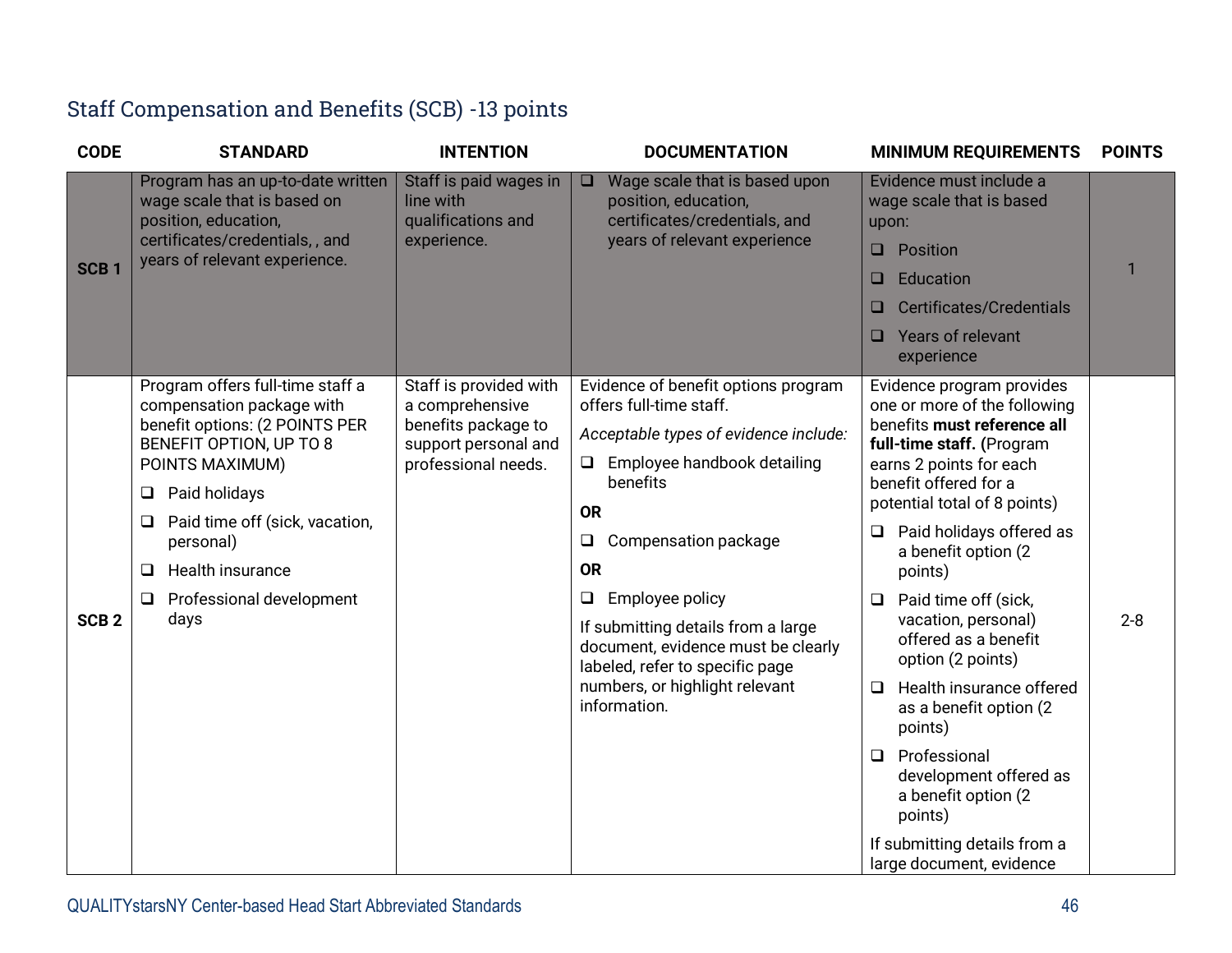| <b>CODE</b>      | <b>STANDARD</b>                                                                                                                                                                                                                                                                                                                                                                                                                                                                                                                                                                                                                                                 | <b>INTENTION</b>                                                                                                                                                    | <b>DOCUMENTATION</b>                                                                                                                                                                                                                                                                                                                                                                                                                                                      | <b>MINIMUM REQUIREMENTS</b>                                                                                                                                                                                                                                                                                                                                                                                                                                                                                                                                                                                                                                 | <b>POINTS</b> |
|------------------|-----------------------------------------------------------------------------------------------------------------------------------------------------------------------------------------------------------------------------------------------------------------------------------------------------------------------------------------------------------------------------------------------------------------------------------------------------------------------------------------------------------------------------------------------------------------------------------------------------------------------------------------------------------------|---------------------------------------------------------------------------------------------------------------------------------------------------------------------|---------------------------------------------------------------------------------------------------------------------------------------------------------------------------------------------------------------------------------------------------------------------------------------------------------------------------------------------------------------------------------------------------------------------------------------------------------------------------|-------------------------------------------------------------------------------------------------------------------------------------------------------------------------------------------------------------------------------------------------------------------------------------------------------------------------------------------------------------------------------------------------------------------------------------------------------------------------------------------------------------------------------------------------------------------------------------------------------------------------------------------------------------|---------------|
|                  |                                                                                                                                                                                                                                                                                                                                                                                                                                                                                                                                                                                                                                                                 |                                                                                                                                                                     |                                                                                                                                                                                                                                                                                                                                                                                                                                                                           | must be clearly labeled, refer<br>to specific page numbers, or<br>highlight relevant<br>information.                                                                                                                                                                                                                                                                                                                                                                                                                                                                                                                                                        |               |
| SCB <sub>3</sub> | Program offers full-time staff a<br>compensation package with at<br>least 3 of the following benefit<br>options:<br>Information on accessing<br>□<br>state family leave benefits<br>Flexible scheduling<br>$\Box$<br>Retirement<br>$\Box$<br>Life insurance<br>❏<br>Flexible spending account<br>$\Box$<br>Dependent care assistance<br>$\Box$<br>plan<br>Tuition discounts for<br>❏<br>employee's children<br>Tuition reimbursement for<br>❏<br>education<br>Employee assistance program<br>Q<br>Dental insurance<br>$\Box$<br>Vision care plan<br>$\Box$<br><b>Bereavement leave</b><br>$\Box$<br>Vision care plan<br>$\Box$<br><b>Bereavement leave</b><br>❏ | Staff is provided with<br>a comprehensive<br>benefits package to<br>support personal and<br>professional needs<br>including support for<br>other family<br>members. | Evidence must indicate that the<br>program offers at least 3 of the listed<br>benefit options for full time staff.<br>Acceptable types of evidence include:<br>Employee handbook detailing<br>$\Box$<br>benefits<br><b>OR</b><br>Compensation package<br>$\Box$<br><b>OR</b><br>Employee policy<br>$\Box$<br>If submitting details from a large<br>document, evidence must be clearly<br>labeled, refer to specific page<br>numbers, or highlight relevant<br>information | Evidence must reference the<br>following:<br>$\Box$ All full-time staff<br>$\Box$ At least 3 of the<br>following benefit<br>options:<br>Information on<br>$\Box$<br>accessing state<br>family leave<br>benefits<br>Flexible scheduling<br>$\Box$<br>Retirement<br>Q.<br>Life insurance<br><b>□</b><br>$\Box$ Flexible spending<br>account<br>$\Box$ Dependent care<br>assistance plan<br><b>Tuition discounts</b><br>$\Box$<br>for employee's<br>children<br>Tuition<br>$\Box$<br>reimbursement for<br>education<br>$\Box$ Employee<br>assistance program<br>Dental insurance<br>$\Box$<br>Vision care plan<br>$\Box$<br><b>Bereavement leave</b><br>$\Box$ | 3             |
| SCB <sub>4</sub> | Program offers part-time staff a<br>pro-rated compensation package<br>that includes, at a minimum, paid<br>time off.                                                                                                                                                                                                                                                                                                                                                                                                                                                                                                                                            | Part-time staff is<br>provided with some<br>employment benefits,<br>including paid time<br>off, at a minimum.                                                       | Evidence must reference some or all<br>of the listed benefit options for part-<br>time staff.<br>Acceptable types of evidence include:                                                                                                                                                                                                                                                                                                                                    | Evidence must reference:<br>Part-time staff<br>$\Box$<br>compensation package<br>Pro-rated<br>$\Box$                                                                                                                                                                                                                                                                                                                                                                                                                                                                                                                                                        | 1             |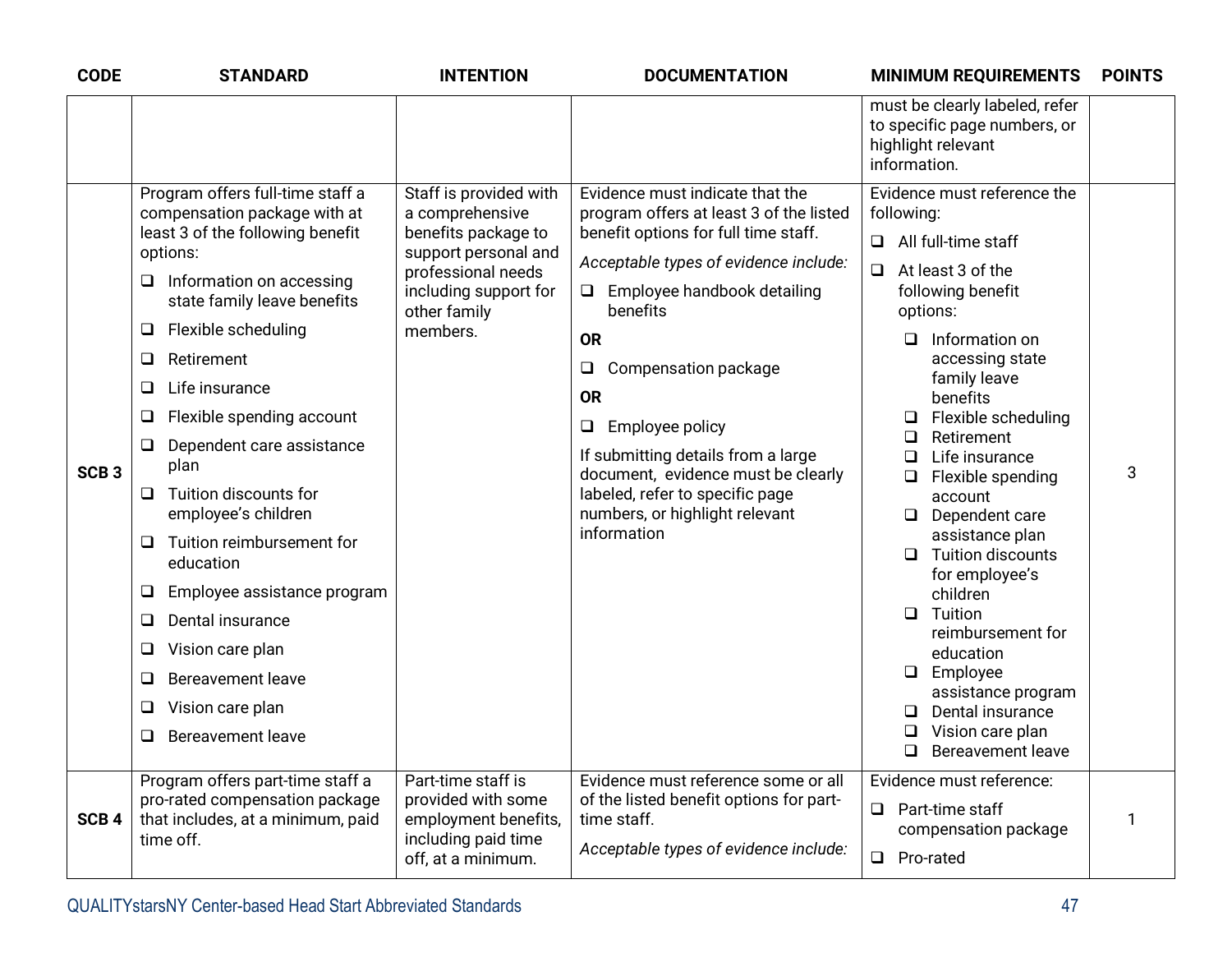| <b>CODE</b> | <b>STANDARD</b> | <b>INTENTION</b> | <b>DOCUMENTATION</b>                           | <b>MINIMUM REQUIREMENTS</b>         | <b>POINTS</b> |
|-------------|-----------------|------------------|------------------------------------------------|-------------------------------------|---------------|
|             |                 |                  | $\Box$ Employee handbook detailing<br>benefits | $\Box$ PAID time off, at<br>minimum |               |
|             |                 |                  | <b>OR</b>                                      |                                     |               |
|             |                 |                  | Compensation package<br>$\Box$                 |                                     |               |
|             |                 |                  | <b>OR</b>                                      |                                     |               |
|             |                 |                  | Employee policy<br>$\Box$                      |                                     |               |
|             |                 |                  | <b>OR</b>                                      |                                     |               |
|             |                 |                  | Other<br>$\Box$                                |                                     |               |
|             |                 |                  |                                                |                                     |               |

## Staff Planning (SP) - 13 points

| <b>CODE</b>     | <b>STANDARD</b>                                                                              | <b>INTENTION</b>                                                                                                                                           | <b>DOCUMENTATION</b>                                                                                                                                                   | <b>MINIMUM REQUIREMENTS</b>                | <b>POINTS</b> |
|-----------------|----------------------------------------------------------------------------------------------|------------------------------------------------------------------------------------------------------------------------------------------------------------|------------------------------------------------------------------------------------------------------------------------------------------------------------------------|--------------------------------------------|---------------|
| SP <sub>1</sub> | Program has a written<br>general plan to cover<br>planned and unplanned<br>absences.         | The program has<br>deliberately considered<br>and formalized a process<br>to address absences to<br>ensure that program<br>activities proceed as<br>usual. | Plan for absences, both planned and<br>$\Box$<br>unplanned                                                                                                             | Evidence must reference<br><b>BOTH:</b>    |               |
|                 |                                                                                              |                                                                                                                                                            |                                                                                                                                                                        | Planned staff absences<br>$\Box$           | 3             |
|                 |                                                                                              |                                                                                                                                                            |                                                                                                                                                                        | <b>AND</b>                                 |               |
|                 |                                                                                              |                                                                                                                                                            |                                                                                                                                                                        | Unplanned staff<br>❏<br>absences           |               |
| SP <sub>2</sub> | Program provides lead<br>teachers with at least 1<br>hour of paid planning time<br>per week. | The program supports<br>teachers in preparing for<br>class time activities.                                                                                | Evidence must indicate that at least 1<br>hour of paid planning time each week is<br>provided for lead teachers                                                        | Evidence must reference:                   |               |
|                 |                                                                                              |                                                                                                                                                            |                                                                                                                                                                        | $\Box$<br>Lead teachers                    |               |
|                 |                                                                                              |                                                                                                                                                            | Acceptable types of evidence include:                                                                                                                                  | Provided at least 1<br>$\Box$<br>hour/week |               |
|                 |                                                                                              |                                                                                                                                                            | Staffing plan<br>□                                                                                                                                                     | <b>PAID</b> planning time<br>❏             |               |
|                 |                                                                                              |                                                                                                                                                            | <b>OR</b>                                                                                                                                                              |                                            |               |
|                 |                                                                                              |                                                                                                                                                            | Policy statement or staff handbook<br>$\Box$<br>excerpt (i.e. program<br>letterhead/logo is clearly visible or it<br>is clear that it is part of a<br>manual/handbook) |                                            |               |
| SP <sub>3</sub> | Program provides at least                                                                    | The program supports                                                                                                                                       | Evidence must indicate that classroom                                                                                                                                  | Evidence must reference:                   |               |
|                 | 1 hour every other week of<br>paid planning time for                                         | teachers to come together<br>and collaborate on                                                                                                            | staff are provided at least one hour of                                                                                                                                | $\Box$ Classroom staff                     |               |